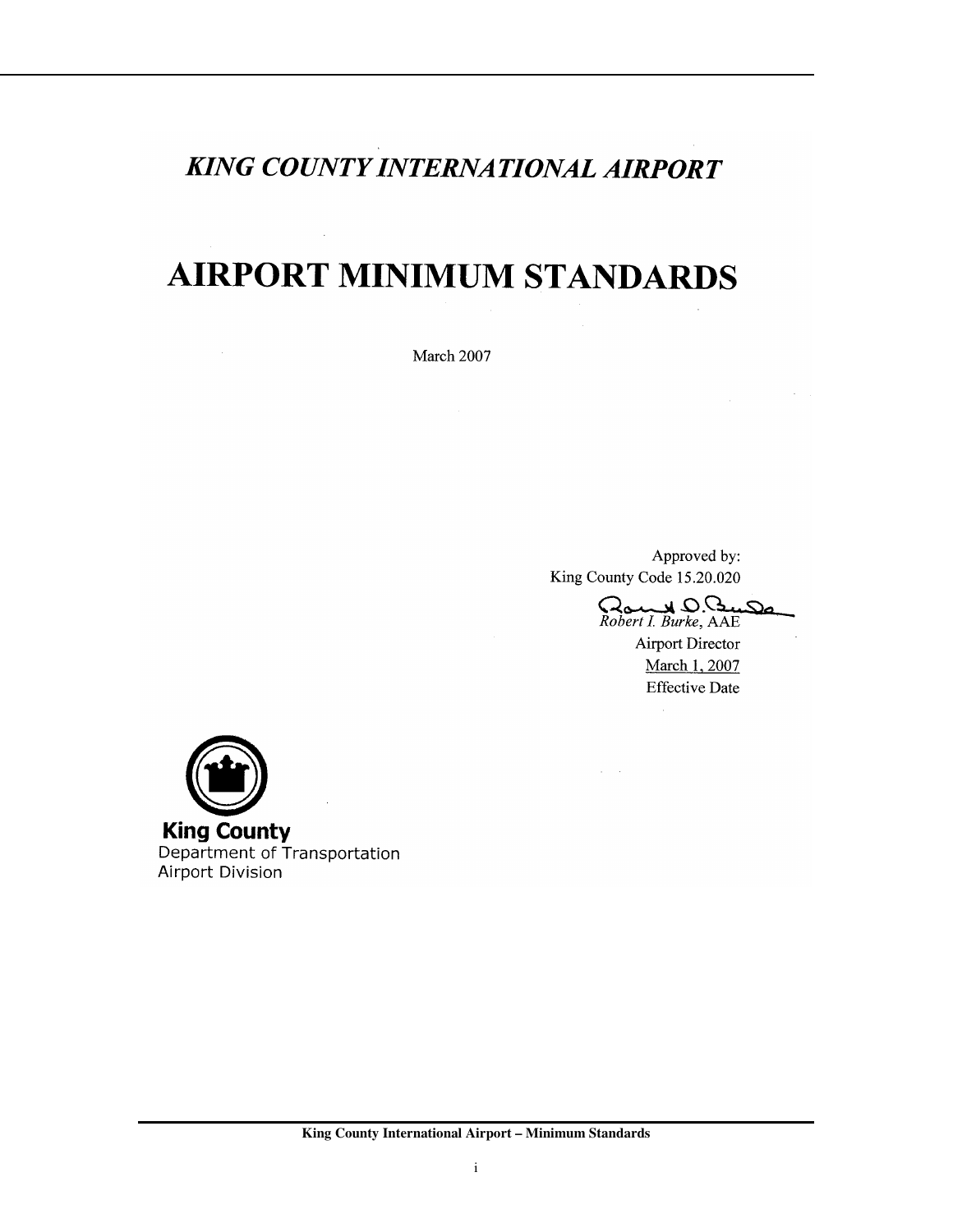# **TABLE OF CONTENTS**

| 1.0  |       |                                                       |  |  |  |
|------|-------|-------------------------------------------------------|--|--|--|
| 2.0  |       |                                                       |  |  |  |
| 2.1  |       |                                                       |  |  |  |
|      | 2.1.1 |                                                       |  |  |  |
| 3.0  |       |                                                       |  |  |  |
| 4.0  |       |                                                       |  |  |  |
| 4.1  |       |                                                       |  |  |  |
| 4.2  |       |                                                       |  |  |  |
|      | 4.2.1 |                                                       |  |  |  |
|      | 4.2.2 |                                                       |  |  |  |
|      | 4.2.3 |                                                       |  |  |  |
|      | 4.2.4 |                                                       |  |  |  |
|      | 4.2.5 |                                                       |  |  |  |
|      | 4.2.6 |                                                       |  |  |  |
| 5.0  |       |                                                       |  |  |  |
| 5.1  |       |                                                       |  |  |  |
| 5.2  |       |                                                       |  |  |  |
| 5.3  |       |                                                       |  |  |  |
| 5.4  |       |                                                       |  |  |  |
| 5.5  |       |                                                       |  |  |  |
| 5.6  |       |                                                       |  |  |  |
| 5.7  |       |                                                       |  |  |  |
|      | 5.7.1 |                                                       |  |  |  |
|      | 5.7.2 |                                                       |  |  |  |
| 5.8  |       |                                                       |  |  |  |
| 5.9  |       |                                                       |  |  |  |
| 5.10 |       |                                                       |  |  |  |
| 5.11 |       |                                                       |  |  |  |
| 5.12 |       | COMMERCIAL AVIATION OPERATORS SUBLEASING FROM ANOTHER |  |  |  |
|      |       |                                                       |  |  |  |
| 5.13 |       |                                                       |  |  |  |
| 5.14 |       |                                                       |  |  |  |
| 5.15 |       |                                                       |  |  |  |
| 5.16 |       |                                                       |  |  |  |
| 5.17 |       |                                                       |  |  |  |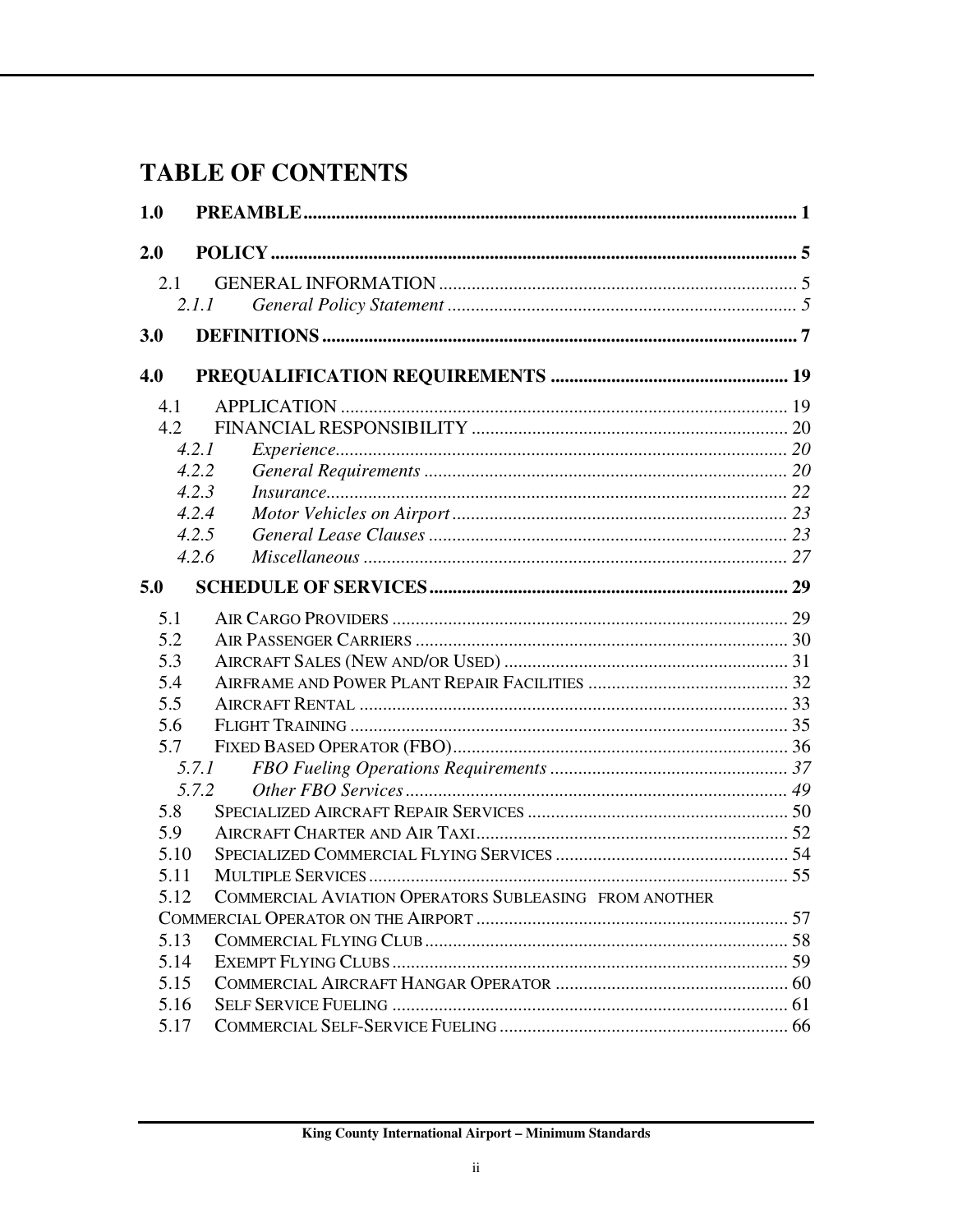|      | 6.0 REFERENCE I – SCHEDULE OF MINIMUM INSURANCE              |  |
|------|--------------------------------------------------------------|--|
|      |                                                              |  |
| 6.1  |                                                              |  |
| 6.2  |                                                              |  |
| 6.3  | AIRCRAFT AIRFRAME AND ENGINE MAINTENANCE AND REPAIR: 73      |  |
| 6.4  |                                                              |  |
| 6.5  |                                                              |  |
| 6.6  |                                                              |  |
| 6.7  |                                                              |  |
| 6.8  |                                                              |  |
| 6.9  |                                                              |  |
| 6.10 |                                                              |  |
| 6.11 | SELF-FUELING EQUIPMENT AND OPERATIONS (NON-RETAIL PRIVATE    |  |
|      |                                                              |  |
|      | 6.12 SELF-SERVICE AVIATION FUELS AND OIL DISPENSING OPERATOR |  |
|      |                                                              |  |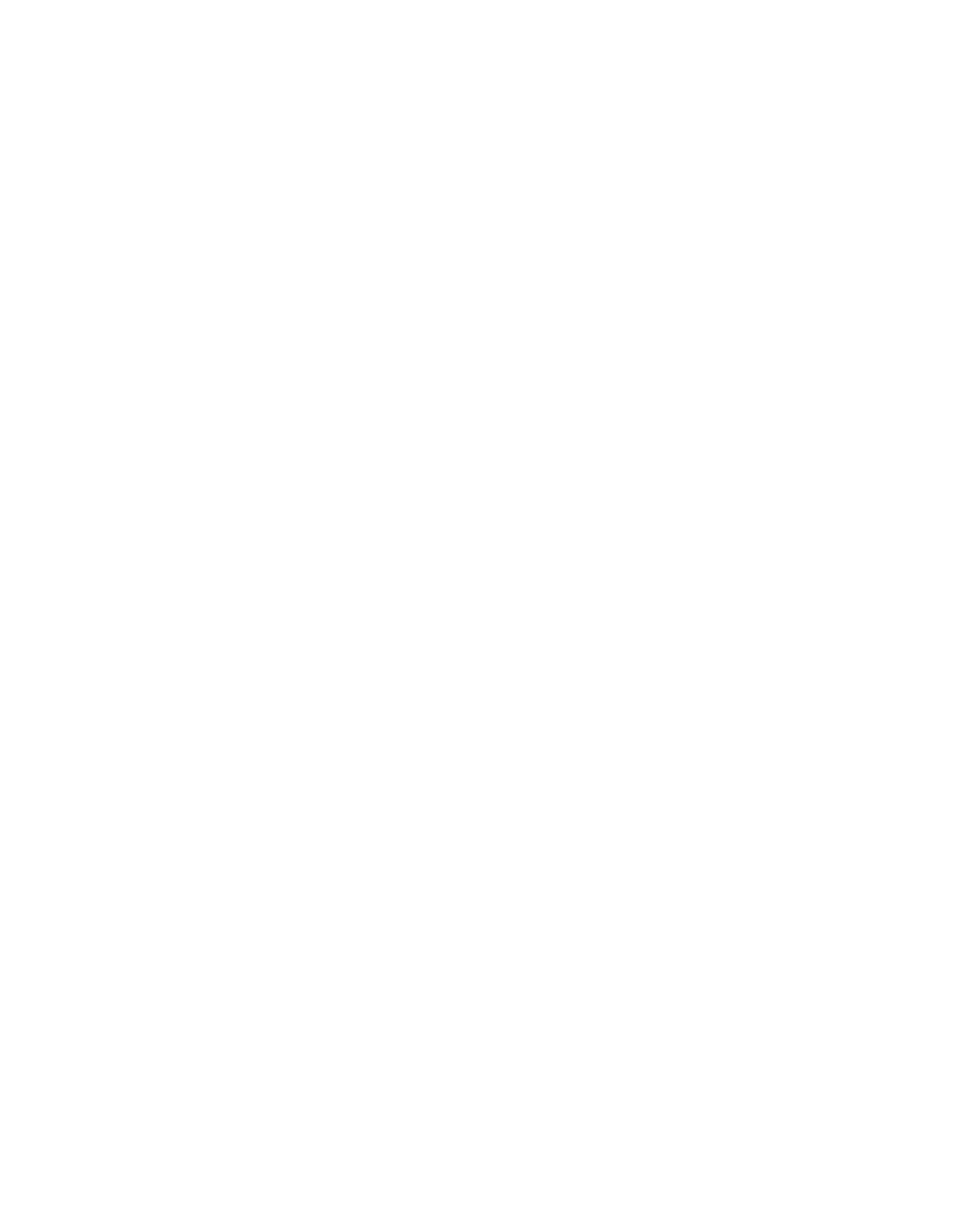# **1.0 PREAMBLE**

The King County International Airport/Boeing Field (KCIA) is owned and operated by King County. KCIA is subject to numerous Federal obligations between the County and the Federal Aviation Administration (FAA) and the United States of America, by and through the FAA, pursuant to Surplus Property Deed(s) and Grant Agreements. Applicable Laws and Regulations include:

- Federal Aviation Act of 1958, as amended, and it's precedent, Civil Aeronautics Act of 1938.
- Surplus Property Act of 1944
- Civil Rights Act of 1964
- FAA Order 5190.6A, Airport Compliance Requirements
- Advisory Circular 150/5100-16A, Airport Improvement Program Grant Assurance Number One – General Federal Requirements
- Advisory Circular 150/5190-5, Change 1, Exclusive Rights and Minimum Standards for Commercial Aeronautical Activities

Under these agreements, the County has agreed to assume certain obligations pertaining to the operation, use and maintenance of the King County International Airport/Boeing Field. These obligations remain in full force and effect throughout the useful life of the facilities developed under the funded projects, not to exceed 20 years. However, there is no limit on the duration of surplus property obligations or assurances against exclusive rights.

To assist the County in meeting its obligations, the FAA encourages airport owners to develop and publish minimum standards to be met by all who use or occupy the airport property. It is the prerogative of the County to impose conditions on users of the airport to ensure its safe and efficient operation. Such conditions must be fair, equal, and not unjustly discriminatory. They must be relevant to the proposed activity, reasonably attainable, and uniformly applied. To not meet its obligations could result in the County being declared in non-compliance and therefore ineligible for federal funding or other sanctions.

Benefits to be derived from establishing minimum standards include: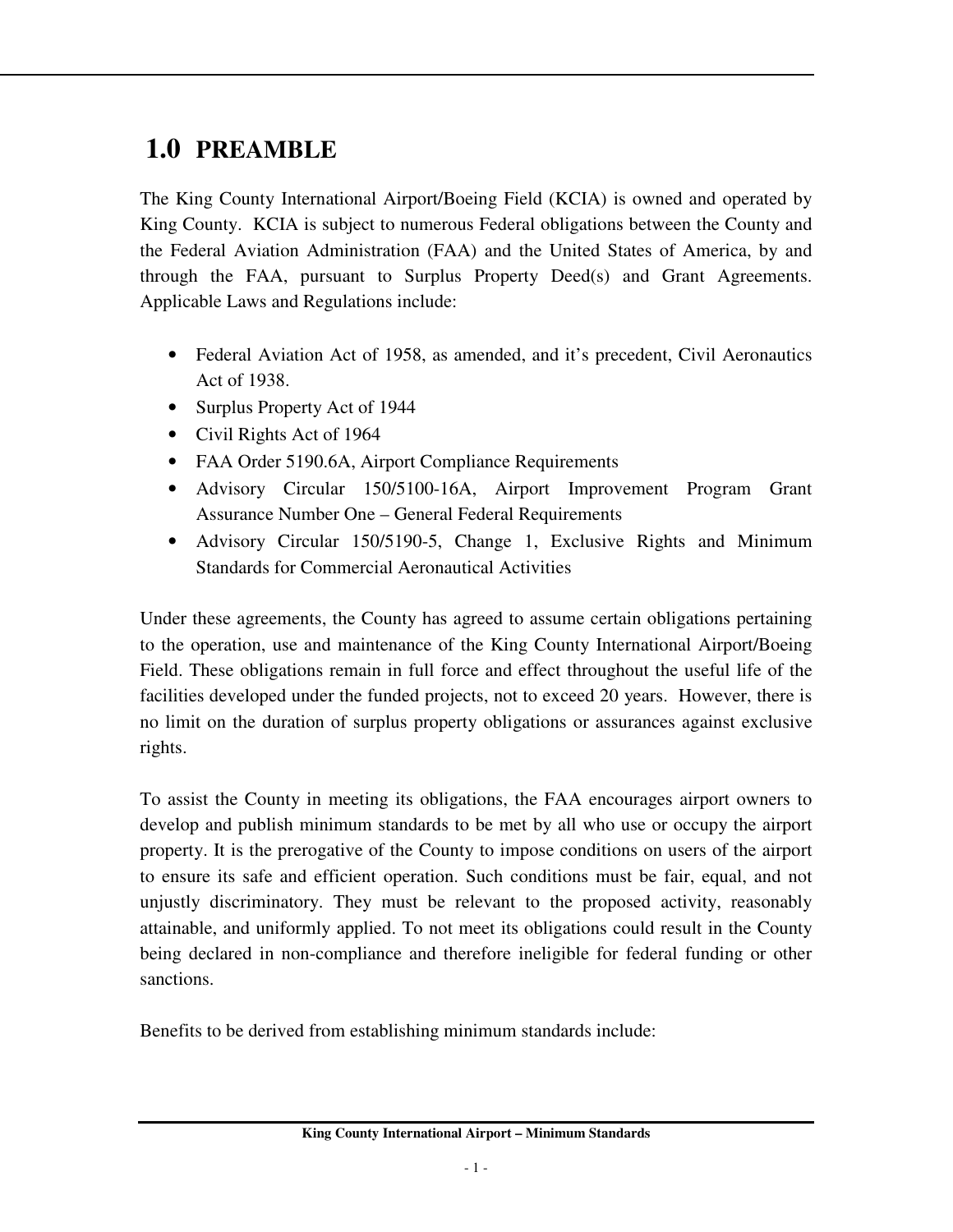- Promotion of safety in airport activities
- Maintenance of high quality service for all airport users
- Providing financially equitable treatment to all tenants
- Defining the minimum operating threshold for prospective commercial operators
- Protection of airport users from unlicensed and unauthorized products and/or services
- Promotion of orderly development of airport property
- Providing a formalized, but negotiable, base-line for lease development
- Fostering mutually beneficial tenant-landlord relationships

This document lists the Minimum Standards as well as basic Rules and Regulations for all providers of aeronautical services at KCIA. It was developed to provide guidance and protection for all parties concerned.

These recommended minimum standards must be reviewed, amended and then accepted by the County after concurrence by the FAA.

For those entities meeting the Minimum Standards the airport owner will negotiate a lease to provide specific services in the leased area with stated facilities at an agreed upon set of rates and charges.

Minimum Standards establish a template for safe tenant operations, minimize exposure to claims of discrimination or unfair treatment by providers of aeronautical services, address environmental liability issues, reduce liability issues and minimize accident exposure. Minimum Standards set the format for which the Airport Director can measure requests for business activity on the airport and allow those providers of aeronautical services to make sound business decisions concerning the future of their business.

The details for construction of structures and other facilities are not included in these Minimum Standards. In accordance with the continuing aesthetic and environmental improvement of the Airport, the Airport Director shall review and approve all site plans, new construction, remodeling projects, and color schemes proposed by a Lessee prior to such improvements by the Lessee. Construction proposed by a prospective Lessee must be in accordance with the Building Codes adopted by King County or such other revised code as may subsequently be adopted.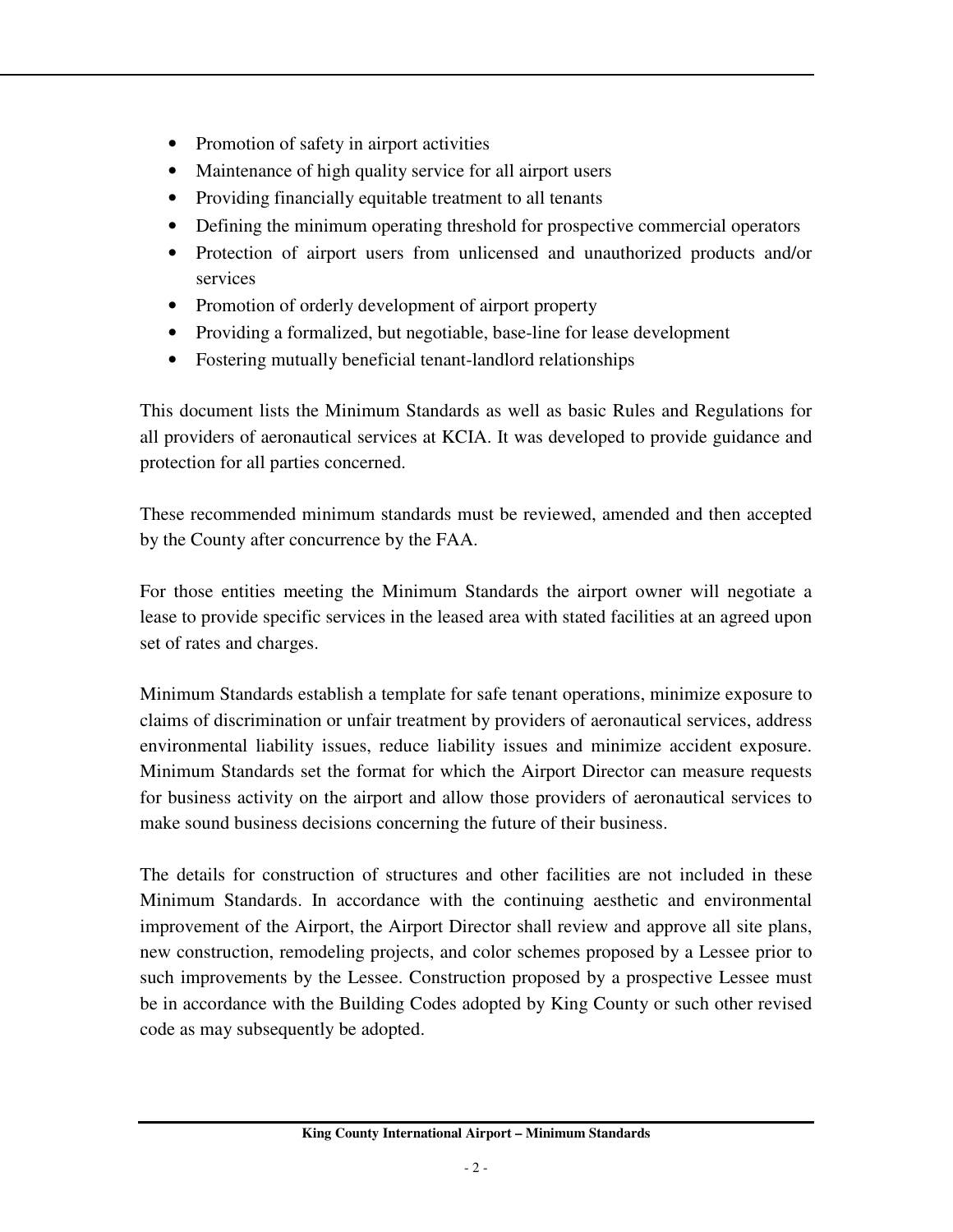King County has deemed that it is in the best interest of the community and the Airport that certain aeronautical services are provided at KCIA. These services have been required of various businesses from time to time through lease agreements with the service providers. The standards included herein are based on the lease agreements currently in place at the Airport and for services that may be provided at the Airport in the future.

In preparing and adopting these Minimum Standards for Airport Aeronautical Services, the Airport has attempted to promulgate standards that will encourage development of adequate services and facilities required by the airport user, encourage development of the airport and its activity and at the same time be reasonable.

It should be noted that the standards set forth herein are not to be construed as setting forth the desirable size of land area or structure for a particular operator. In this regard, the prospective Lessee may find that in order to establish an economically feasible operation, which will yield a satisfactory return on their investment, the requirement for land, area and/or structures will be in excess of the Minimum Standards.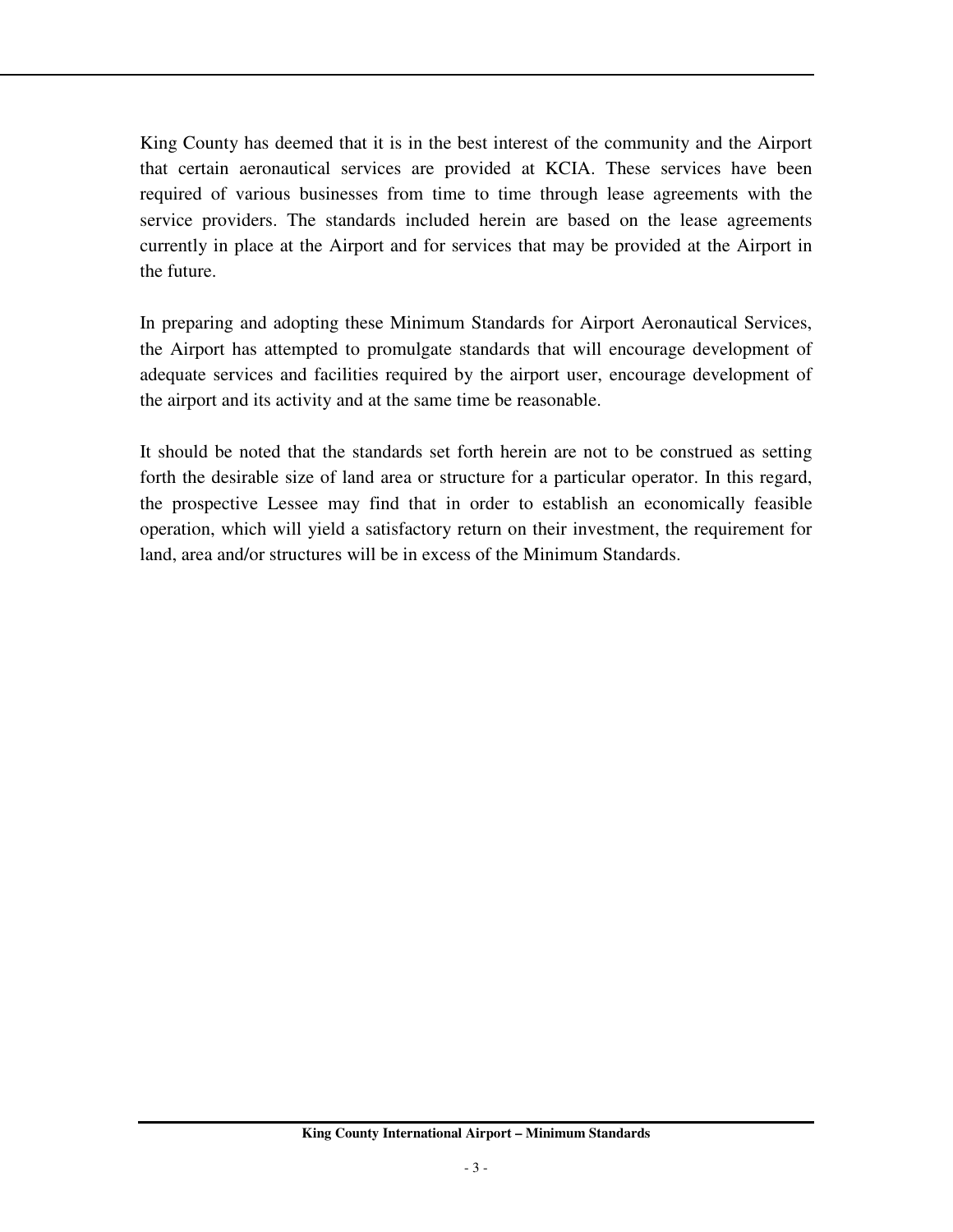THIS PAGE

**INTENTIONALLY** 

LEFT BLANK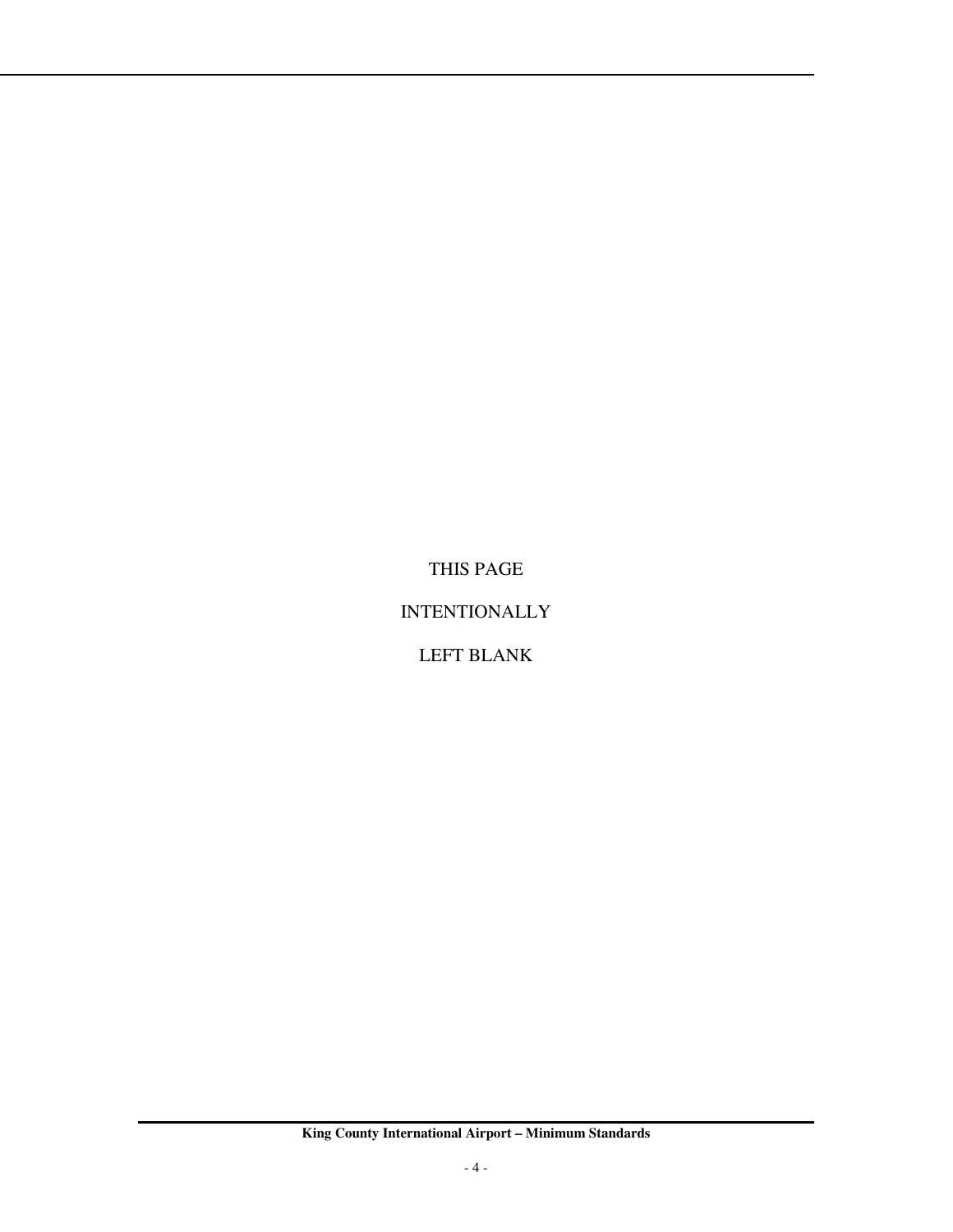# **2.0 POLICY**

King County, (hereinafter referred to as the "County") is charged with the responsibility for the administration of the King County International Airport/Boeing Field, Seattle, Washington. In order to foster, encourage, and insure the economic health and orderly development of aviation and related aeronautical activities at KCIA, the County has established certain policies, standards and requirements for Commercial Aeronautical Operators, (hereinafter referred to as the "Operators").

These Minimum Standards and Requirements are just that – Minimum. Any operator of a commercial aeronautical venture who is based on the Airport will be subject to applicable Federal, State, and local laws, codes, ordinances, and other regulatory measures, including Airport general rules and regulations. The County reserves the right to change these standards at its discretion. Any adjustments by Operators necessitated by such changes will be negotiated as to time of implementation. A written agreement, properly executed by the County and the Operator, is a prerequisite to tenancy on the Airport and the commencement of any operations thereon. The contract provisions, however, will be compatible with the Minimum Standards herein contained and will not change or modify such standards and requirements. The minimum standards are included as part of all leases between the County and any person or persons, firm or corporation based on the Airport and engaged in any commercial aeronautical services or activities. Information relative to rentals fees, and charges applicable to the aeronautical services, included herein, will be made available to all prospective commercial aeronautical operators by the Airport Director.

### **2.1 GENERAL INFORMATION**

#### **2.1.1 GENERAL POLICY STATEMENT**

A fair and reasonable opportunity, without discrimination, shall be afforded to all applicants to qualify, or otherwise compete, for available airport facilities and the furnishing of selected aeronautical services; subject to the Minimum Standards and Requirements as established by the County and set forth in Reference I, entitled "Schedule of Minimum Standards and Requirements for Commercial Aeronautical Services and Activities at King County International Airport/Boeing Field, Seattle, Washington".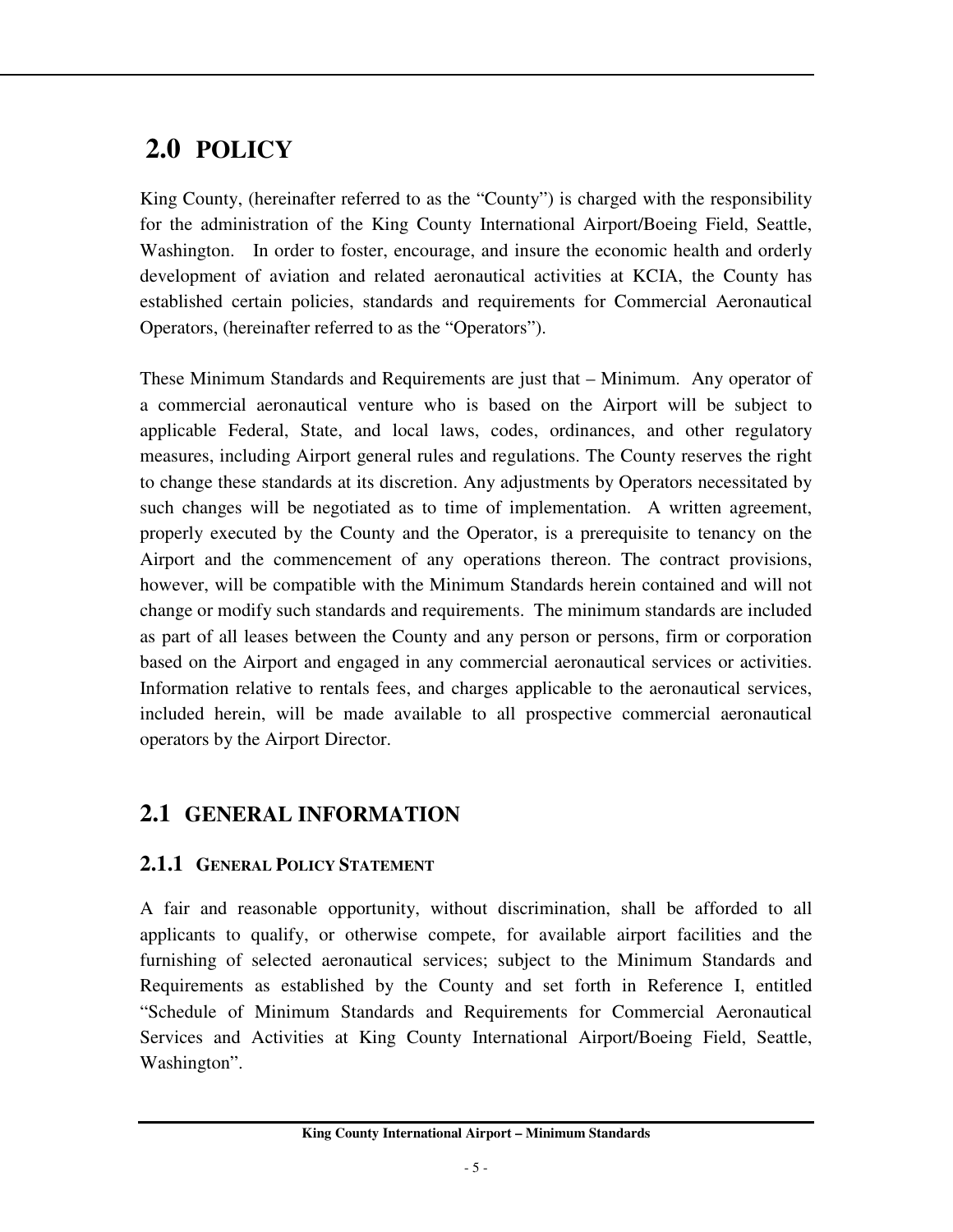In all cases where the words "Standards" or "Requirements" appear in the abovementioned "schedule", it shall be understood that they are modified by the word "Minimum". All operators will be encouraged to exceed the "Minimums"; none will be allowed to operate under conditions below the minimums.

Contingent upon its qualifications, meeting the established Minimum Standards, the execution of a written agreement with the County, the payment of the prescribed rentals, fees, and charges, and compliance with all County, State, and Federal laws, rules, codes, and regulations, the operator shall have the right and privilege of engaging in and conducting the activities selected by it on KCIA as specified by the written contract. The granting of such right and privilege, however, shall not be construed in any manner as affording the operator any exclusive right of use of the premises and facilities of the Airport, other than those premises which may be leased exclusively to it, and then only to the extent provided in a written agreement. The County reserves and retains the right for the use of the Airport by others who may desire to use the same, pursuant to applicable federal, state, and local laws, ordinances, codes, minimum standards, and other regulatory measures pertaining to such use. The County reserves the further right to designate the specific Airport areas in which the individual or a combination of aeronautical services may be conducted. Such designation shall give consideration to the nature and extent of the operation and the lands available for such purpose, consistent with the orderly and safe operation of the Airport.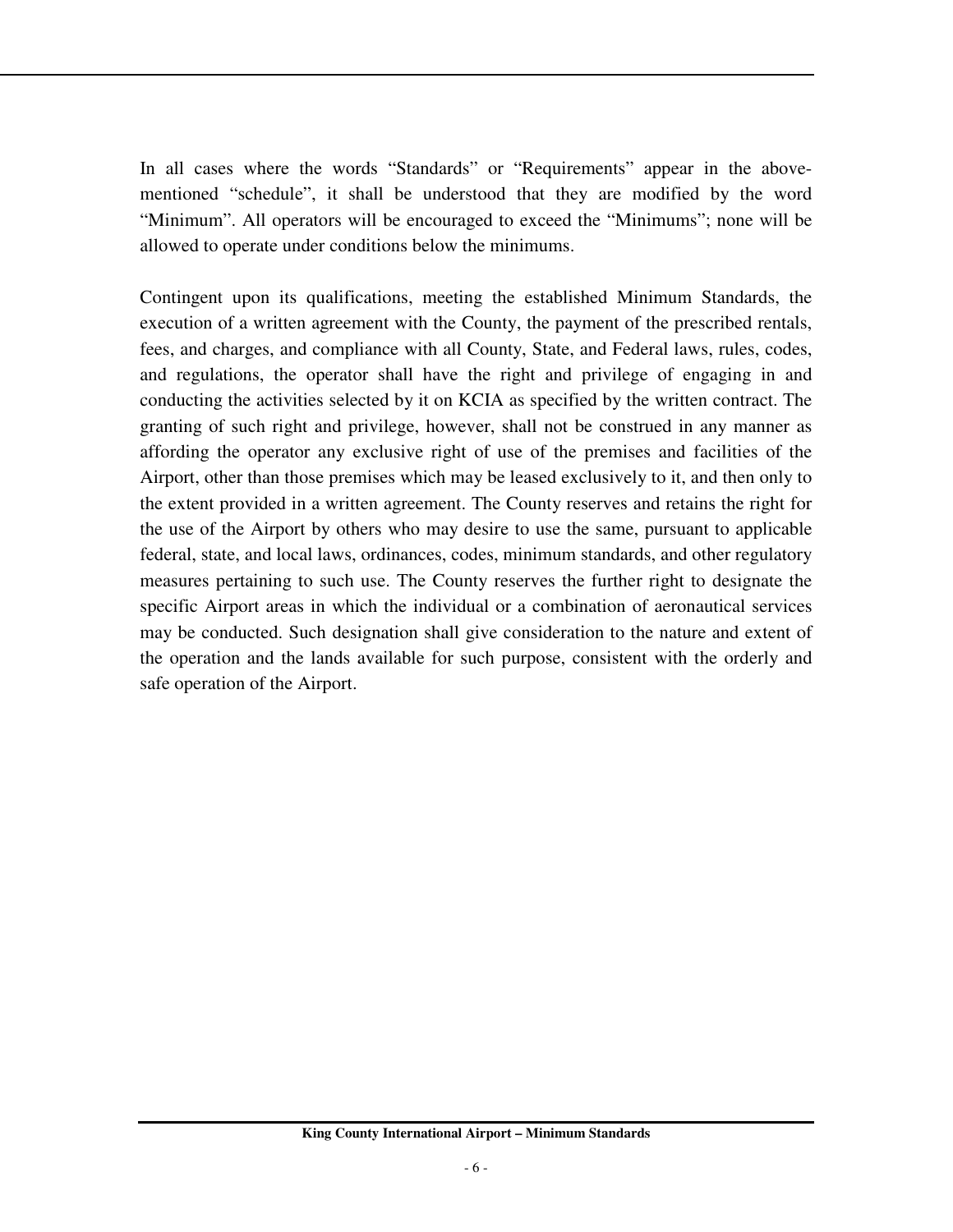# **3.0 DEFINITIONS**

As used in these Minimum Standards, the following terms shall have the following meanings:

**Aeronautical Activity** - Any activity that involves, makes possible, or is required for the operation of aircraft or that contributes to or is required for the safety of such operations.

*Note: Activities within this definition commonly conducted on airports include, but are not limited to, the following: air taxi and charter operations, scheduled and nonscheduled air carrier services, pilot training, aircraft rental and sightseeing, aerial photography, aerial advertising and surveying, aircraft sales and services, aircraft storage, sale of aviation petroleum products, repair and maintenance of aircraft, airframes and powerplants, sale of aircraft parts, air ambulance services ,avionics sales and repairs, aircraft storage and any other activities that, because of their direct relationship to the operation of aircraft, can appropriately be regarded as aeronautical activities.* 

Aircraft means aeronautical devices, including, but not limited to, powered fixed-wing airplanes, gliders, balloons, ultralights, helicopters, and gyrocopters.

Aircraft Maintenance means inspection, overhaul, repair, preservation, alteration, and the replacement of parts by individuals or companies operating under FAR Part 145 but excludes preventive maintenance.

- (1) Major Repair means a repair
	- a. That if improperly done, might appreciably affect weight, balance, structural strength, performance, power plant operation, flight characteristics, or other qualities affecting airworthiness, or
	- b. That is not done according to accepted practices or cannot be done by elementary operations.
- (2) Minor Repair means a repair other than a major repair
- (3) Major Alteration means an alteration not listed in aircraft, aircraft engine, or propeller specifications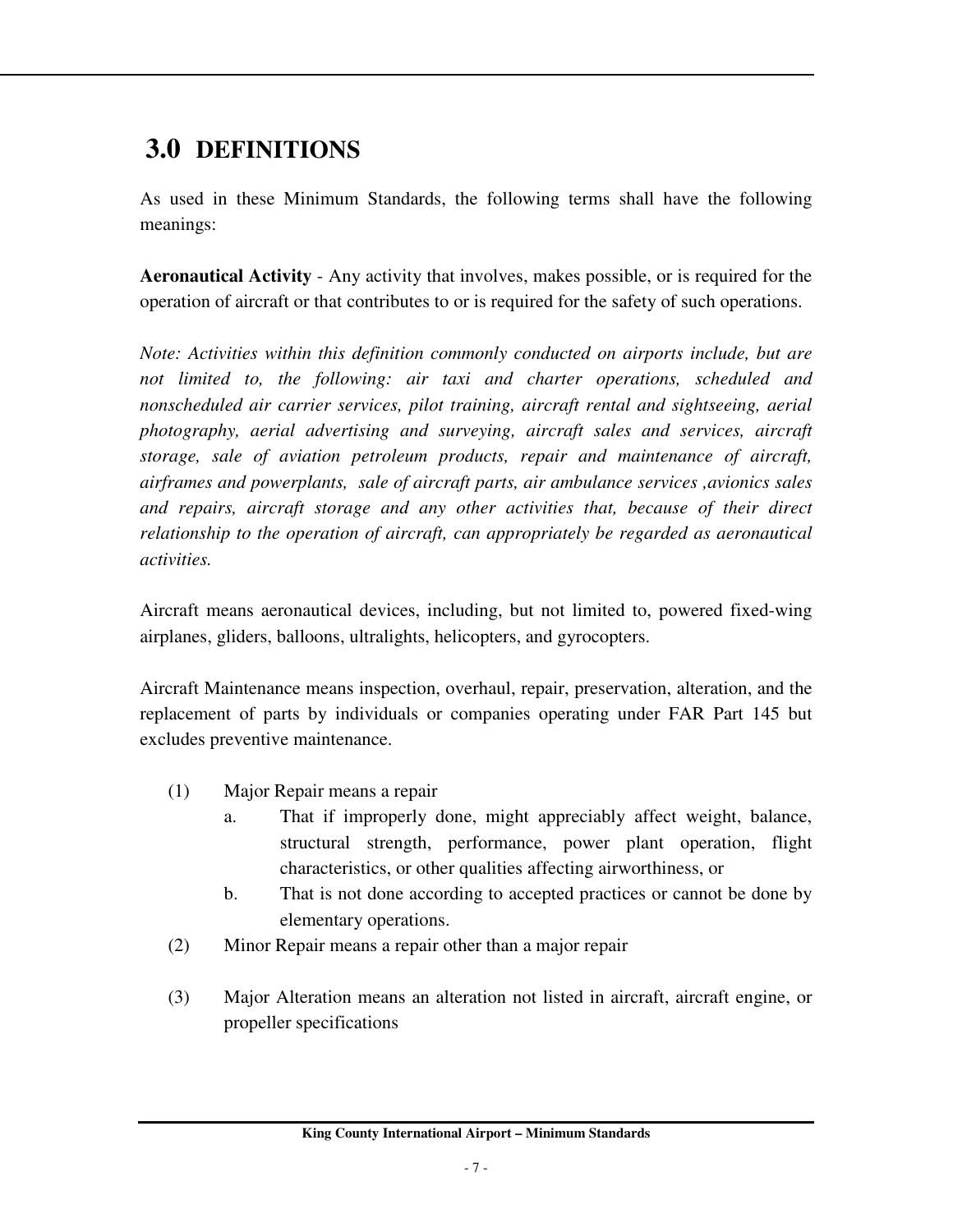- a. That might appreciably affect weight, balance, structural strength, performance, power plant operation, flight characteristics, or other qualities affecting airworthiness or
- b. That is not done according to accepted practices or cannot be done by elementary operations.
- (4) Minor Alteration means an alteration other than a major alteration.

**Air Charter or Taxi** - the commercial operation of providing non-scheduled air transportation, under FAR Part 135, of person(s) or property for hire on demand. Air Charter services can be offered on any size aircraft, however, air taxi services are limited to aircraft with fewer than 60 seats.

**Aircraft** - any device used or designed for navigation or flight in the air including, but not limited to, an airplane, sailplane, glider, helicopter, gyrocopter, ultra-light, balloon, or blimp.

**Aircraft Fuel** - all flammable liquids composed of a mixture of selected hydrocarbons expressly manufactured and blended for the purpose of effectively and efficiently operating an internal combustion, jet, or turbine engine.

**Aircraft Movement Area** - means all paved airfield surfaces (except for the designated general aviation, terminal, and cargo aprons) which includes all runways, taxiways, and non-marked aircraft maneuvering areas of the airport. The Aircraft Movement Area is defined under formal agreement with the Airport Traffic Control Tower (ATCT) chief, airport owner, airlines, and other major aviation users of the airport. When in operation, the Airport Traffic Control Tower has direct and positive control of activities within the Aircraft Movement Area. The Aircraft Movement Area is considered a "restricted area" requiring access authorization by the County.

**Aircraft Non-Movement Area** - means all airfield pavements other than those areas designated as the Aircraft Movement Area and includes aprons designated as General Aviation Apron, Terminal Apron, and Cargo Apron and taxilanes servicing those aprons.

**Aircraft Operation** - means the taxi, takeoff, or landing of an aircraft within the designated Aircraft Movement Areas or Aircraft Non-Movement Areas.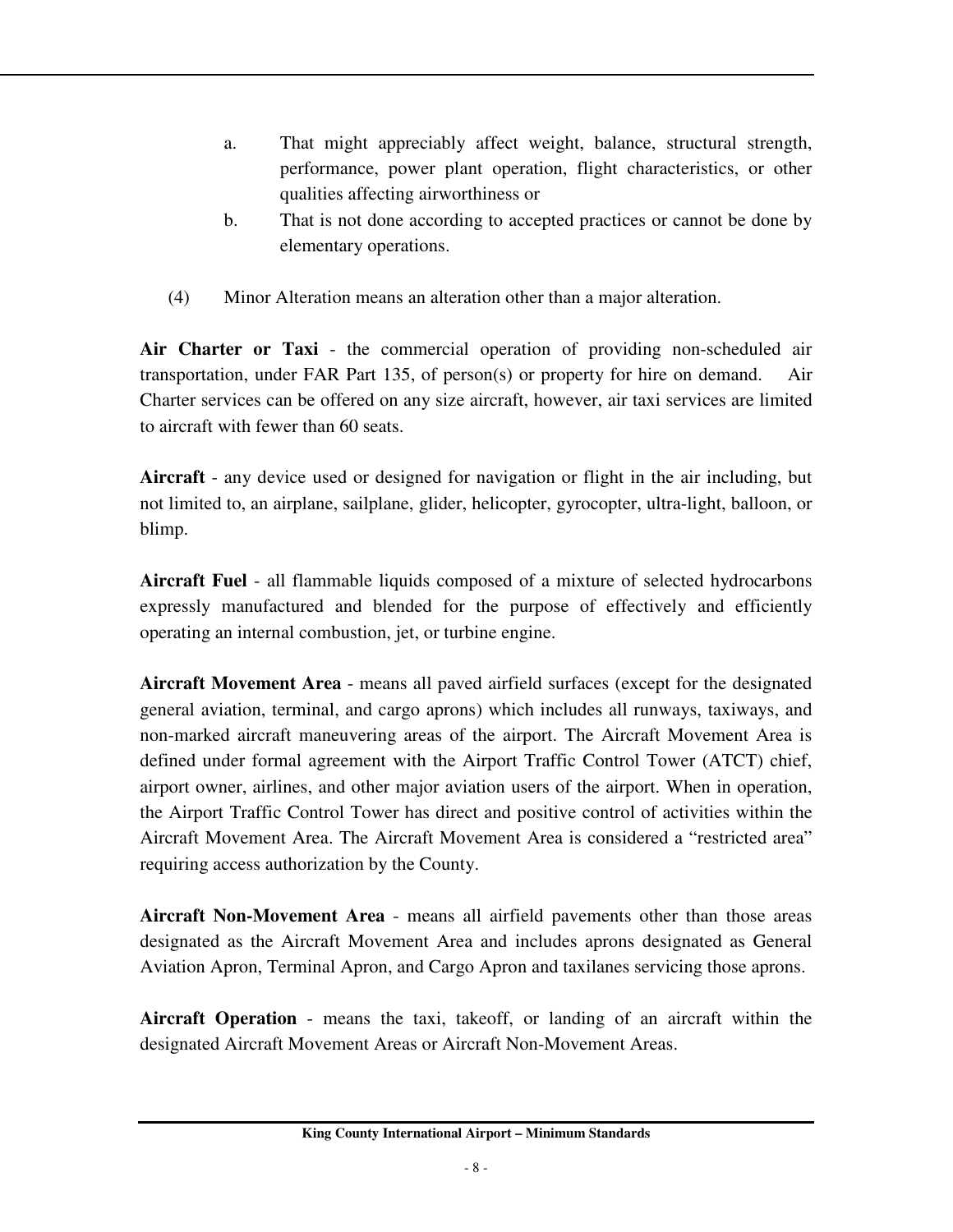**Aircraft Operator** - means any operator which pilots, controls, owns, exclusively leases or maintains an aircraft.

**Aircraft Owner** - a person or entity holding legal title to an aircraft, or any person having exclusive possession of an aircraft.

**Aircraft Parking and/or Storage Areas** - means those hangar and apron locations of the airport designated by the County for the parking and storage of aircraft. These areas include "tiedown" aprons equipped with three-point rope or chain devices that are used to secure aircraft.

**Aircraft Rental** - the commercial operation of renting or leasing aircraft to the public for compensation.

**Aircraft Sales** - the sale of new or used aircraft through brokerage, ownership, franchise, distributorship, or licensed dealership.

**Airfield** – The airfield includes both the Aircraft Movement Area and the Aircraft Non-Movement Area, as previously defined in this section.

**Airport** - means the entirety of the King County International Airport/Boeing Field.

**Airport District Office (ADO)** - These FAA offices are outlying units or extensions of regional airport divisions. They advise and assist public agencies and their agents with the submission of project requests for establishing, improving, equipping, and financing airports. They also provide advisory services to the owners and operators of both public and private airports regarding the operation and maintenance of their airports.

**Airport Layout Plan** - also ALP Sheet or ALP Set means a graphic presentation to scale of existing and proposed airport facilities, their location on the airport and the pertinent clearance and dimensional information required to show conformance with applicable FAA airport planning and design standards. A current FAA-approved ALP is a prerequisite to issuance and receipt of federal funding in support of any airport capital improvement project.

**Airport Master Plan** - means the FAA-approved concept of the ultimate development of the airport. It presents the research and logic from which the plan evolved and displays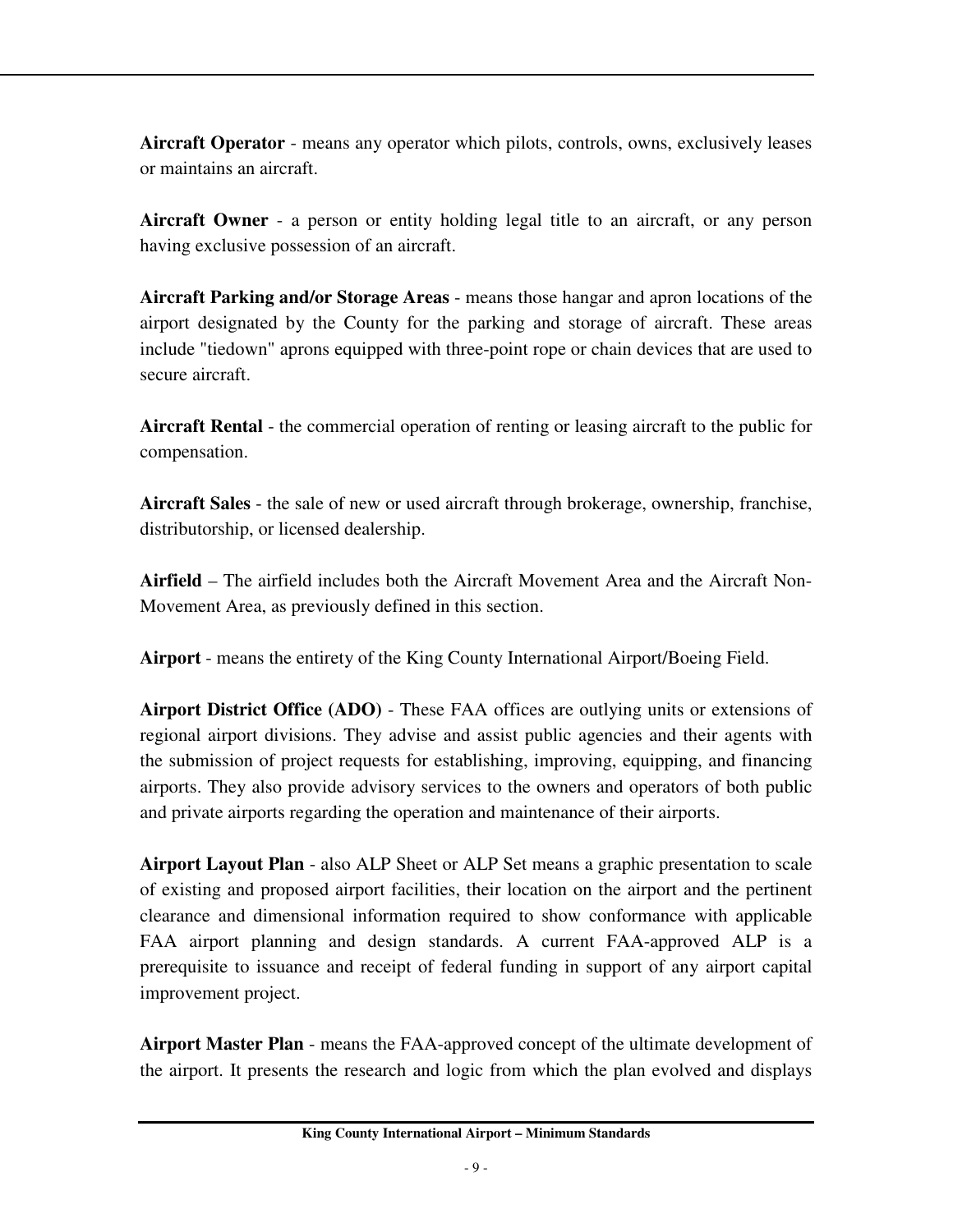the plan in written and graphic forms. It typically presents schedules of proposed airport development in three planning horizons: 0 to 5, 6 to 10, and 11 to 20 years.

**Airport Minimum Standards** - means a document adopted and formally approved by King County within which are detailed provisions defining the minimum standards acceptable by the County for entities aspiring to conduct commercial or non-commercial operations or activities on the airport.

**Airport Owner** - means King County.

**Airport Property** - means all on-airport real estate and other on-airport material assets owned, leased or controlled by the County through a legal agreement.

**Airport Reference Codes** – FAA Advisory Circular 150/5300-13 Airport Design defines the Airport Reference Code (ARC) as "a coding system used to relate airport design criteria to the operational and physical characteristics of the airplanes intended to use the airport." The ARC is used to determine design dimensions for the various separation and safety standards, Runway Protection Zones and Object Free Zones dimensions, surface gradients, and threshold siting standards.

**Airport Traffic Control Tower (ATCT)** - means airport traffic control tower, personnel, equipment, facilities, and services as sanctioned and certified by the FAA for the control, separation, and movement of aircraft in the air or on the ground.

**Approval** - means the written approval of the County before any improvement is installed or constructed on a leased premise, or on-airport commercial or non-commercial operation is conducted.

**Apron** - also Ramp means those areas of the Airport, both public and private/leased, designated by King County for the parking or storage of aircraft. As a rule, these areas are usually restricted to access and involve aeronautical activities such as enplaning and deplaning passengers, aircraft servicing, aircraft parking and tie-down, and the handling of air cargo transfer.

**Assurance** - An assurance is a provision contained in a Federal grant agreement to which the recipient of Federal airport development assistance has voluntarily agreed to comply in consideration of the assistance provided.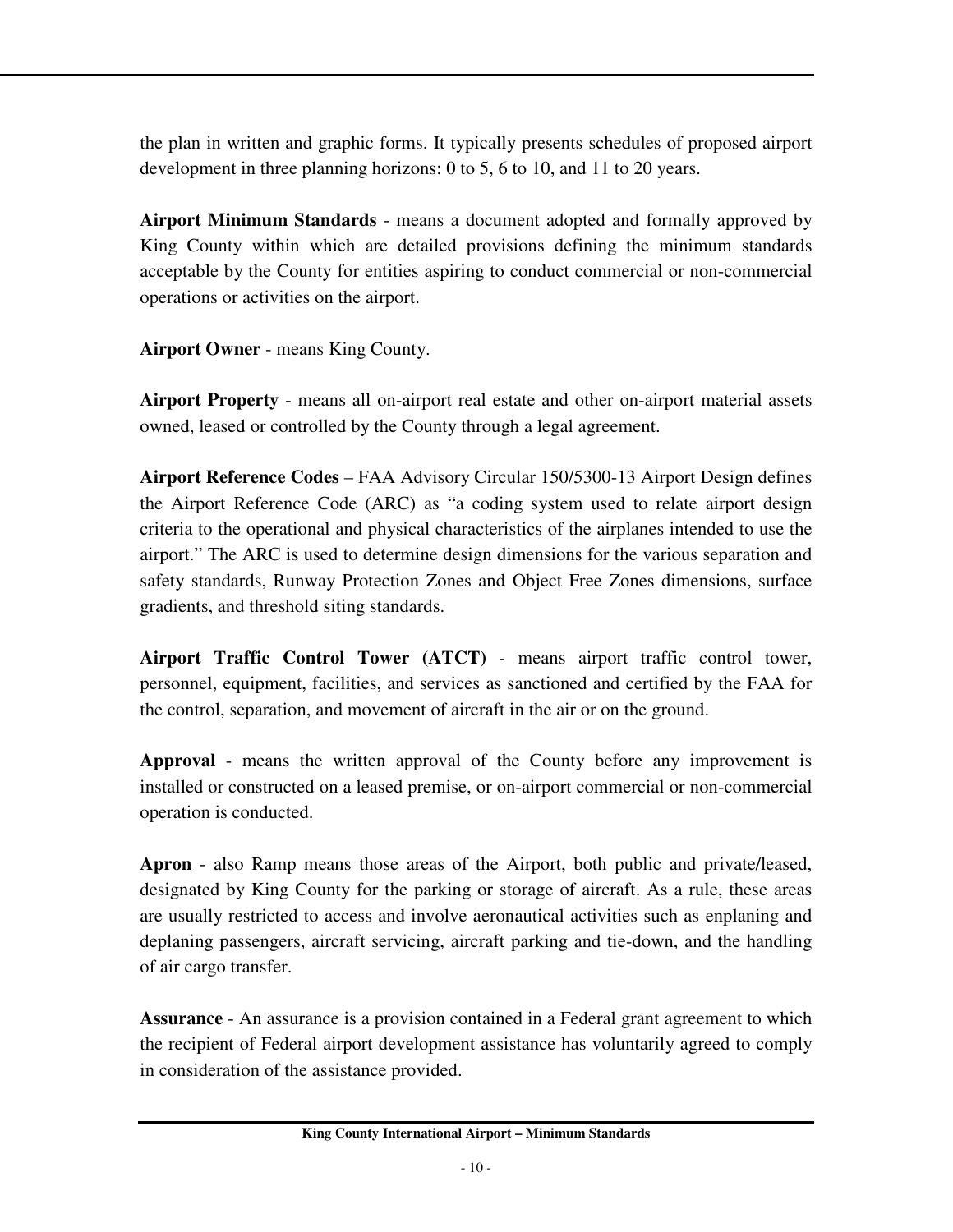**Based Aircraft** - means any aircraft whose "home base" or "permanent residency" is KCIA.

**Building** - means the main portion of each structure, all projections or extensions therefrom and any additions or changes thereto and shall include garages, outside platforms, docks, carports, canopies, eaves, and porches.

**CFR** - means Code of Federal Regulations. 14 CFR pertains to Aeronautics and Space. Commercial Aeronautical Activity means any commercial activity which relates to aviation activities in general. Such activity includes, but is not limited to: charter operations, pilot training, aircraft rental, sightseeing, aerial photography, crop dusting, aerial advertising, aerial surveying, air taxi operations, aircraft sales, service, sale and storage of aviation petroleum products, repair and maintenance of aircraft, and the sale of aircraft parts.

**Commercial Aeronautical Service** - means a service which involves, makes possible, or is required for the operation of aircraft, or which contributes to, or is required for the safe conduct and utility of such aircraft operations, and includes those services provided by either a Fixed Base Operator (FBO) or a Specialized Aviation Service Operator (SASO).

**Commercial Aviation Operator** - is defined as a person or persons, firm, or corporation engaging in an activity which involves, makes possible, or is required for the operation of aircraft, or which contributes to, or is required for the safety of such aircraft operations, the purpose of such activity being to secure earnings, income, compensation, or profit, whether or not such objective(s) are accomplished. Authorized activities shall be strictly limited to anyone, or a combination of the following aeronautical services per formed in full compliance with the specific activity standards, hereinafter, set forth:

- Aircraft Sales (New and/or Used)
- Airframe and Power Plant Repair Facilities
- Aircraft Rental
- Flight Training
- Line Services (Aircraft Fuels & Oil Dispersing)
- Specialized Aircraft Repair Service radios, propellers, instruments, and accessories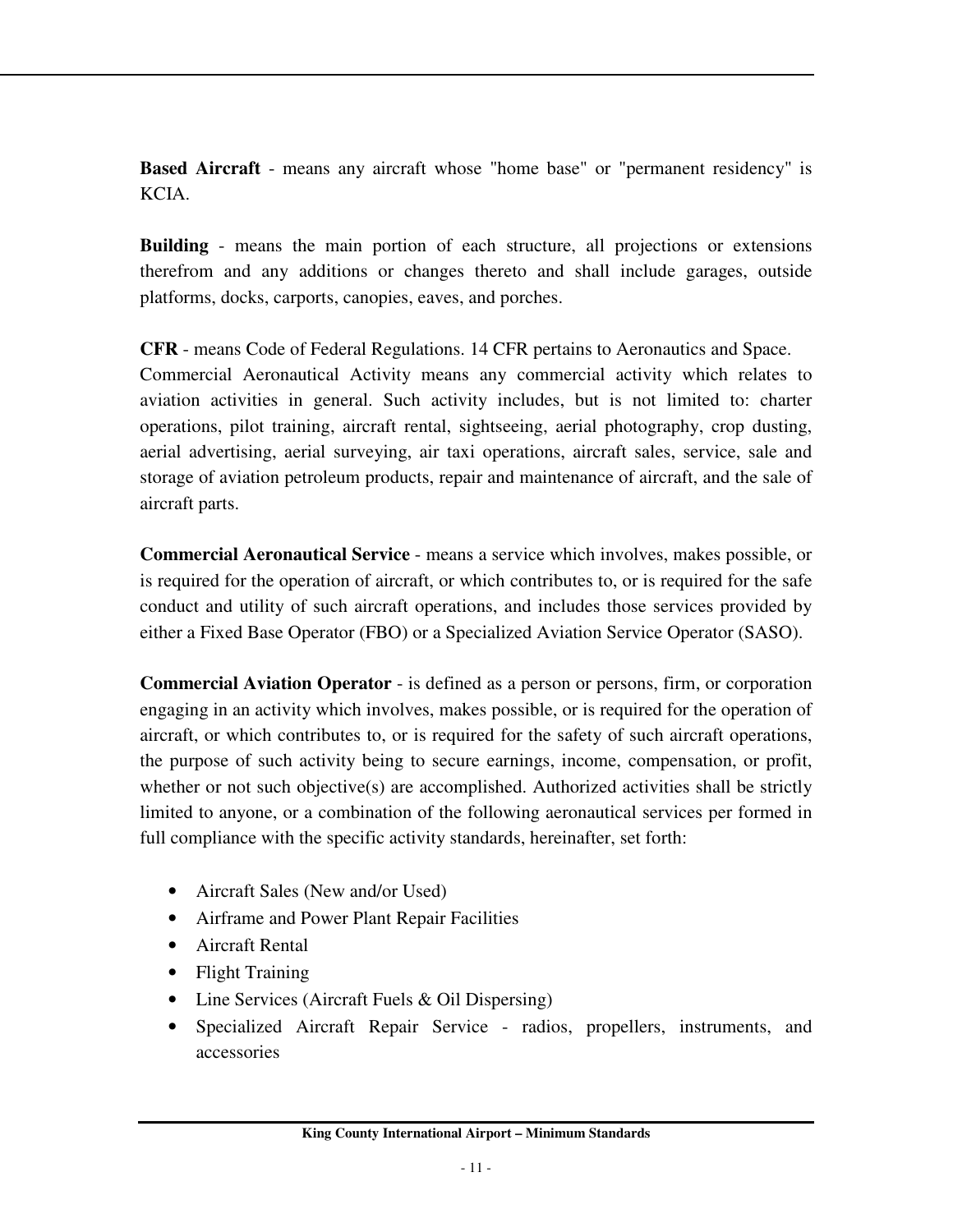- Aircraft Charter and Air Taxi
- Specialized Commercial Flying Services
- Multiple Services
- Commercial Aviation Operators Subleasing from another Commercial Operator on the Airport
- Storage of aviation fuels.

Scheduled air carrier and scheduled air taxi services, as defined by the FAA, or any other activities not specifically provided for in the minimum standards, will be subject to negotiation.

**Commercial Self-Service Fueling** - Fueling of an aircraft by the pilot using commercial fuel pumps installed by for that purpose. The fueling facility may or may not be attended by the vendor, which may be a fixed operator or an airport sponsor/operator that is exercising its right to sell fuel.

**Employee** - is a person who is hired for a wage, salary, fee, or payment to perform work for an employer. Operator means any person, persons, proprietorship, association, firm, joint venture, partnership, corporation, Limited Liability Company, other business organization, or any combination of the above.

**Equipment** - means all machinery, together with the necessary supplies, tools, and apparatus necessary to properly conduct the activity or services being performed.

**Exclusive Right** - The power, privilege or other right excluding or debarring another from enjoying or exercising a like power, privilege or right or by other means. An exclusive right can be conferred by express agreement, by the imposition of unreasonable standards or requirements, or by any other means. Such a right conferred on one or more parties but excluding others would be an exclusive right.

*Note: Granting an exclusive right to conduct activities on an airport developed or improved with federal funds is expressly prohibited by law; however, the County may reserve such exclusive rights unto itself.* 

**FAA** - means the Federal Aviation Administration of the United States Department of Transportation (USDOT).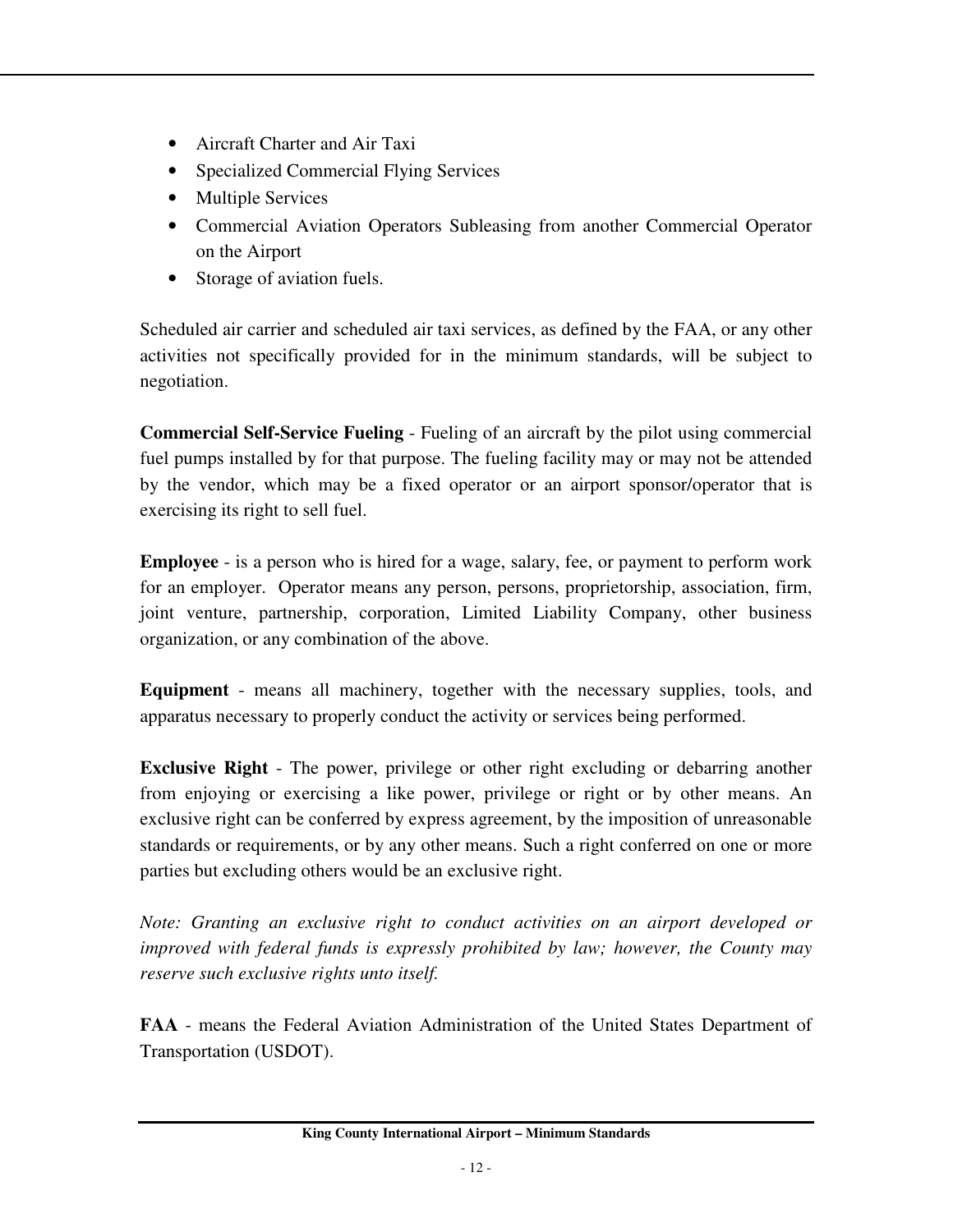**Fixed-Base Operator (FBO)** - means any operator which maintains facilities specifically defined herein at the airport for the purpose of engaging in the retail sales of aviation fuels and associated line service, aircraft airframe and powerplant repair and maintenance, and a minimum of three (3) of the following: flight instruction/aircraft rental, aircraft sales, air taxi and aircraft charter operation, avionics, instrument, propeller repair, aircraft storage, or aircraft parking (tie-down).

**Fueling Agent** - means any FBO business licensed and authorized to dispense fuel into aircraft or to accept delivery of fuel from a major oil company or fuel wholesaler at the fuel tank storage facility or fuel farm. At the fuel farm, the fueling agent will further dispense fuel from the fuel storage tanks into fuel servicing vehicles which must be affiliated with an airport FBO or fuel concessionaire.

**Fuel Servicing Vehicle** - also Fuel Tanker Vehicle, or Refueling Truck/Vehicle means any motor vehicle used for transporting, handling or dispensing aviation fuel, oils, and lubricants on the airport.

**Fuel Storage Area** - also Fuel Farm means those facilities where AVGAS, Jet-A, automobile gasoline (Mogas), or other hazardous materials are stored. These facilities must be in areas designated, inspected and approved by the County and meet minimum standards that specifically address the safe storage, handling, and dispensing of fuels or hazardous materials on the airport.

**General Aviation** - means all categories and types of aviation activities and/or commercial operations in the U.S. other than those for certified air carriers defined under FAR Parts 121 or 135 or the Department of Defense.

**Hangar** - means any fully or partially enclosed storage space for one or more aircraft.

**Hazardous Material** - means a substance or material in a quantity or form that may pose an unreasonable risk to health, safety, or property when stored, transported, or used in commerce as defined by the U.S. Department of Transportation, the Environmental Protection Agency.

**Improvements** - means all buildings, structures, and facilities, including pavement, fencing, signs, and landscape constructed, installed or placed on, under or above any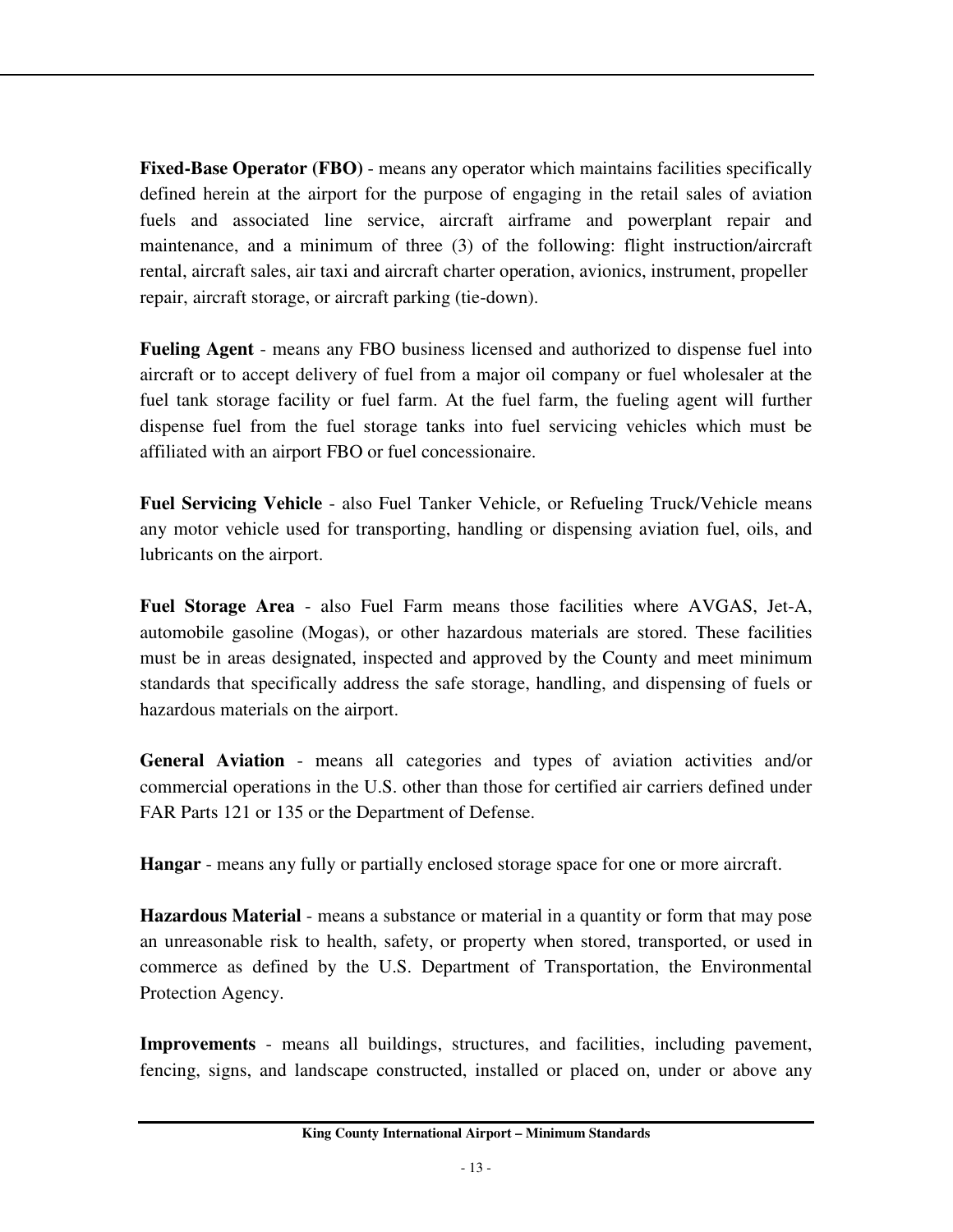leased area by or with the concurrence of a lessee. Plans and specifications for all improvements must be approved by the County for conformity with its buildings and construction standards.

**International Aircraft Operation** - means, in general, operations outside the territory of the U.S., including operations between the U.S. and foreign countries, and the U.S. and its territories or possessions. Includes both the combination passenger/cargo carrier and the all-cargo carriers engaged in international and territorial operations.

**Itinerant Aircraft** - also Transient Aircraft means any aircraft not "home-based" at the Airport, but transiting the Airport, obtaining fuel service or other service at the Airport, or on-loading or off-loading passengers or cargo. Itinerant aircraft are "home-based" elsewhere and may park or hangar at the Airport for short periods of time.

**Itinerant Mechanic** - means an individual or business that conducts aviation mechanical repairs at the Airport for profit, but is not a tenant or located on the Airport property. The mechanic is responsible for acquiring all required County and State Licenses along with the applicable Insurance Policies that may be required.

**Lease** - A contract between the County and an operator granting a concession that transfers rights or interests in property, or otherwise authorizes the conduct of certain activities. The lease must be in writing, executed by both parties, and enforceable by law.

**Leased Premises** - means the entirety or portions of a ground area under lease by the County to one or more entities, which may include all or parts of buildings, improvements, and fixed and removable structures.

**Lessee** - means any operator having a valid lease with the owner of the airport.

**Light Industrial Activity** - means on-airport industrial activity that may, or may not, be aeronautically related. Such activity must be compatible with airport operations and cannot directly generate smoke, fumes, light, gases, odors, electronic magnetic fields, radio frequencies, or heat that may adversely affect the usefulness, operation, or safety of the airport.

**Light Industrial Development** - means on-airport industrial development that may, or may not, be aeronautically related. All on-airport light industrial facility development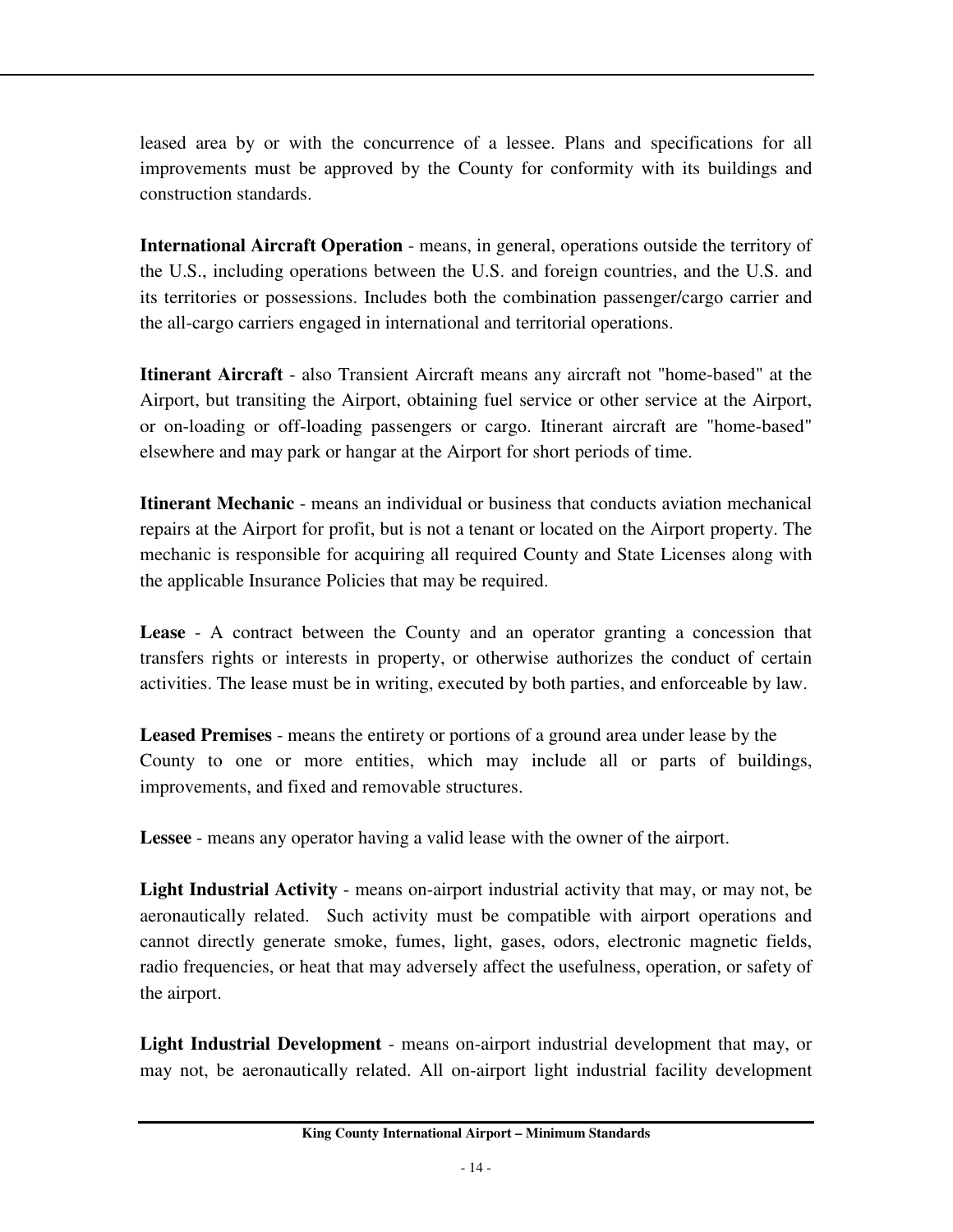and/or associated activities shall be governed and restricted to remain compatible and conducive to the continued operation and cannot directly generate smoke, fumes, light, gases, odors, electronic magnetic fields, radio frequencies, or heat that may adversely affect the usefulness, operation, or safety of the airport. Industrial development of buildings, machinery, facilities, or appurtenances (as determined by the County or the FAA) shall not interfere with the intended use or safety of the airport's airspace as defined by FAR Part 77.

**Light Industrial Operator** - means any operator that through lease agreement with the County develops and engages in on-airport light industrial operations that are compatible with airport operations.

**Non-Aeronautical-Related Commercial Activity** - means commercial activity by entities, which by nature of the operation or service, is not directly associated with aeronautical activities. Such activities are allowed provided that they do not adversely affect the usefulness, operation, or safety of the airport.

**Non-Aeronautical-Related Commercial Operator** - means any operator that through lease and/or Operating Agreement with the County conducts on-airport commercial activities which, by nature of the operation or service, are not directly associated with aeronautical activities. Examples of non-aeronautical-related commercial operations typically include: car rentals, taxis service, restaurants, bars/lounges, vending machine and retail stores.

**Non-Commercial Aeronautical Activity** - means activity by any operator that conducts general aviation service(s) solely for its own benefit, not for the benefit of the public, or for hire.

**Non-Commercial Aeronautical Operator** - means any operator through lease and/or Operating Agreement with the County maintains a facility or provides a general aviation service solely for its own benefit, and not for the benefit of the public. Such noncommercial aeronautical operators are specifically prohibited from offering aeronautically related products or services for sale to the public.

**Non-Commercial Non-Aeronautical Operator** - means any operator which provides any service that is not directly related to commercial aeronautical operations and can only operate locally (based at the airport).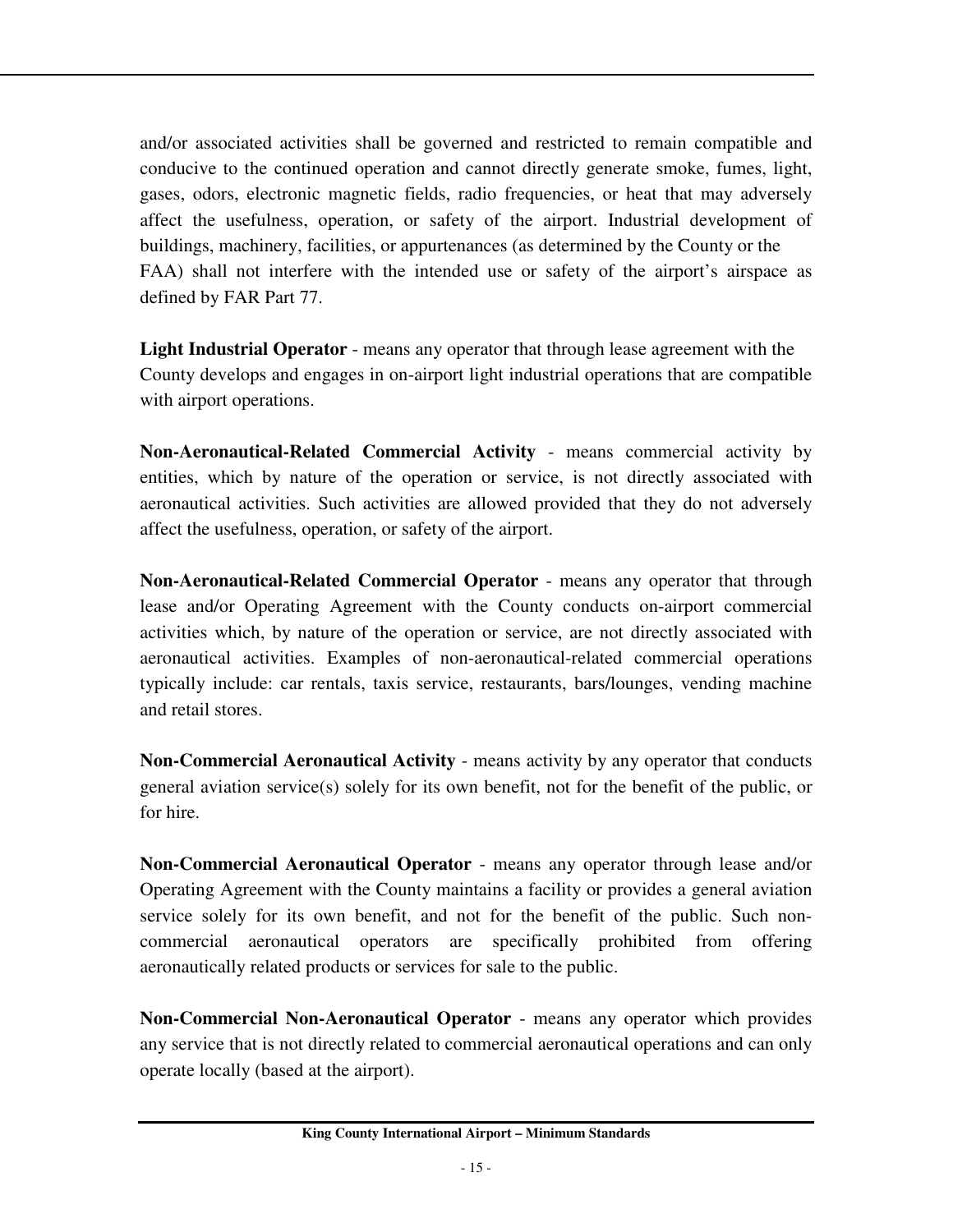**Notice To Airmen (NOTAM)** - means a notice containing information (not known sufficiently in advance to publicize by other means) concerning the establishment, condition, or change in any component (facility, service, or procedure of, or hazard in the National Airspace System) the timely knowledge of which is essential to personnel concerned with flight operations.

**Operating Agreement** - means a written contractual agreement between the County and any operator granting a concession or otherwise authorizing the conduct of certain activities which is in writing and enforceable by law.

**Operator** - also Commercial Aeronautical Operator, means any operator engaged in any business on the Airport who is authorized and licensed to conduct such business by virtue of a contract or agreement with the County. The business may, or not be directly associated with aircraft and aeronautical activities.

**Owner** - means King County. Where approval, enforcement or other act on the part of the County is referred to herein, the County shall act by and through its ordinances unless otherwise specifically indicated.

**Permittee** - means any operator having a valid permit with the owner of the airport.

**Public-Use Airport:** Any airport owned and operated by either public or private entities but which is opened for all public use.

**Repair Facility** - means any facility properly designed and equipped as specified herein to be utilized for the repair of aircraft to include airframe, power plant, propellers, radios, instruments, and accessories. Such facility will be operated in accordance with pertinent FAA regulations.

**Self-Fueling** - means the fueling or servicing of an aircraft by the owner or pilot of the aircraft or the owner's employee. Self-fueling means using fuel obtained by the aircraft owner from the owners preferred source (either on or off-airport) to fuel their aircraft but not for resale. The self-fueler must pay a fuel flowage fee as established by the County.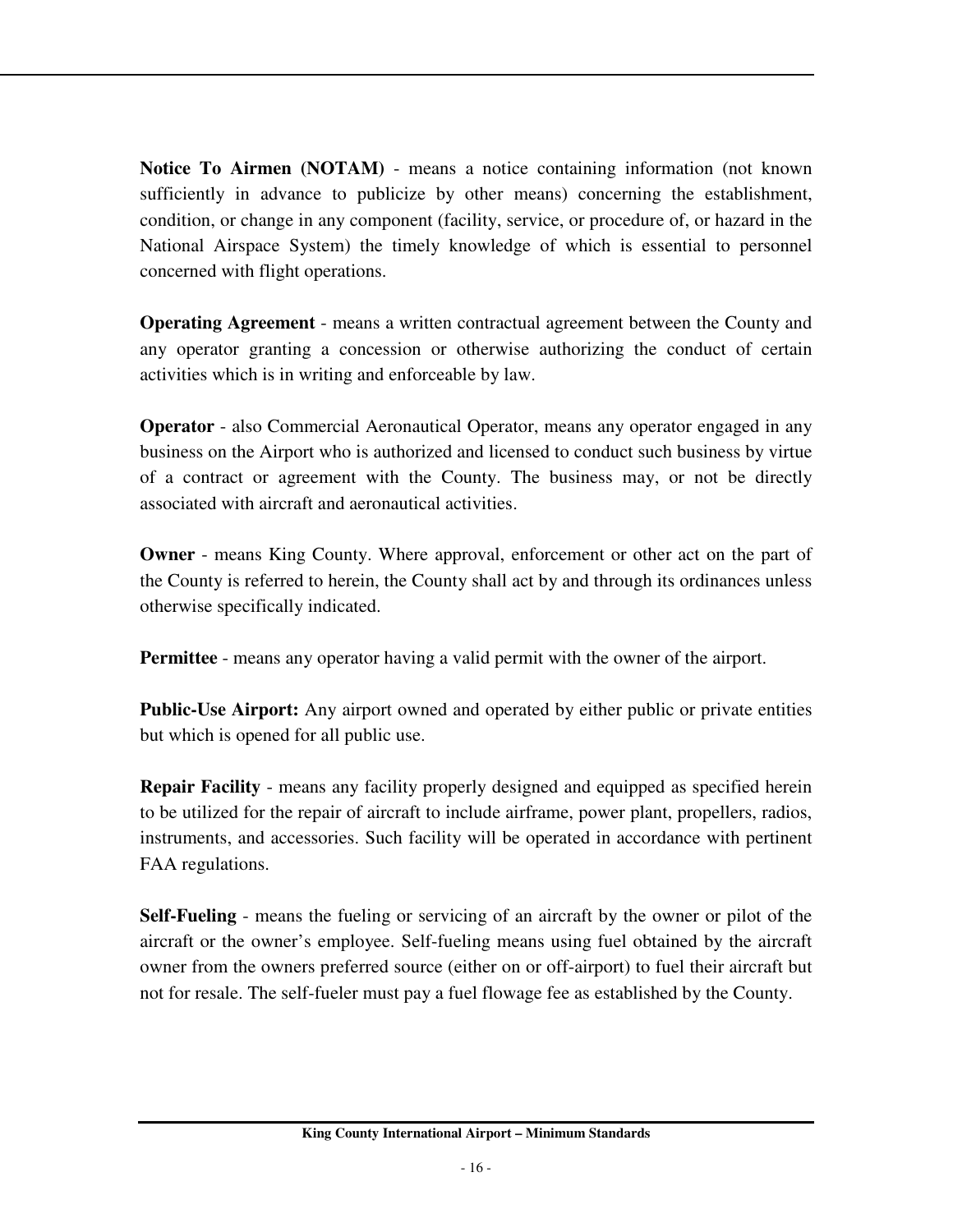**Self-Service** - includes activities such as adjusting, repairing, cleaning, and otherwise providing service to an aircraft, provided the aircraft owner performs the service or his/her employees with resources supplied by the aircraft owner.

**Self Service Fueling** - means fueling accomplished by the owner, owner's employee, or operator of an aircraft at a business facility approved and authorized by the County to conduct Self Service fueling operations.

**Specialized Aviation Service Operation (SASO)** - means an aeronautical business that offers a single or limited service. Examples of these specialized services may include aircraft flying clubs, flight training, aircraft, airframe and powerplant repair/maintenance, aircraft charter, air taxi or air ambulance, aircraft sales, avionics, instrument or propeller services, or other specialized commercial flight support business.

**Sublease** - means, with specific permission from the County, a subordinate lease granted by a lessee, to another operator for specified use of all or part of the airport property defined within the original lease.

**"Through the Fence" Operator** - means an arrangement that the County may at times enter into to permit access to the public landing area by independent operators offering an aeronautical activity or to aircraft based on land adjacent to, but not part of, the airport.

**Tie-down** - means the designated paved or turf area suitable for parking of aircraft wherein a minimum of three suitable tie-down points are available.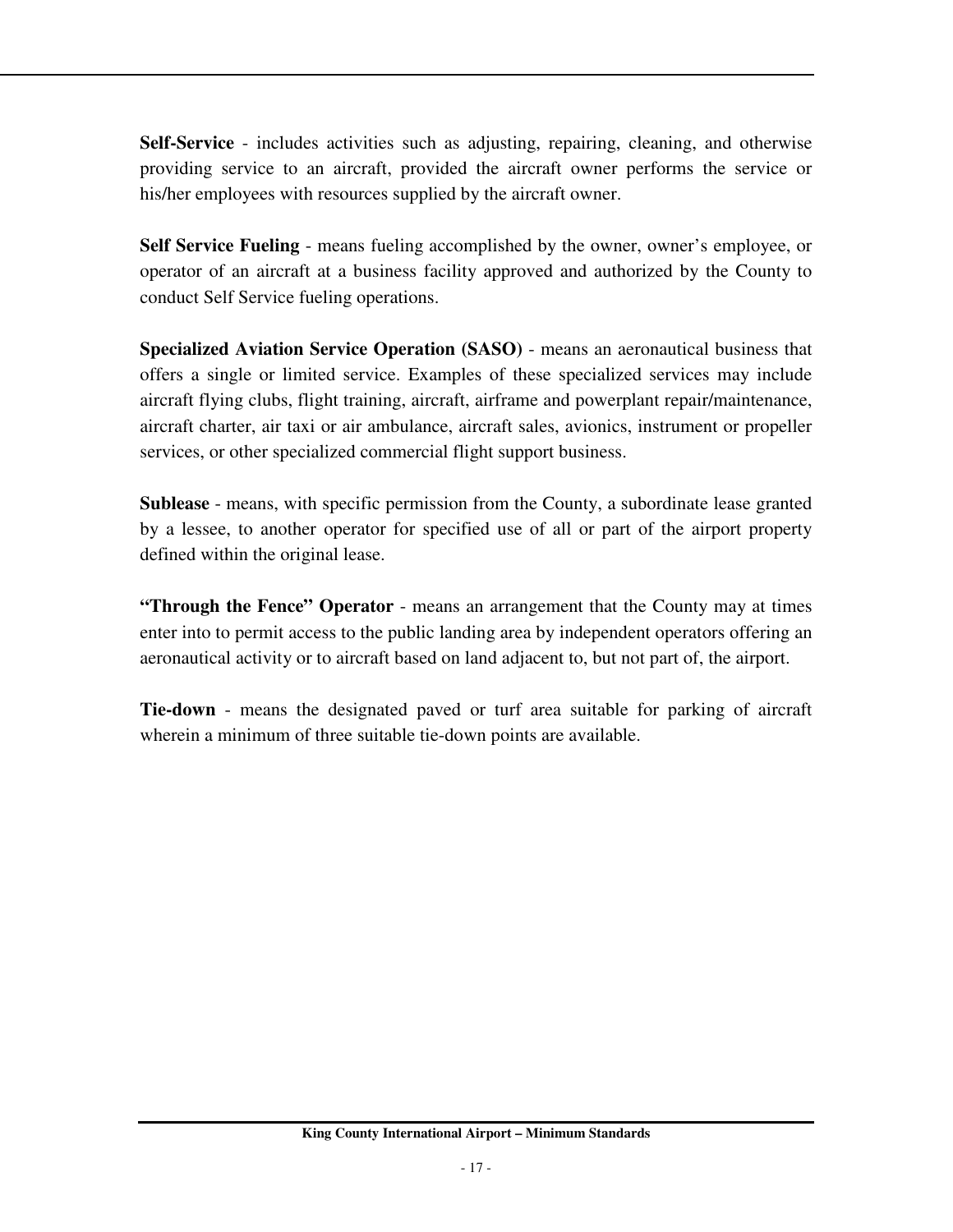THIS PAGE

**INTENTIONALLY** 

LEFT BLANK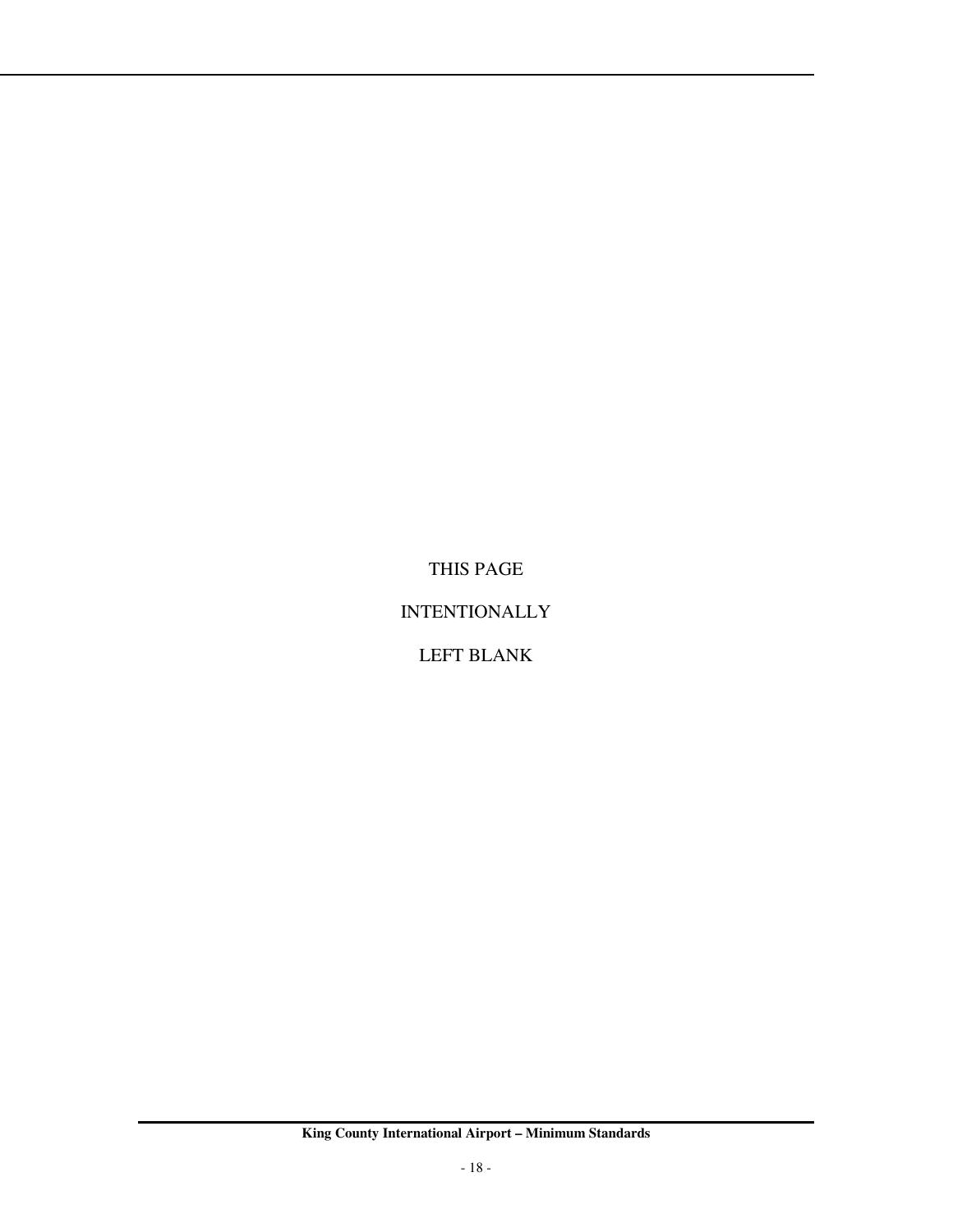# **4.0 PREQUALIFICATION REQUIREMENTS FOR COMMERCIAL AERONAUTICAL OPERATORS**

The prospective commercial aeronautical operator shall submit, in written form, to the King County Airport Director, at the time of application, the following information and, thereafter, such additional information as may be requested by the County:

### **4.1 APPLICATION**

As a condition precedent to the granting of an operating privilege on the Airport, the prospective commercial aeronautical operator must submit a detailed description of the intended operation, and the means and methods to be employed to accomplish the contemplated operating standards and requirements, in order to provide high-quality service to the aviation and general public in the Seattle area, including the following:

- a. The name, address, and telephone number of the applicant. If the applicant is a corporation, name address and telephone number of registered agent of the corporation. If the applicant is a partnership, name address and telephone number of all general partners.
- b. The services to be offered.
- c. The proposed date for commencement of operations.
- d. The amount of land to be leased.
- e. The building space to be constructed or leased.
- f. The number of aircraft to be provided.
- g. The number of persons to be employed.
- h. The hours of proposed operation.
- i. The number and types of insurance coverage maintained.
- j. Evidence of financial capability to perform and provide the proposed services and facilities.
- k. Copies of all licenses, certifications, and permits possessed by the applicant or its key employees to be based at the Airport that are necessary or required to perform the proposed services.
- l. Description of the methods to be used to assure compliance with sanitation, health and safety codes.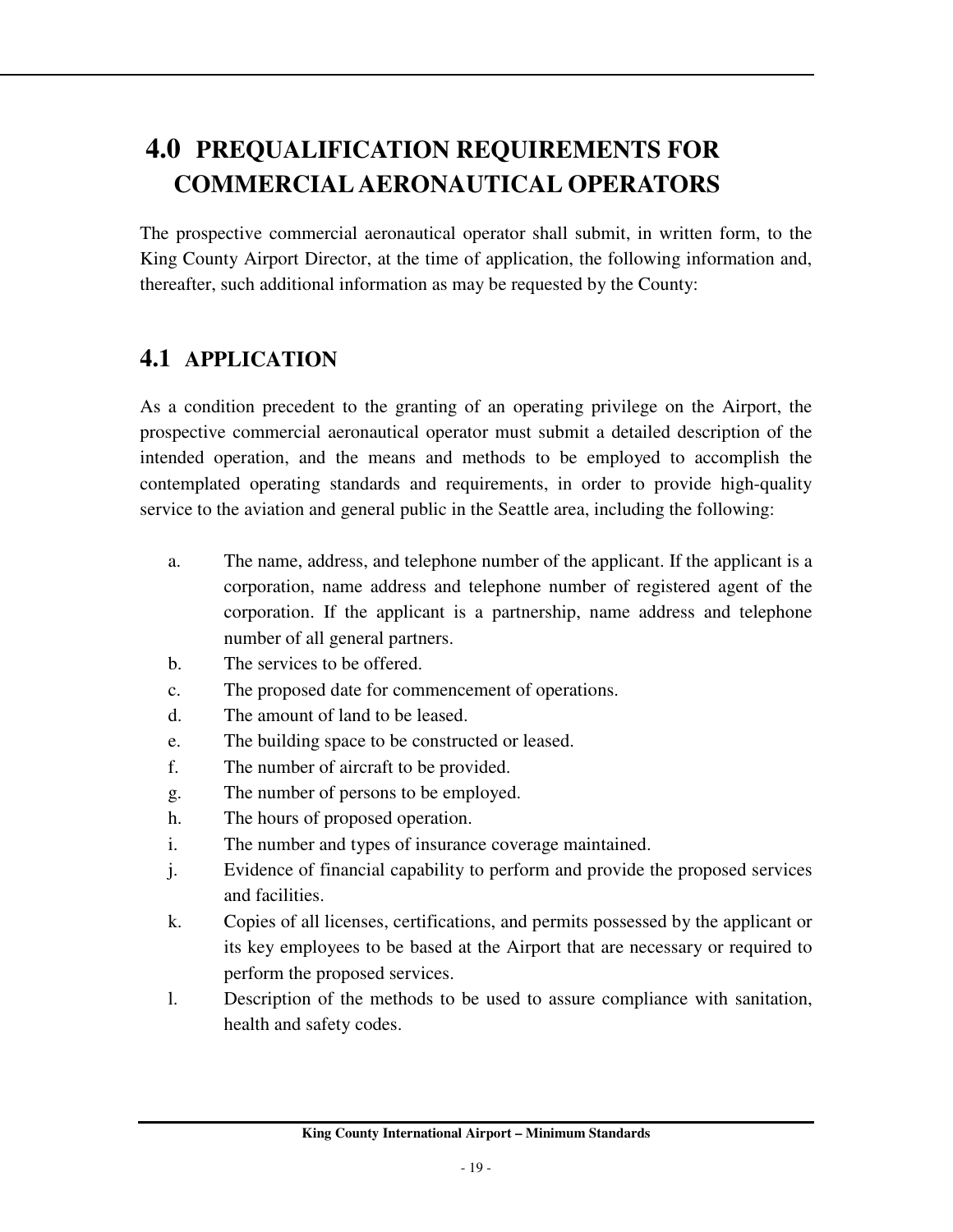m. Non-refundable application fee established by the County and based on the estimated cost to the County of processing the application.

### **4.2 FINANCIAL RESPONSIBILITY**

The prospective operator must provide a statement, satisfactory to the County, of evidence of their financial responsibility, from a bank or trust company doing business in the Seattle area or from such other source that may be acceptable to the County and readily verified through normal banking channels. The prospective operator must also demonstrate financial capability to initiate operations and for the construction of improvements and appurtenances that may be required commensurate with the concept of the proposed operation, or operations, and shall also indicate its ability to provide working capital to carry on the contemplated operations once initiated.

#### **4.2.1 EXPERIENCE**

The prospective Operator shall furnish the County with a statement of its past experience in the specified aviation services proposed to be furnished by him or her together with a statement setting forth personnel to be used for the operations and the experience of said personnel.

#### **4.2.2 GENERAL REQUIREMENTS**

#### **REQUIREMENT OF A WRITTEN AGREEMENT**

Prior to the commencement of operations, the prospective Operator will be required to enter into a written agreement with the County, which agreement will recite the terms and conditions under which it will operate its business on the Airport, including, but not limited to, the term of agreement; the rentals, fees, and charges; the rights, privileges and obligations of the respective parties; and other relevant covenants. It should be understood, therefore, that neither the conditions herein contained nor those set forth in the Schedule of Minimum Standards and Requirements represent a complete recitation of the provisions to be included in the written agreement. Such contract provisions, however, will not change or modify the minimum standards and requirements, or be inconsistent there with.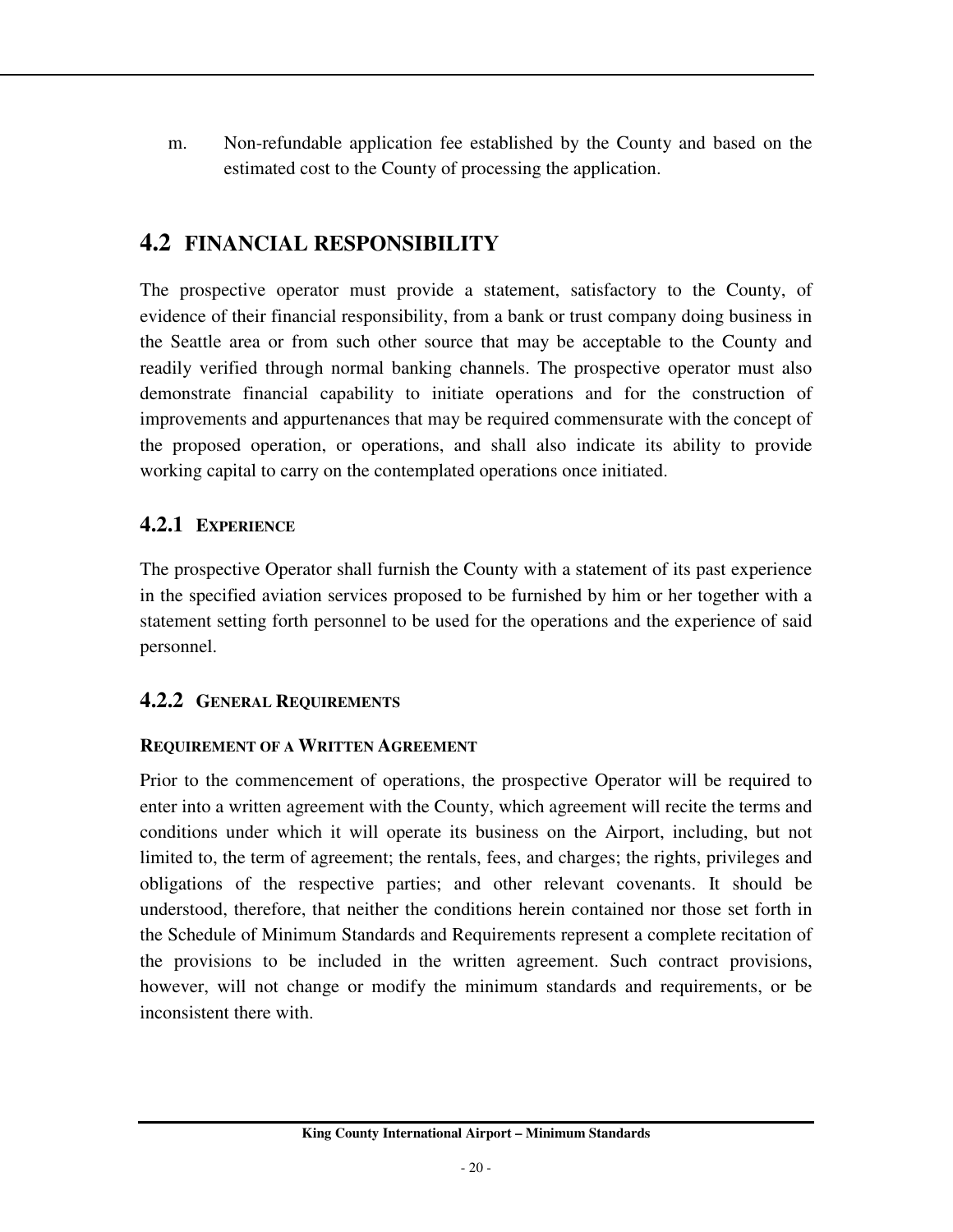#### **SITE DEVELOPMENT STANDARDS**

- 1. Physical Facilities
	- (a) The minimum space requirements as hereinafter provided shall be satisfied with one (1) hangar building, attached buildings, or separate buildings. The hangar building shall have at least one (1) door with the following minimum dimensions unless exception is specified in the lease or rental contract.

| <b>Floor Space of</b><br><b>Hangar Building</b> | Door Width<br><b>Clear Area</b> | Door Height<br><b>Clear Area</b> |
|-------------------------------------------------|---------------------------------|----------------------------------|
| 4,000 to $20,000$ sf                            | $60$ ft                         | 20 ft                            |
| Over 20,000 sf                                  | 100 ft                          | $26$ ft                          |
| Secondary Door                                  | $60$ ft                         | $22 \text{ ft}$                  |

*\*Existing buildings need not be modified to meet these criteria.* 

- (b) The Operator shall provide a paved walkway within the lease area to accommodate pedestrian access to the Operator's office; a paved aircraft apron within the leased area sufficient to accommodate its activities and operations, and telephone facilities for customer use. Floor space allotments shall include office, customer lounge, and restroom facilities, with all areas heated and lighted.
- (c) For construction of any new facilities not already contained on the Airport, the operator shall be subject to the same standards of development as are contained in the Airport Master Plan for the King County International Airport/Boeing Field. All construction must be approved in writing by the County.
- (d) All construction must have written approval of the Airport Director.

#### **PERSONNEL**

The Operator shall have in its employ, and on duty during the required operating hours, trained personnel with proper FAA Certificates, and ratings as required in such numbers and types to provide adequate and efficient services as specified in the rules and regulations and/or lease or rental agreement.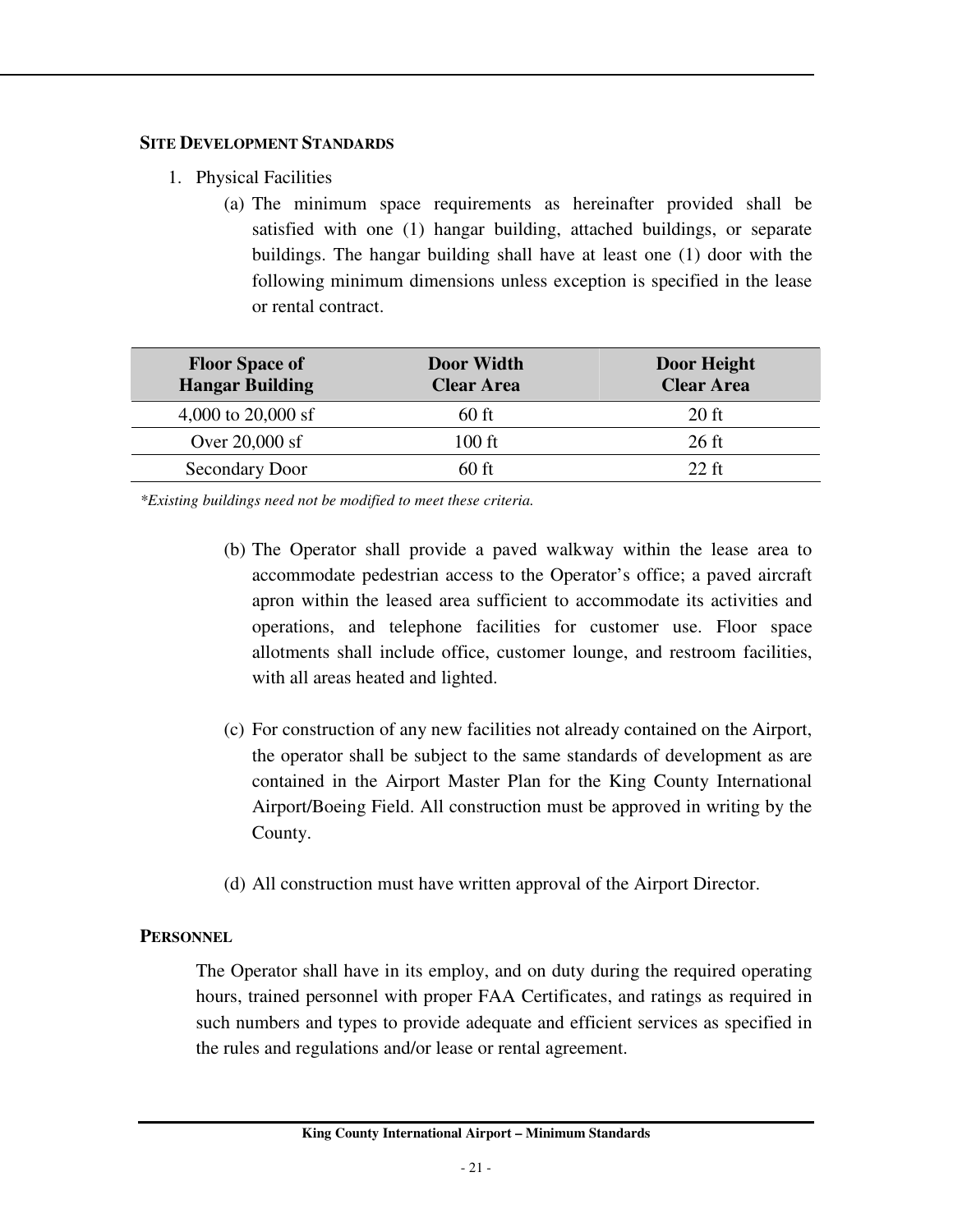#### **4.2.3 INSURANCE**

The Operator shall procure and maintain, during the term of his/her agreement insurance of the types and in the minimum limits set forth in the schedule of minimum standards for the respective categories of aeronautical services. The insurance company, or companies, writing the required policy, or policies, shall be licensed to do business in the State of Washington. In all cases, the Operator must comply with Washington Statues with respect to Workmen's Compensation and Unemployment insurance.

Where more than one aeronautical service is proposed, the minimum limits will vary (dependent upon the nature of individual services in such combination) but will not necessarily be cumulative in all instances. For example, if three (3) activities are chosen, it would not be necessary for the Operator to carry insurance policies providing the aggregate or combined total of the minimum limits for each type of operation; however, if one of the selected activities required passenger liability coverage or hangar keeper's liability not required in either of the other two (2) categories, the Operator would be required to provide insurance on the applicable exposures. As a further example, the minimum limit for property damage on a combination of activities would be the highest minimum limit stated in the chosen grouping. Because of these variables, the applicable minimum insurance coverage on combinations of services will be discussed with the prospective Operator at the time of its application or during lease negotiations.

All insurance, which the Operator is required by the County to carry and keep in force shall include King County, the Airport Director, and the agents, and employees of King County as additional insureds. The Operator shall furnish to the County's Airport Director proper certification that such insurance is in force and will furnish additional certification as evidence of changes in insurance not less than ten (10) days prior to any such change. The Operator shall have a thirty (30) day notice of cancellation in favor of the County in place on all insurance policies. It is further understood as circumstances in the future dictate, the County may require an increase in bodily injury and property damage insurance.

All insurance which the operator is required by the County to carry shall include coverage of: Premises and operations, Independent contractors and their subcontractors, Real property (fire), injury, contractual liability, worker's compensation, employer's liability, and product/completed operations coverage. The applicable insurance coverages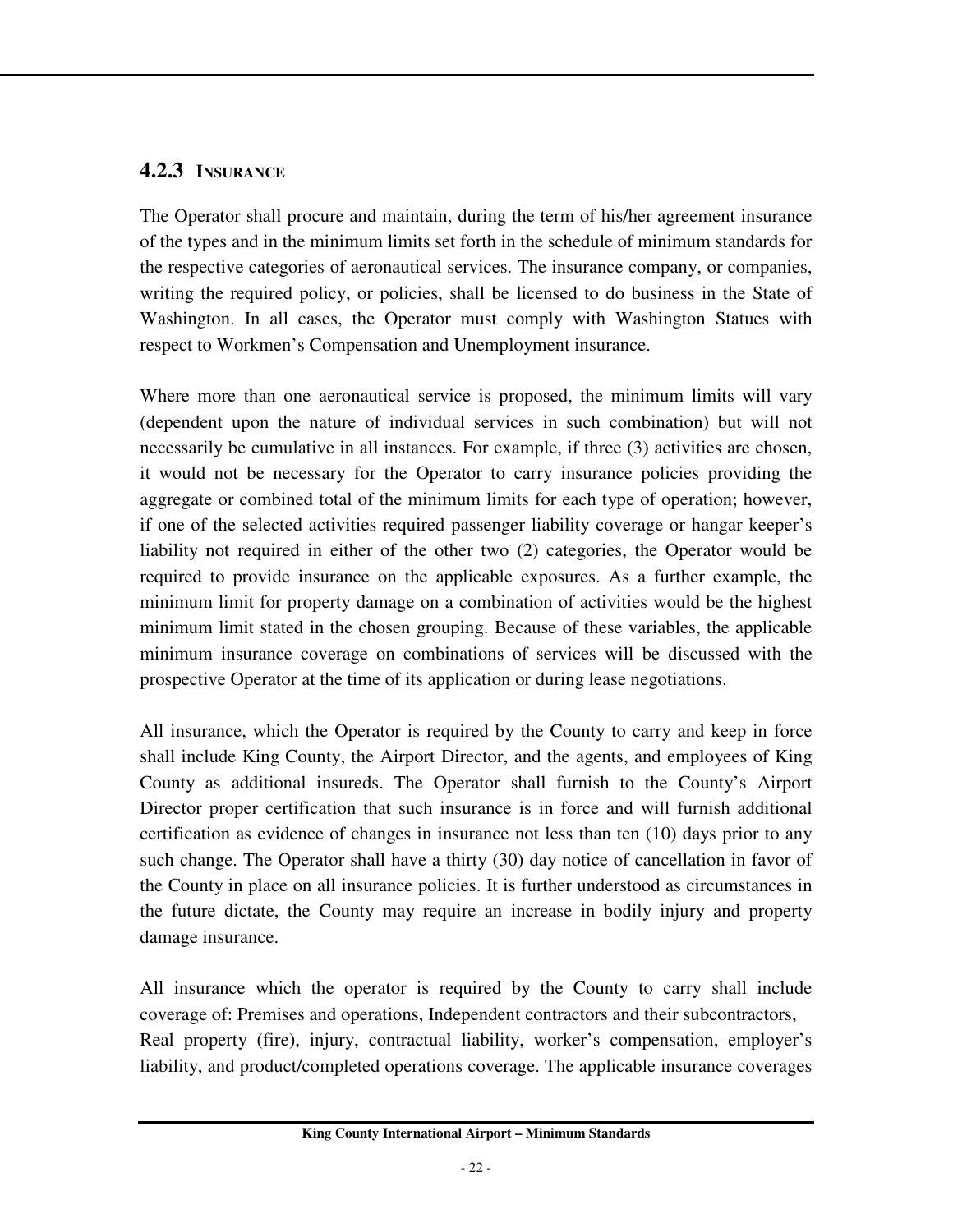shall be in force during the period of any construction of the Operator's facilities and/or prior to entry upon the airport for the conduct of business.

#### **4.2.4 MOTOR VEHICLES ON AIRPORT**

The Operator may make provisions for the transportation of pilots and passengers of transient general aviation aircraft (using the Operator's facilities and services and in the conduct of the Operator's business) to and from the Operator's office to the Operator's aircraft tie-down areas, the County's Airport Terminal area, etc. The Operator performing this service with motor vehicles driven on the airport shall do so only in strict accordance with Airport Rules and Regulations, applicable federal, state, and municipal laws, ordinances; codes, or other similar regulatory measures now in existence or as may be hereafter modified or amended. All drivers assigned by the Operator must complete the airport's on-airport driving training course. The Operator shall be required to equip these motor vehicles with two-way radio capable of communicating with the Federal Aviation Administration (FAA) Airport Traffic Control Tower (ATCT) as well as with appropriate rotating beacons and must comply strictly with the orders and instructions by radio, light signal or other communications from the FAA Air Traffic Control Tower. No vehicle allowed on any paved or treated aircraft movement or parking area shall have dual wheeled axle loadings greater than that provided for in construction plans, certified by a professional engineer, or subsequently approved by the FAA.

The Operator shall procure and maintain for any motor vehicles it operates on the Airport, Motor Vehicle Liability Insurance in the following limits specified:

- Motor Vehicle Liability:
- Bodily Injury (Each Accident)
	- o \$300,000.00 each person
	- o \$500,000.00 for more than one person
	- o Property Damage
	- o \$500,000.00 each accident

#### **4.2.5 GENERAL LEASE CLAUSES**

These lease clauses shall be contained as a minimum in all leases between the County and the Operator engaged in any aeronautical service on the Airport.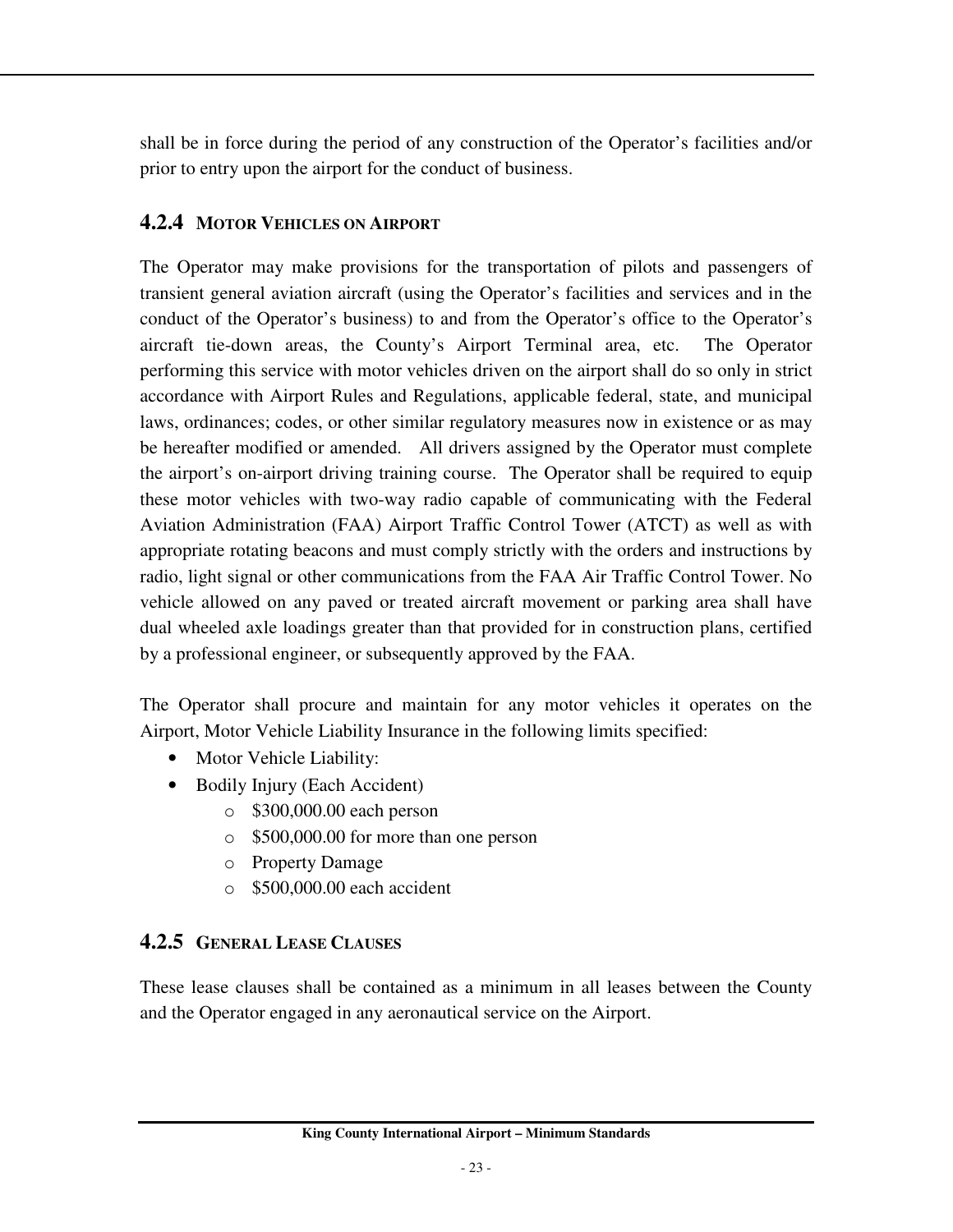- 1. Non-Discrimination Premises to be operated for use and benefit of Public. The Operator agrees to operate the premises leased for the use and benefit of the public:
	- (a) To furnish good, prompt, and efficient service, adequate to meet all demands for its service at the Airport.
	- (b) To furnish said service on a fair, equal, and non-discriminatory basis to all users thereof.
	- (c) To charge fair, reasonable, and non-discriminatory prices for each unit of sale or service, provided that the Operator may be allowed to make reasonable and non-discriminatory discounts, rebates, or other similar types of price reductions to volume purchasers.

The Operator, its agents, and employees will not discriminate against any person or class of persons by reason of race, color, creed or national origin in providing any services or in the use of its facilities provided for the public in any manner prohibited by Part 21 Assurances of the Regulations of the Office of the Secretary of Transportation. The Operator further agrees to comply with the County's Assurances.

2. Aircraft Service by Owner or Operator of Aircraft

No right or privilege granted herein shall operate to prevent any person or persons, firm, or corporation \ operating aircraft on the Airport from performing any services on its own aircraft with its own regular employees (including, but not limited to, maintenance and repair) that it may choose to perform.

3. Non-Exclusive Rights

No operator may be granted in fact or by written instrument any exclusive right by Section 308(a) of the Federal Aviation Act of 1958 as amended. The Federal Aviation Administration (FAA) shall in the final analysis, make determination of the existence of a prohibited exclusive right, and such determination shall be final. If the FAA determines any provision of a written instrument or a practice in fact constitutes a grant of a prohibitive exclusive right, such provision or grant shall be deemed null and void for all purposes.

4. Airport Development

The County reserves the right to further develop or improve the landing area of the Airport as it sees fit, regardless of the views of the Operator, and without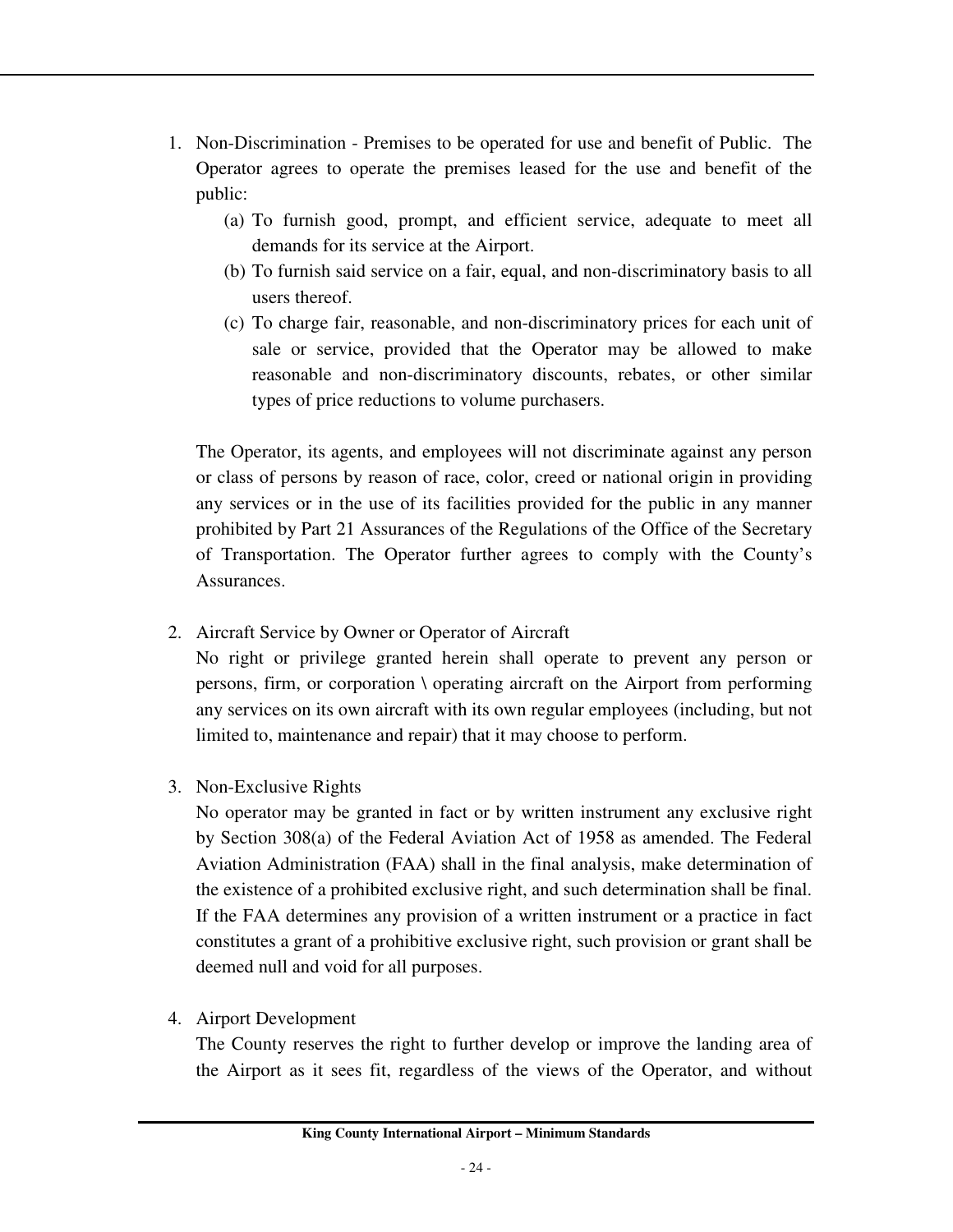interference or hindrance. If the physical development of the Airport requires the relocation of Operator-owned facilities, the County agrees to provide a comparable location, and agrees to relocate all Operator-owned buildings or provide similar facilities for the Operator at no cost to the Operator.

5. County's Rights

The County reserves the right (but shall not be obligated to the Operator) to maintain and keep in repair the landing area of the Airport and all publicly-owned facilities of the Airport together with the right to direct and control all activities of the Operator in this regard.

The County further reserves the right to make operational decisions at the airport for general safety purposes that could impact operators.

The County shall have the right to regularly audit the financial records of all Operators, and may require periodic reports of volume of business conducted. The Operator shall keep on file with the County a list of all rates and charges for services, and notify the County thirty (30) days in advance of any changes in same. All such rates or charges are subject to approval by the County.

#### 6. War or National Emergency

During the time of war or national emergency, the County shall have the right to lease the landing area or any part thereof to the United States Government for military or naval use and, if such lease is executed, the provisions of this instrument insofar as they are inconsistent with the provisions of the lease to the Government, shall be suspended or modified in whatever manner is appropriate to the situation.

#### 7. Airport Obstructions

The County reserves the right to protect navigable airspace associated with the airport as defined by 14 CFR Part 77 – Objects Affecting Navigable Airspace against penetration by obstructions, together with the right to prevent any operator from erecting or permitting to be erected any building, sign, or other structure or to park any aircraft on the airport which, in the opinion of the County and the FAA, would limit the usefulness or safety of the airport, or create an obstruction or hazard to air navigation. The County reserves the right to review all plans and specification for any improvements to be constructed on the Airport to determine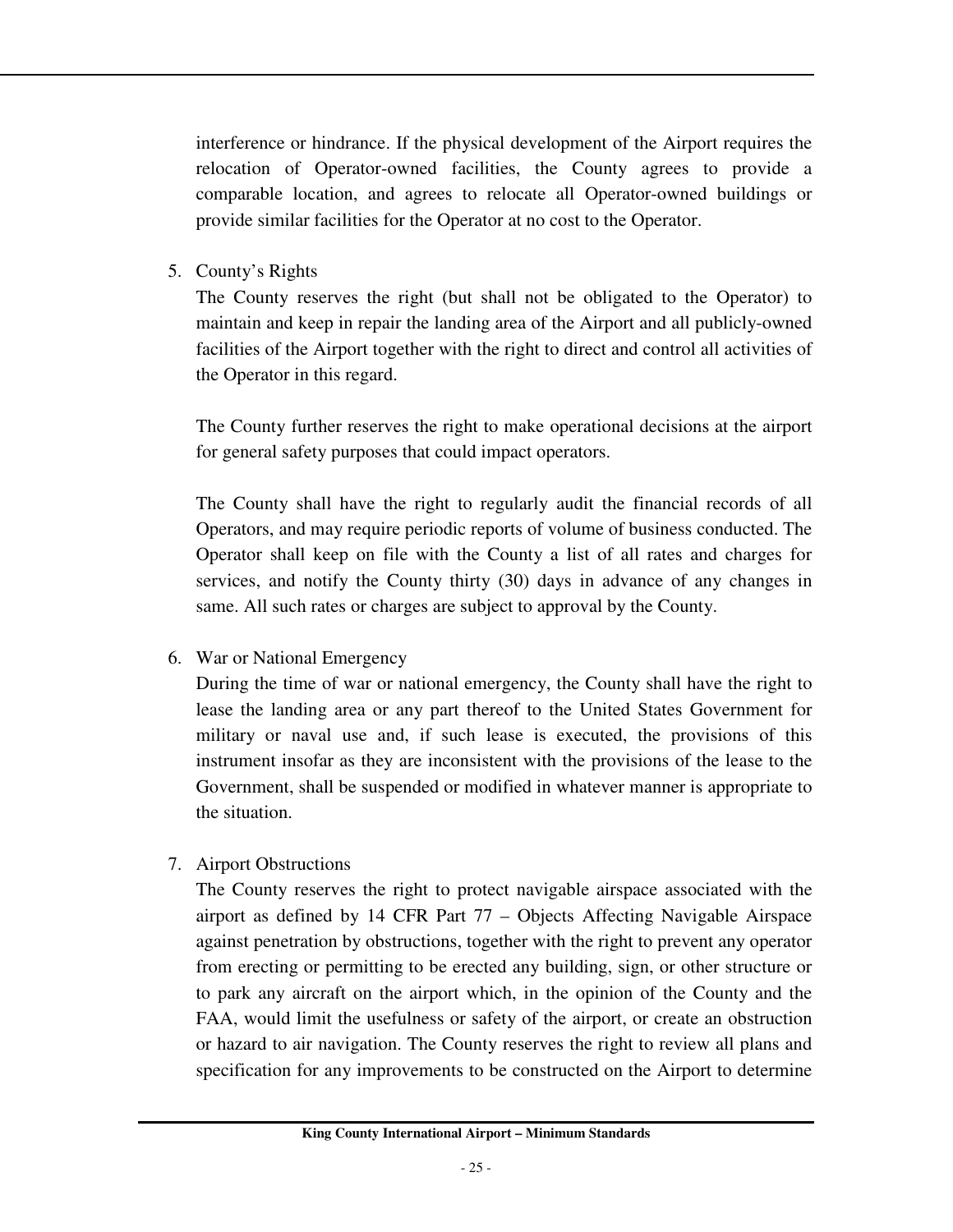compliance with 14 CFR Part 77. The approval by the County shall not constitute a representation or warranty as to such conformity or compliance, but responsibility therefore shall at all times remain with the Operator.

8. Subordination

This lease shall be subordinate to the provisions of any existing or future grant assurance made between the County and the United States, relative to the operation or maintenance of the Airport, the execution of which has been or may be required as a condition precedent to the expenditure of Federal funds for the development of the Airport. Any provision of these standards, any lease or any practice carried out on or for the airport shall be subordinate to and, fiat variance with the grant requirements, unilaterally reformable at the County's or the FAA's option for conformity with these grants.

9. Compliance with Laws, etc

The Operator shall at all times comply with the Airport Rules and Regulations, federal, state, and municipal laws, ordinances, codes and other regulatory measures now in existence or, as may be here after modified or amended, applicable to the specific type of operation contemplated by it. The Operator shall procure and maintain during the term of the agreement all licenses, permits, and other similar authorizations required for the conduct of its business operations. Any fines or other assessments made against the County as a result of the noncompliance of any Operator with any law, regulation, or ordinance shall be the responsibility of the offending Operator, which shall reimburse the County for any and all costs associated with any such enforcement actions.

10. Indemnity

The operator shall hold the County, the Airport Director and the officers, agents and employees of the County harm- less from and against all suits, claims, demands, actions, and/or causes of action of any kind or nature including, but not limited to action of Operator employees, agents guests, customers, and subcontractors in any way arising out of, or resulting from, its tenancy and activities, and shall pay all expenses in defending any claims against the County by reason of its tenancy and activities.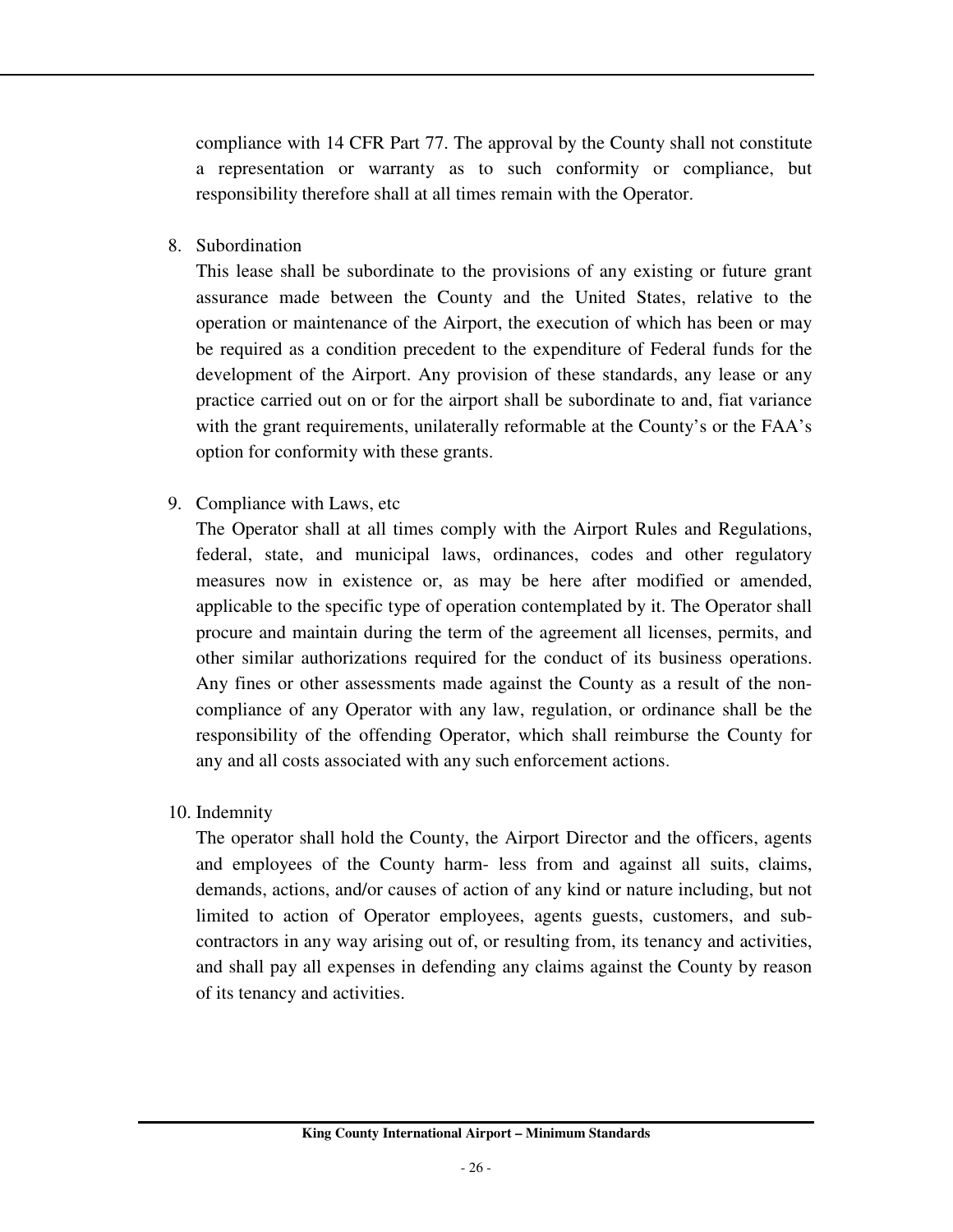#### 11. Misrepresentation

All terms and conditions with respect to these regulations are expressly contained herein, and the Operator agrees that no representative or agent of the County has made any representation or promise with respect to these regulations not expressly contained herein.

#### **4.2.6 MISCELLANEOUS**

The prospective Operator may select the range of aeronautical services covered by the County's minimum standards. Where more than one activity is proposed, the minimum requirements will vary (dependent upon the nature of individual services in such combination) but will not necessarily be cumulative in all instances.

Because of these variables, the applicable minimum standards on combinations of services will be discussed with the prospective Operator at the time of its application. The Operator shall keep and maintain leased premises in a safe, neat, and orderly manner to the extent necessary to meet or exceed good housekeeping/HAZMAT containment practices in conformance with the Airport's Stormwater Pollution Prevention Plan (SWPPP) as required by the U.S. Environmental Protection Agency NPDES Stormwater Program, the Washington State Department of Ecology and the Department of Natural Resources.

The Operator shall maintain the pavement constructed by the Operator. The maintenance of the interior and exterior of the building, utility costs, and trash removal shall be the Operator's responsibility. All grass mowing and landscape maintenance within the Operator's leased premises shall be the Operator's responsibility.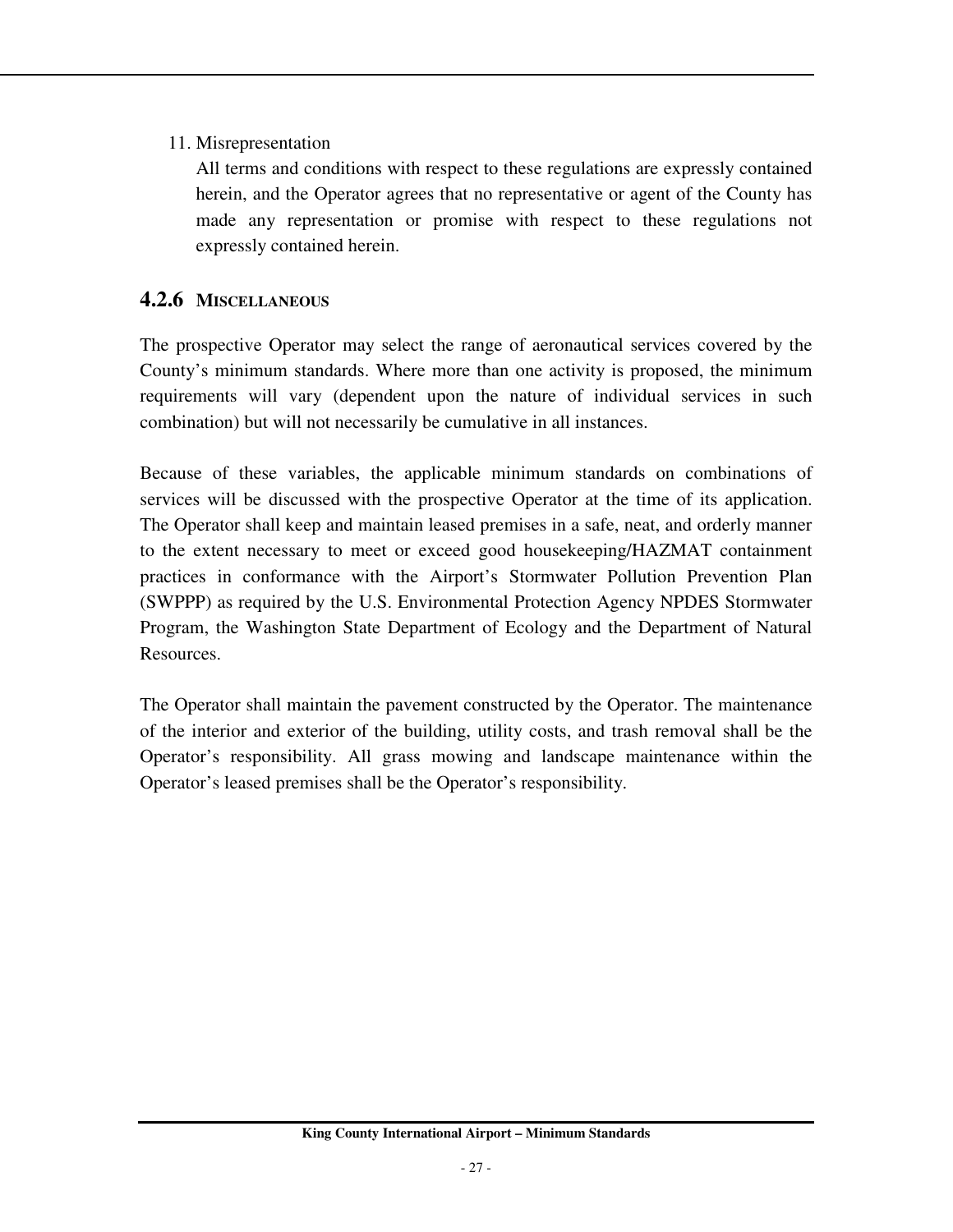THIS PAGE

**INTENTIONALLY** 

LEFT BLANK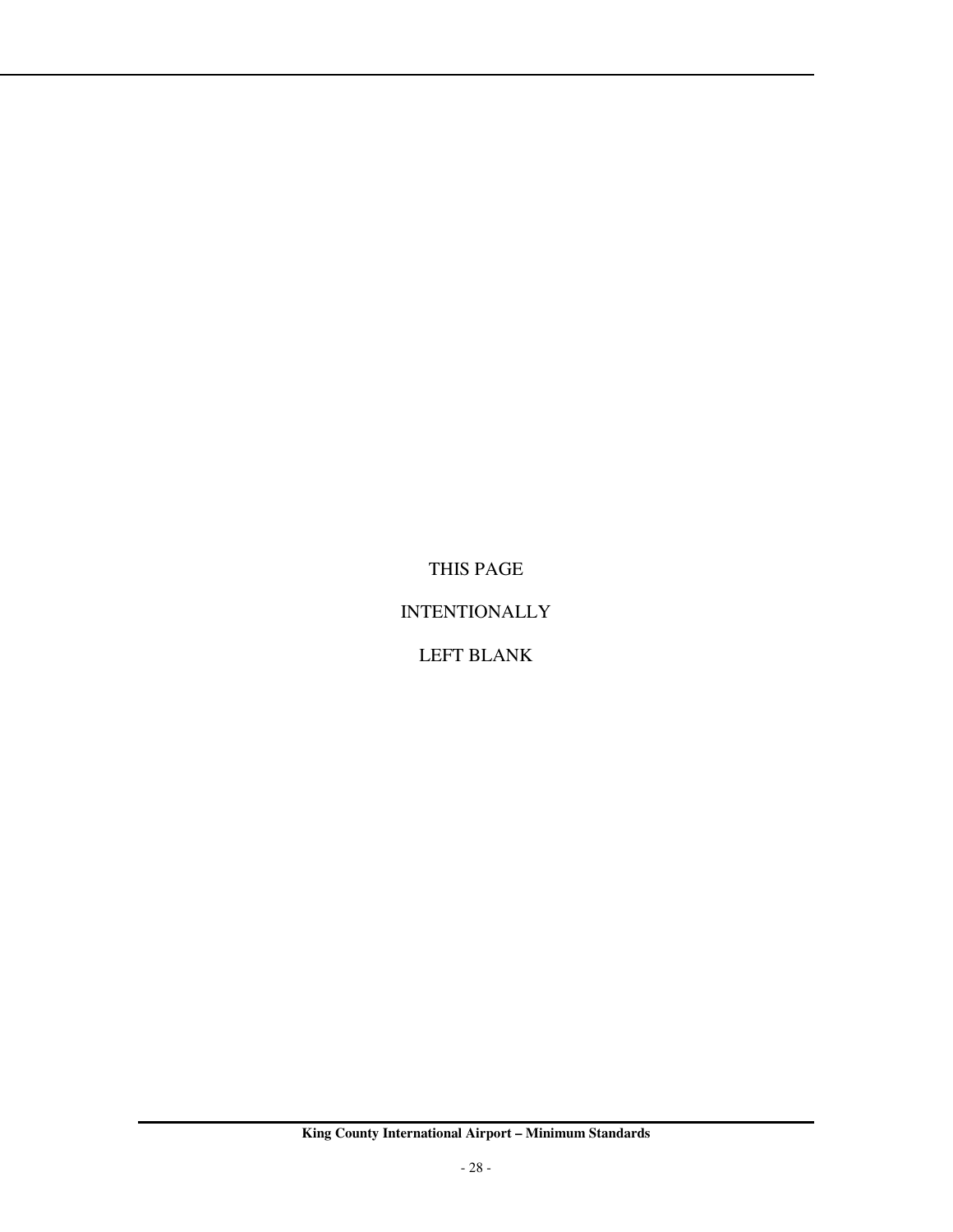# **5.0 SCHEDULE OF SERVICES**

### **5.1 AIR CARGO PROVIDERS**

#### **STATEMENT OF CONCEPT**

An Air Cargo Provider is a person or persons, firm or corporation engaged in the transport of cargo or freight, including express packages and mail, using either passenger or all-cargo aircraft. An air cargo carrier is certificated in accordance with FAR Part 121 to provide scheduled air freight, express, and mail transportation over specific routes, as well as the conduct of nonscheduled operations that may include passengers. Air cargo providers are classified as either major carriers or feeder carriers. Major carriers are those that use aircraft capable of accommodating 60 or more passenger seats (even though they are not carrying passengers) and feeders are all others.

#### **MINIMUM STANDARDS**

.

- 1. The operator shall lease from the County an area mutually agreed upon of sufficient size to accommodate the peak number of aircraft scheduled to be on the ground at any time. Additionally, the ground lease must include area for aircraft servicing, Ground Service Equipment (GSE) storage, cargo sorting, truck delivery and parking areas and interface with feeder carriers. The Operator shall provide sufficient automobile parking space to accommodate all employee and customer parking on site with no on-street parking. Paved walkways with all points of access conforming to the criteria specified in the Americans with Disabilities Act (ADA) as required by the act will be provided by the Operator.
- 2. Self-fueling or fuel storage shall be permitted so long as the individual performing the fueling meets all County standards for aircraft fueling.
- 3. All aircraft must be compliant with FAR Part 36. The Operator shall provide the County with proof that all aircraft being used for air cargo service meet the requirements of FAR Part 36 with regard to noise generation.
- 4. The Operator will be knowledgeable of the County's Voluntary Noise Agreement that minimizes noise impacts on the community.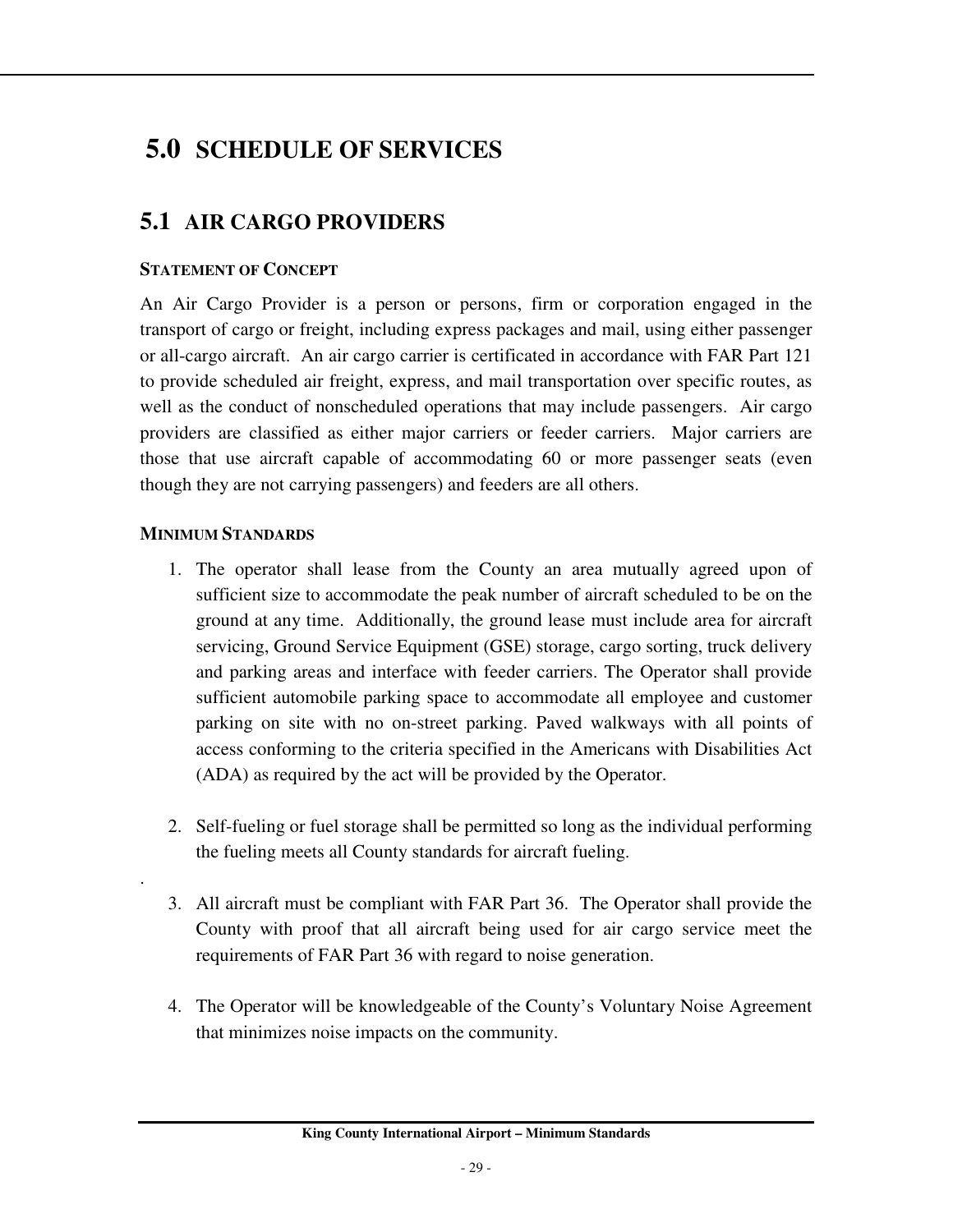5. The Operator shall provide certificates of insurance providing the coverages and in the amounts specified in Reference I – "Schedule of Minimum Insurance Requirements."

### **5.2 AIR PASSENGER CARRIERS**

#### **STATEMENT OF CONCEPT**

An air passenger carrier is a person or persons, firm or corporation engaged in the business of providing air transportation (persons or property) to the general public for hire, on a scheduled basis as defined in the Federal Aviation Act of 1968, or as said Act may be supplemented or amended from time to time.

#### **MINIMUM STANDARDS**

- 1. The Operator shall lease from the County an area of sufficient size, shape, and location as mutually agreed upon wherein space will be provided for passenger and baggage services, offices, departure lounge, and other facilities for customer use. The Operator shall provide sufficient automobile parking space to accommodate employees and customer parking either on or off-airport, with no on-street parking. Paved walkways with all points of access conforming to the criteria specified in the Americans with Disabilities Act (ADA) as required by the act will be provided by the Operator. If the Operator utilizes existing facilities, which may not meet the minimum sizes outlined in this section, the minimum square footage requirements may be determined by the availability of facilities and through written agreement with the County.
- 2. The Operator shall provide no less than two scheduled flights per day.
- 3. The Operator shall provide the County with proof that all aircraft being used for air cargo service meet the requirements of FAR Part 36 with regard to noise generation.
- 4. The Operator will be knowledgeable of the County's Voluntary Noise Agreement that minimizes noise impacts on the community.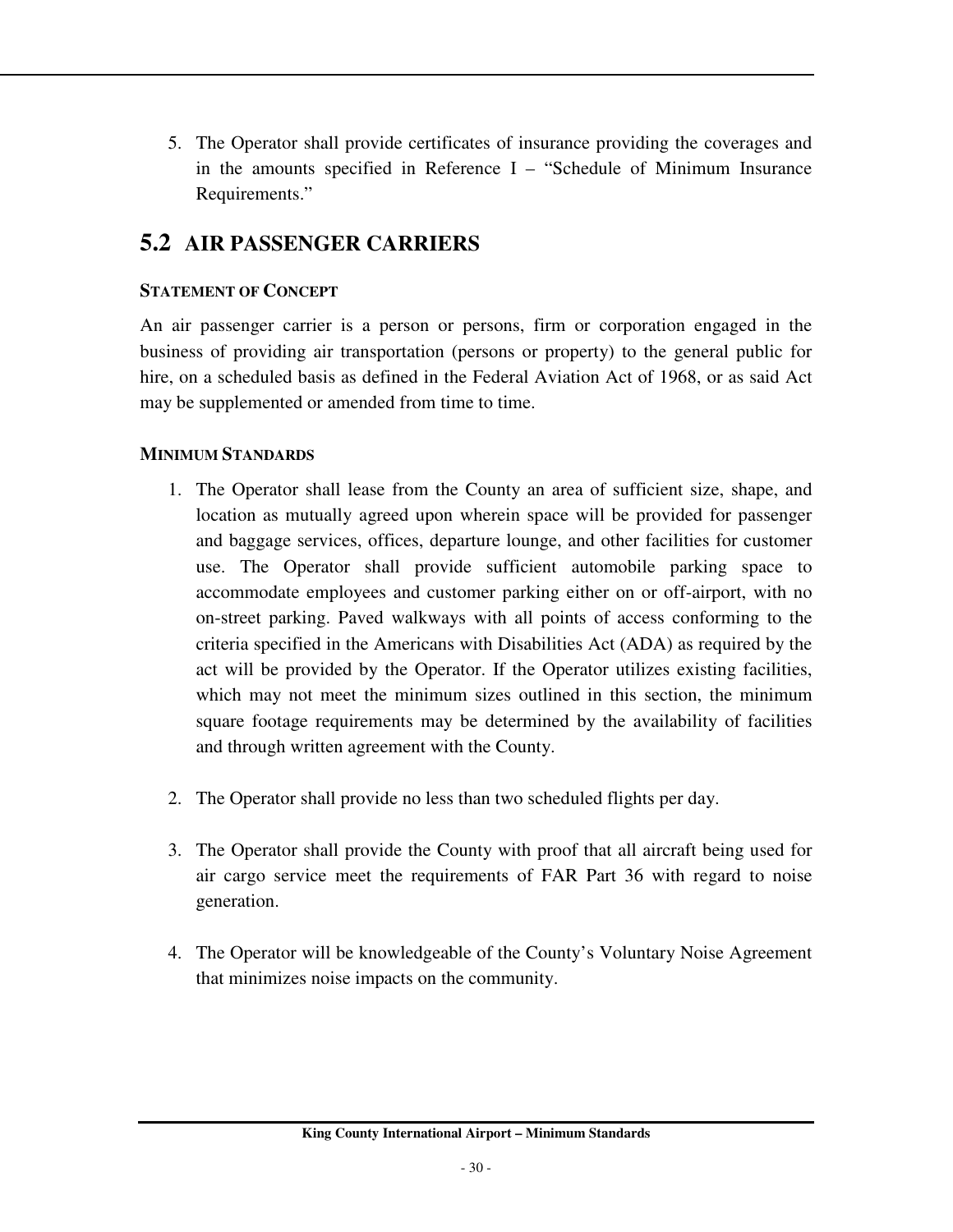- 5. The Operator shall provide certificates of insurance providing the coverages specified in reference hereto, the "Schedule of Minimum Insurance Requirements."
- 6. The Operator shall have its premises open and services available a minimum of eight (8) hours daily, seven (7) days per week; and shall provide on-call service during hours other than the afore mentioned.
- 7. The Operator shall have in its employ and on duty during the required operating hours, trained personnel in such numbers as are required to meet the minimum standards set forth in this category. The Operator shall also have available sufficient qualified operating crews and a satisfactory number of personnel for checking in passengers, handling of luggage, ticketing and for furnishing or arranging for suitable ground - transportation.

### **5.3 AIRCRAFT SALES (NEW AND/OR USED)**

#### **STATEMENT OF CONCEPT**

An aircraft sales operator is a person or persons, firm or corporation engaged in the sales of new and/or used aircraft through franchises, or licensed dealership or distributorship (either on a retail or wholesale basis) of an aircraft manufacturer or otherwise; and provides such repair, services, and parts as necessary to meet any guarantee or warranty on new and/or used aircraft sold by him.

#### **MINIMUM STANDARDS**

1. The Operator shall lease from the County or FBO an area mutually agreed upon of sufficient size, shape and location to provide for the display and storage of aircraft on which shall be erected a building providing sufficient floor space for aircraft storage, parts, repairs and maintenance, and at least 700 square feet of floor space for office, restrooms, customer lounge, and telephone facilities for customer use. The Operator shall provide sufficient automobile parking space to accommodate employees and customers parking with no on-street parking. Paved walkways with all points of access conforming to the criteria specified in the Americans with Disabilities Act (ADA) as required by the act will be provided by the Operator. Adequate hard surfaced aircraft ramp must be provided within the leased area, sufficient to accommodate the Operator's activities, operations, and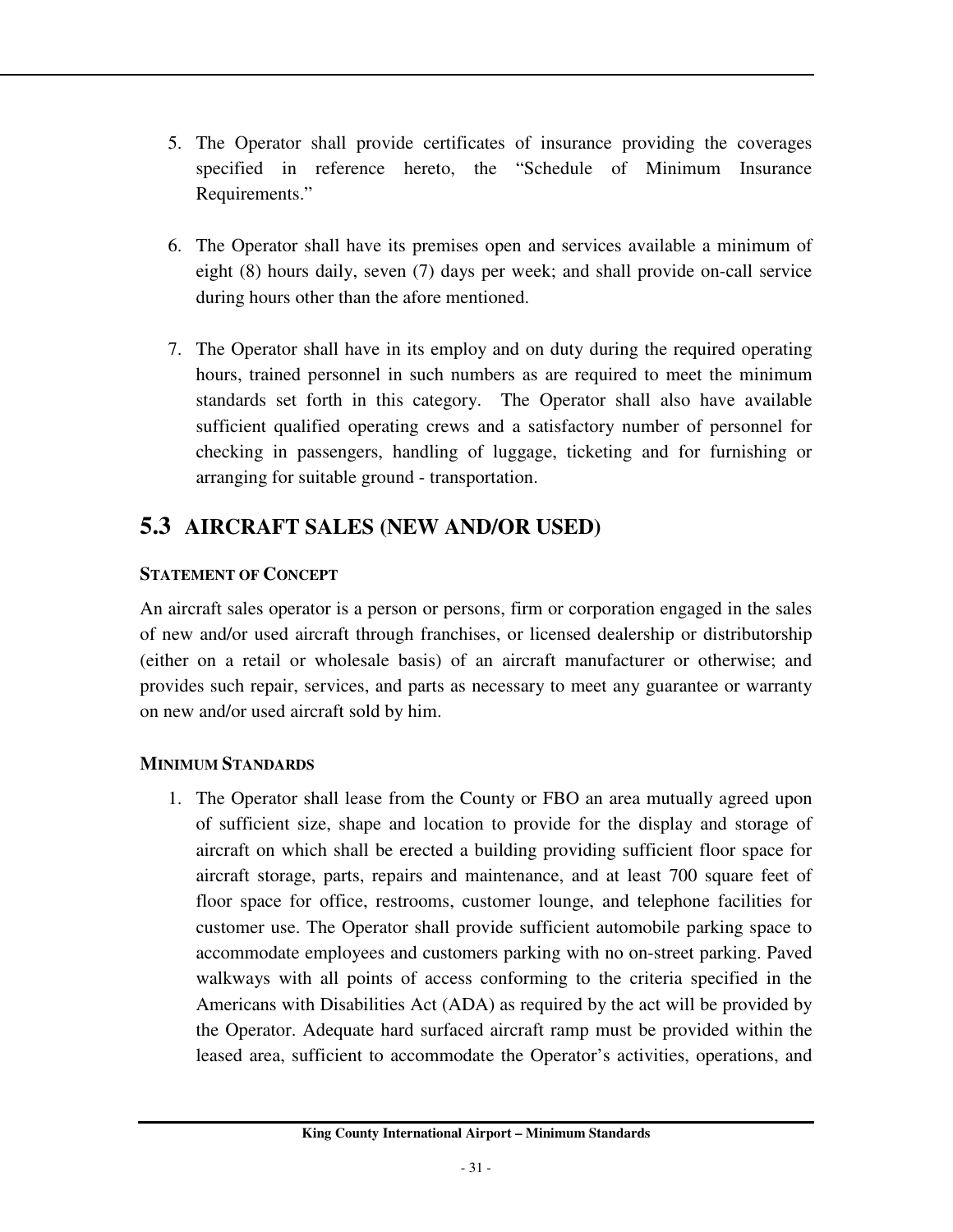adequate tie-down facilities. If the Operator utilizes existing facilities, which may not meet the minimum sizes outlined in this section, the minimum square footage requirements may be determined by the availability of facilities and through written agreement with the County.

- 2. The Operator shall provide or have available on call at least one (1) fully assembled aircraft of each model offered for sale for the purpose of demonstration.
- 3. The Operator shall employ or have available on call a sufficient number of pilots with instrument and instructor ratings who shall be current (in type) in all aircraft makes and models to be demonstrated.
- 4. The Operator shall provide necessary and satisfactory arrangement for repair and service of aircraft but only for the duration of the guarantee or warranty period. Servicing facilities may be provided through a written agreement with any authorized repair station operating at the Airport.
- 5. The Operator shall provide certificates of insurance providing the coverages and in the amounts specified in Reference I – "Schedule of Minimum Insurance Requirements."

### **5.4 AIRFRAME AND POWER PLANT REPAIR FACILITIES**

#### **STATEMENT OF CONCEPT**

An aircraft engine and airframe maintenance and repair operator is a person(s), firm or corporation providing one (or a combination of) airframe and power plant overhaul and repair services, by a person(s) currently certified by 14 CFR 145 with ratings appropriate to the work being performed. (This category of aeronautical services shall also include the sale of aircraft parts and accessories, but such is not an exclusive right.

#### **MINIMUM STANDARDS**

1. The Operator shall lease from the County or FBO an area of sufficient size, shape, and location as mutually agreed upon on which shall be erected a building providing at least 4,500 square feet of floor space for airframe and powerplant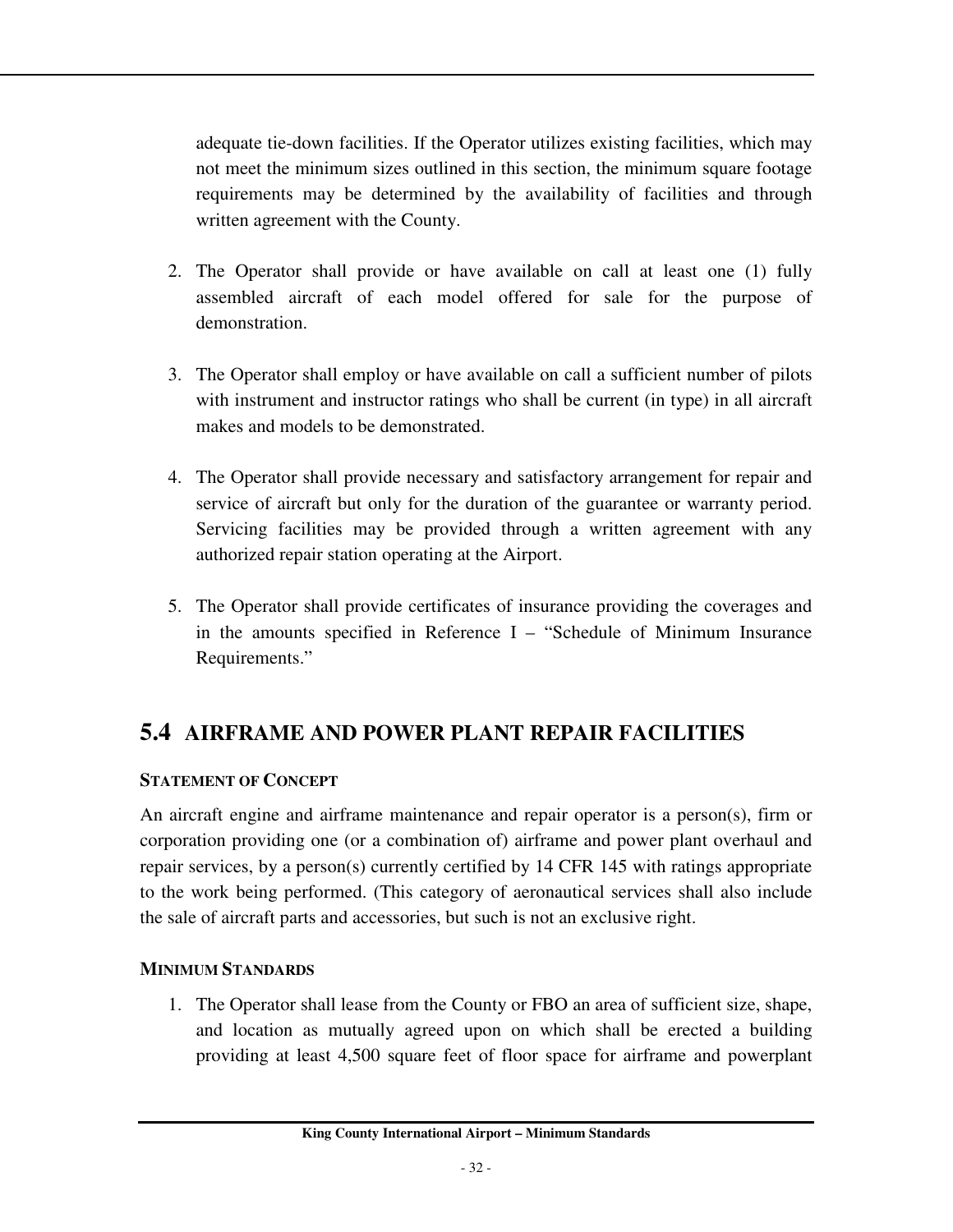overhaul and repair services and at least 1,000 square feet of floor space for office, restrooms, customer lounge, and telephone facilities for customer use. All office/lounge space shall be properly heated and lighted. The Operator shall provide sufficient automobile parking space to accommodate employees and customers parking with no on-street parking. Paved walkways with all points of access conforming to the criteria specified in the Americans with Disabilities Act (ADA) as required by the act will be provided by the Operator. Adequate hard surfaced aircraft ramp must be provided within the leased area, sufficient to accommodate the Operator's activities, operations, and adequate tiedown facilities. If the Operator utilizes existing facilities, which may not meet the minimum sizes outlined in this section, the minimum square footage requirements may be determined by the availability of facilities and through written agreement with the County.

- 2. The Operator shall provide sufficient equipment, supplies, and availability of parts for certification as a FAA approved repair station. The Operator shall have their premises open and services available eight (8) hours daily, five and one half  $(5 \frac{1}{2})$  days a week, including one half  $(\frac{1}{2})$  day on Saturday morning. The Operator shall employ (and have on duty or readily available on call during required operating hours), sufficiently uniformed, efficient, and trained personnel in such numbers as required to meet the minimum standards set forth in this category but never less than two (2) persons currently certificated by the FAA with ratings appropriate to the work being performed and who holds both an airframe and powerplant (A&P) rating and an Inspection Authorization (IA). The Operator shall have an employee in the office at all times during the required operating hours. This can be the same person as required above.
- 3. The Operator shall provide certificates of insurance providing the coverages and in the amounts specified in Reference  $I -$  "Schedule of Minimum Insurance Requirements."

# **5.5 AIRCRAFT RENTAL**

### **STATEMENT OF CONCEPT**

An aircraft rental, operator is a person(s), firm or corporation engaged in the rental of aircraft to the public.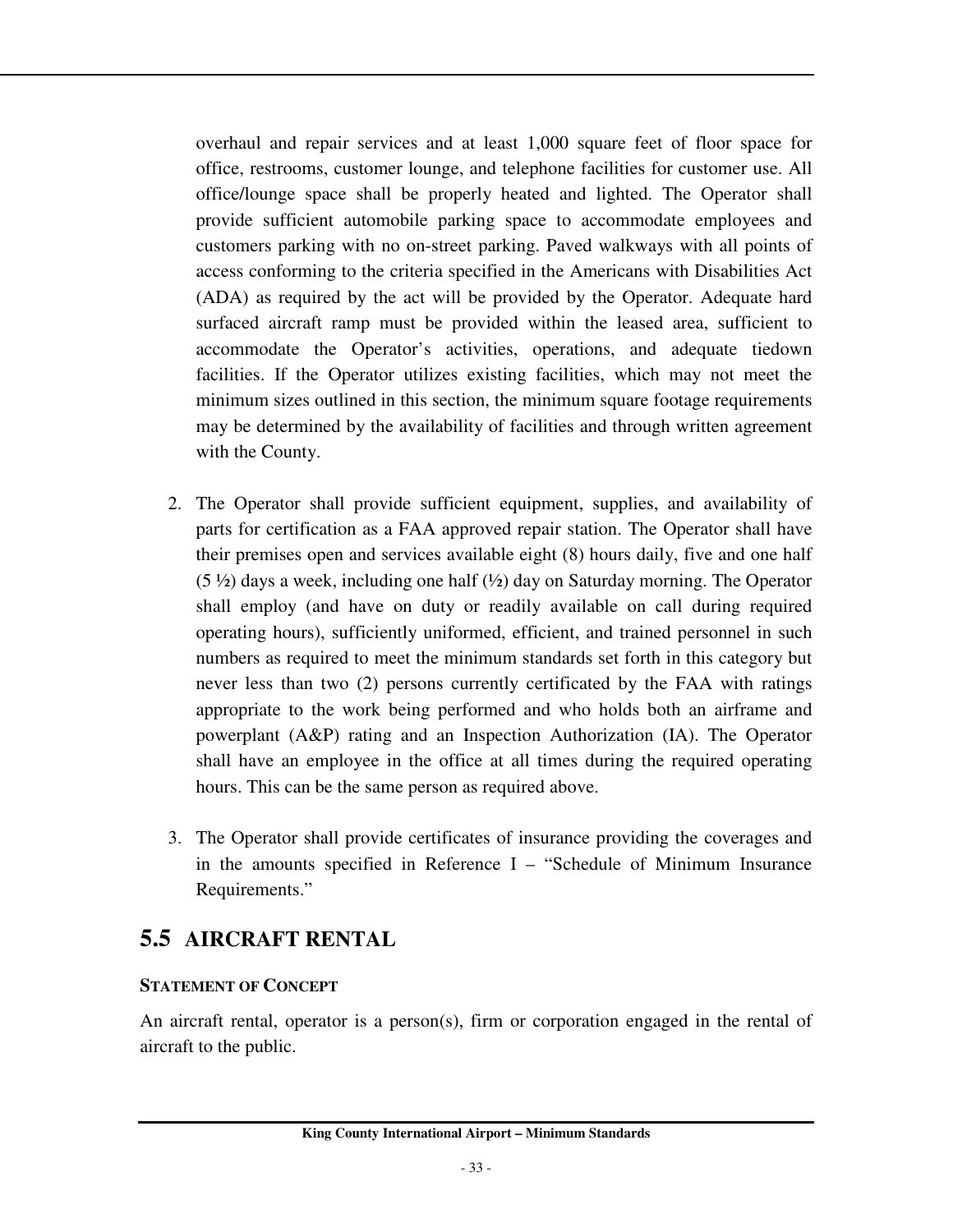#### **MINIMUM STANDARDS**

- 1. The Operator shall lease from the County an area of sufficient size, shape, and location to provide sufficient area to accommodate the Operator's activities and operations including at least 5,000 square feet of floor space for storage and maintenance of aircraft, office, shop, customer lounge, restrooms, all properly heated and lighted, and shall provide telephone facilities for customer use. The Operator shall provide sufficient automobile parking space to accommodate employees and customers parking with no on-street parking. Paved walkways with all points of access conforming to the criteria specified in the Americans with Disabilities Act (ADA) as required by the act will be provided by the Operator. Adequate hard surfaced aircraft ramp must be provided within the leased area, sufficient to accommodate the Operator's activities, operations, and adequate tie-down facilities. If the Operator utilizes existing facilities, which may not meet the minimum sizes outlined in this section, the minimum square footage requirements may be determined by the availability of facilities and through written agreement with the County.
- 2. The Operator shall have available for rental, either owned or under written lease to the Operator, a sufficient number of aircraft properly certificated to handle the proposed scope of his operation, but not less than two (2) certified and currently air worthy aircraft, at least one (1) of which must be a four-place aircraft, and at least one (1) of which must be equipped for and capable of flight under instrument conditions. The Operator shall provide an employee to be in attendance in the facility office at all times during operating hours. The Operator shall employ at least one person having current FAA certified flight instructor ratings for each of the aircraft models offered for rental. The Operator shall develop and implement written policies to ensure that only qualified and licensed persons may rent aircraft and shall provide a copy of said policies to the County. The Operator shall have its premises open eight (8) hours a day, six (6) days a week. The use of an adequate telephone service will be considered as being "open" if such service has access to the Operator or its local representative.
- 3. The Operator shall provide certificates of insurance providing the coverages and in the amounts specified in Reference  $I -$  "Schedule of Minimum Insurance Requirements."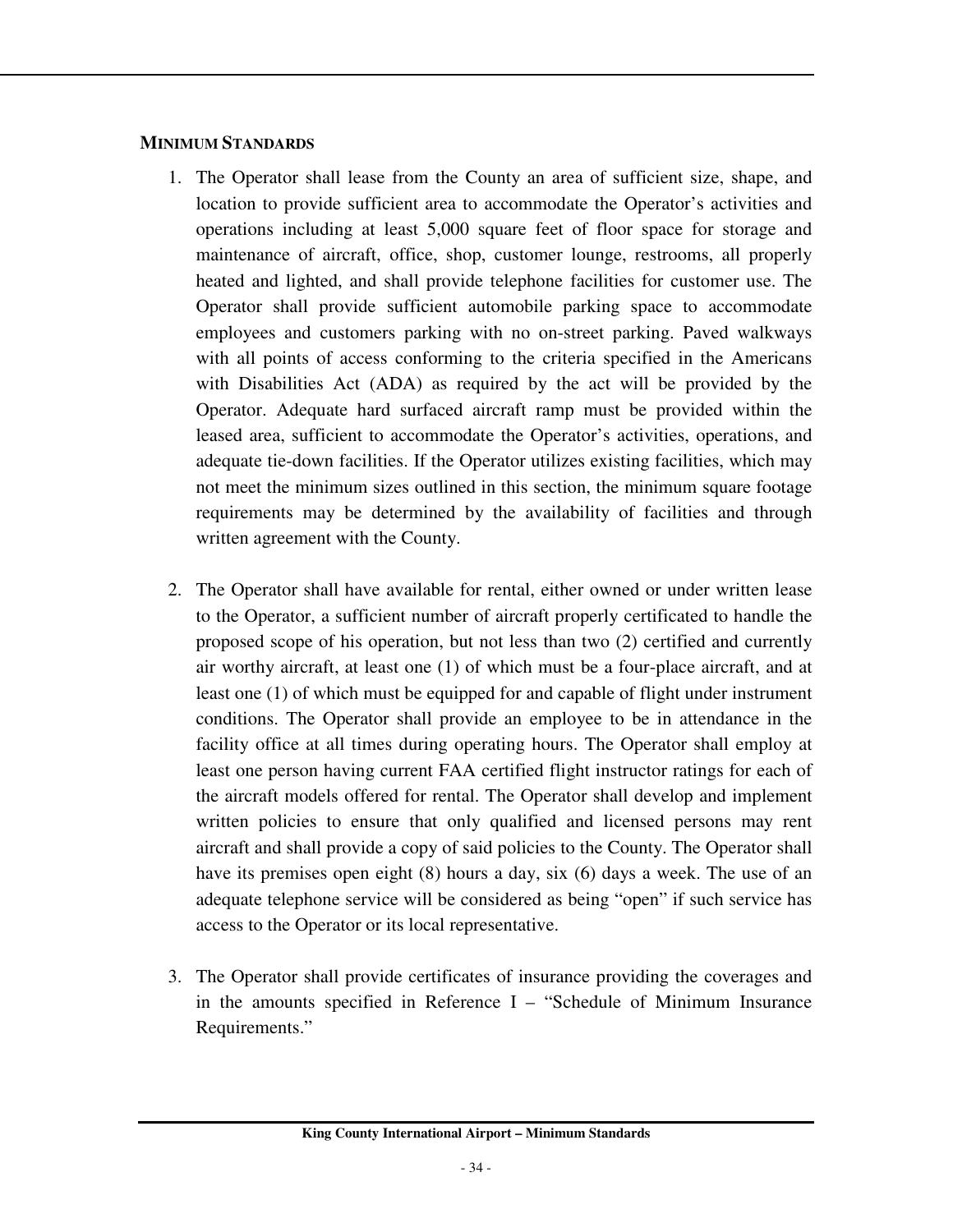# **5.6 FLIGHT TRAINING**

## **STATEMENT OF CONCEPT**

A flight training operator is a person(s), firm or corporation engaged in instructing pilots in dual and solo flight training, in fixed wing or rotary wing aircraft, and provides such related ground school instruction as is necessary for preparation to taking an FAA written examination and flight check ride for various category or categories of pilot's licenses and ratings.

# **MINIMUM STANDARDS**

- 1. The Operator shall lease from the County (or sublease from an FBO or commercial aeronautical operator with the approval of the County) an area of sufficient size, shape, and location to provide sufficient area to accommodate the Operator's activities and operations including at least 15,000 square feet of floor space for storage and maintenance of aircraft, office, shop, customer lounge, restrooms, all properly heated and lighted, and shall provide telephone facilities for customer use. The Operator shall provide at a minimum an office, classroom, and briefing room space as required by 14 CFR Part 141 (with adequate mockups, pictures, slides, filmstrips, and other visual aids) to support flight-training activities. There is no requirement that the Operator be certified under 14 CFR 141. The Operator shall provide sufficient automobile parking space to accommodate employees and customers parking with no on-street parking. Paved walkways with all points of access conforming to the criteria specified in the Americans with Disabilities Act (ADA) as required by the act will be provided by the Operator. Adequate hard surfaced aircraft ramp must be provided within the leased area, sufficient to accommodate the Operator's activities, operations, and adequate tie-down facilities. If the Operator utilizes existing facilities, which may not meet the minimum sizes outlined in this section, the minimum square footage requirements may be determined by the availability of facilities and through written agreement with the County.
- 2. The Operator shall have available for use in flight training, either owned or under written lease to the Operator, a sufficient number of aircraft properly certificated to handle the proposed scope of its student operation, but not less than three (3) properly certificated aircraft, at least one (1) of which must be equipped for and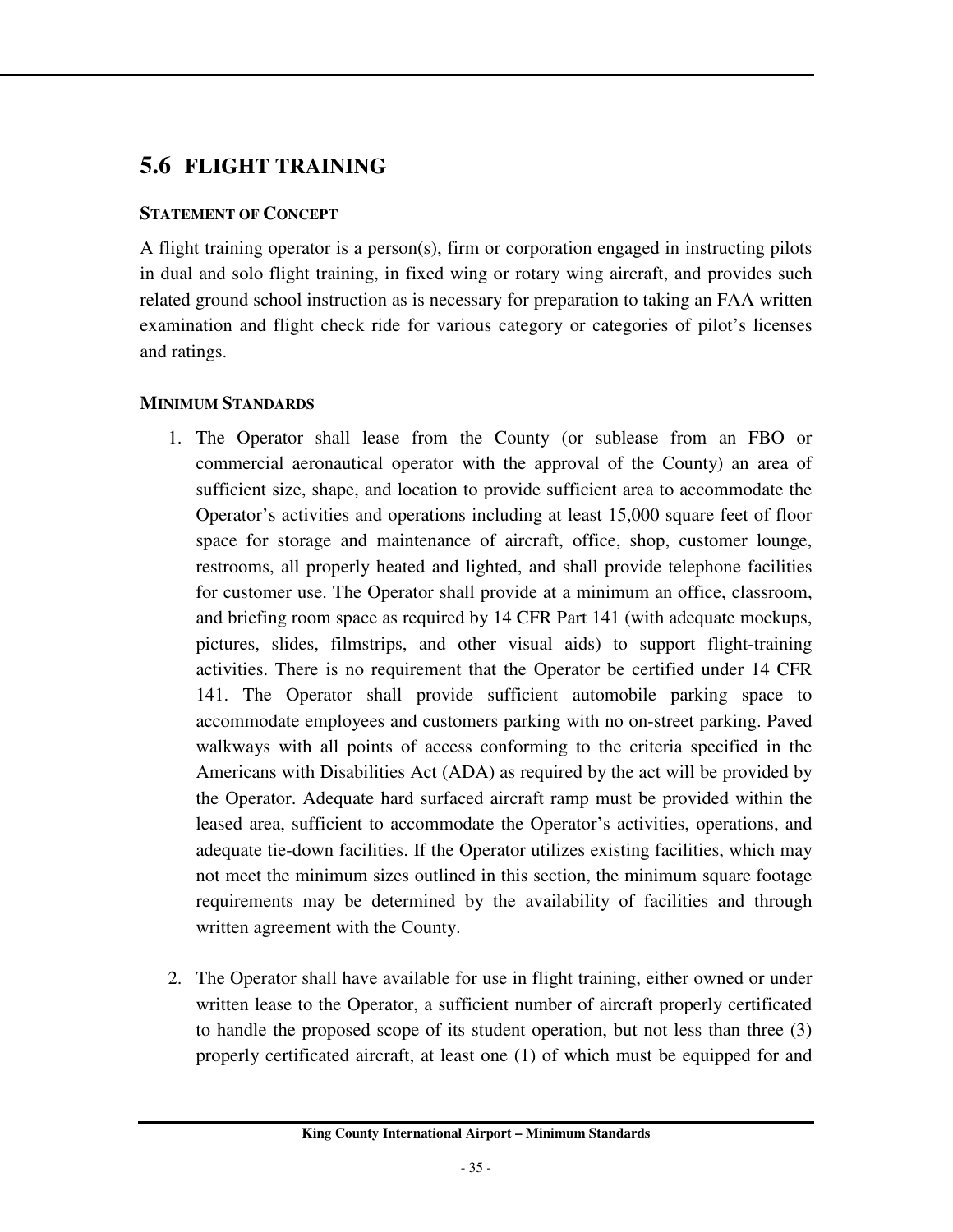capable of use in instrument flight instruction. The County reserves the right to require one (1) twin-engine aircraft in addition to the above if it feels this is necessary to insure full training availabilities on the airport. The Operator may engage in the maintenance of only those aircraft either owned or under written lease. The Operator shall have its premises open and services available ten (10) hours daily, seven (7) days a week and shall have an employee in the facility at all times during the required hours. The Operator shall have on duty, on a full time basis, at least one (1) flight instructor who is currently certificated by the FAA to provide the type of flight training offered; and shall have available for call, on a part- time basis, at least one (1) flight instructor who is currently certificated by the FAA to provide the type of flight training offered; and shall provide a currently certificated ground school instructor, at least four (4) days per week, three (3) hours per day, available as needed.

3. The Operator shall provide certificates of insurance providing the coverages and in the amounts specified in Reference I – "Schedule of Minimum Insurance Requirements."

# **5.7 FIXED BASED OPERATOR (FBO)**

#### **STATEMENT OF CONCEPT**

A Fixed Based Operator (FBO) is an operator that maintains major facilities at the airport for the purpose of conducting the retail sale of aviation fuels, lubricants, other related petroleum products, and associated aircraft line services. The Operator shall provide aircraft maintenance and at least three (3) of the following services: flight instruction (either Part 91 or 141)/aircraft rental, aircraft sales, aircraft charter operations, avionics, instrument, or propeller repair, aircraft storage (tiedowns or hangars), airplane cleaning, ground services and/or other commercial operations that are construed by the County as complementary and/or supportive of Airport/aviation activities. The Operator shall remain responsible for compliance with this standard in the event that a sub-lessee of its facility, which is duly authorized by the County, provides any required service on its behalf.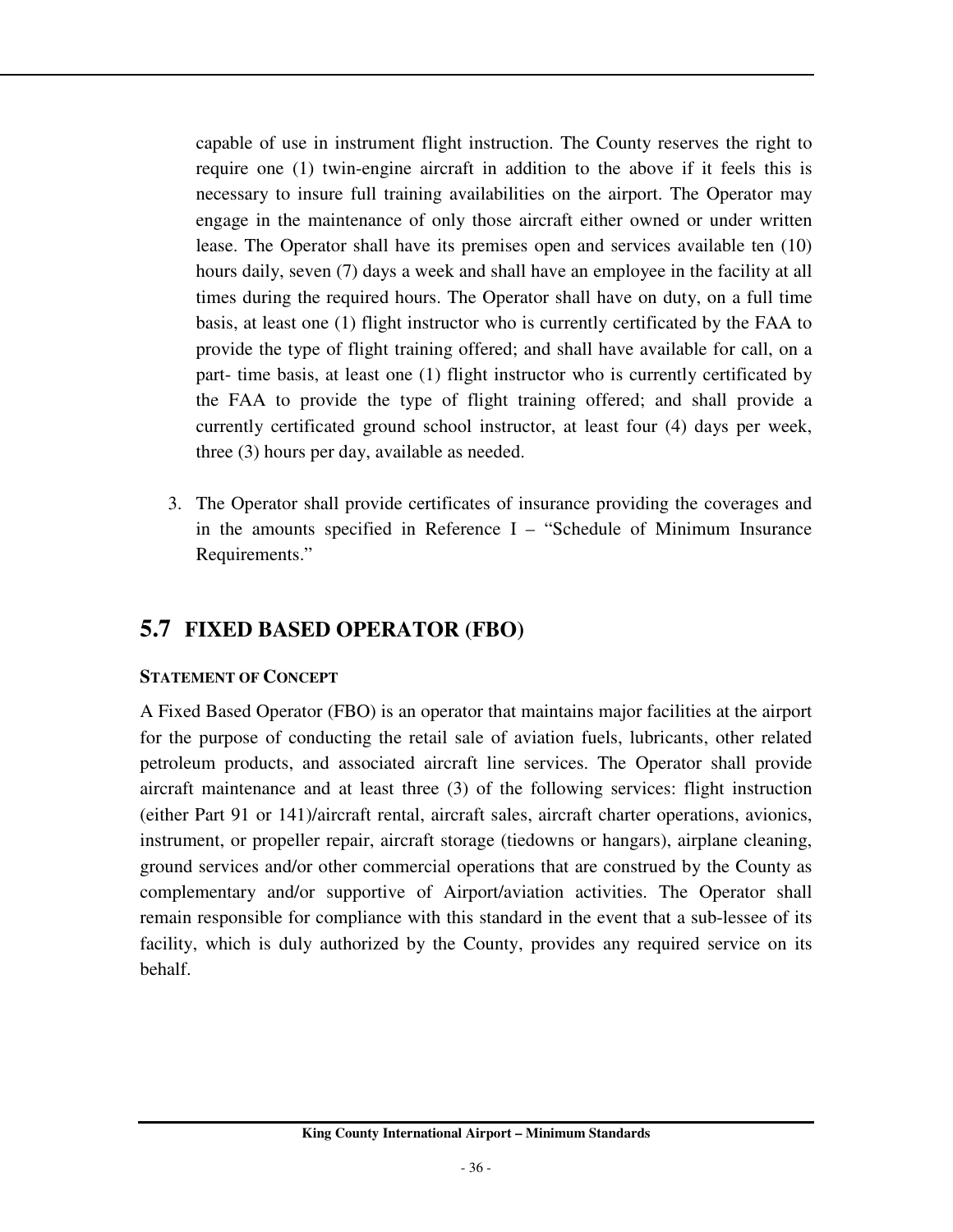#### **MINIMUM STANDARDS**

The Operator shall lease from the County an area of sufficient size, shape, and location to provide sufficient area to accommodate the Operator's activities and operations. The leased space shall include a minimum of 33,000 square feet of hangar space including not less than 22,000 square feet dedicated to the storage of FBO tenant and transient aircraft, and not less than 3,000 square feet dedicated to the provision of aircraft repair and maintenance services and spare parts storage. The Operator shall provide a minimum of 3,200 square feet of heated, lighted, and air conditioned terminal and office space that will include space for crew and passenger lounges, public restrooms, training, and flight planning. The Operator shall provide sufficient automobile parking space to accommodate employees and customers parking with no on-street parking. Paved walkways with all points of access conforming to the criteria specified in the Americans with Disabilities Act (ADA) as required by the act will be provided by the Operator. Adequate hard surfaced aircraft ramp must be provided within the leased area, sufficient to accommodate the Operator's activities, operations, and adequate tie-down facilities. If the Operator utilizes existing facilities, which may not meet the minimum sizes outlined in this section, the minimum square footage requirements may be determined by the availability of facilities and through written agreement with the County. In order for the Operator to engage in other services than originally agreed upon in the initial contract, additional lease negotiations with the County must be entered into, and the requirements of these "additional aeronautical activities" as set forth by the County must be met prior to the to the Operators engagement of these activities.

# **5.7.1 FBO FUELING OPERATIONS REQUIREMENTS**

# **FUELING PERMITS REQUIRED**

An FBO or Commercial Operator shall not engage in fueling operations at KCIA without having first been issued fueling operations permit(s) by the County.

1. The County reserves the right in its sole discretion to grant fueling concession rights and privileges on the Airport to other vendors which may be identical (in part or in whole) to those already granted. However, any new vendor will be required to comply with the minimum standards adopted by the County. The County will not grant additional vendors the right and privilege of operating under any better rates, terms, or conditions than those already granted.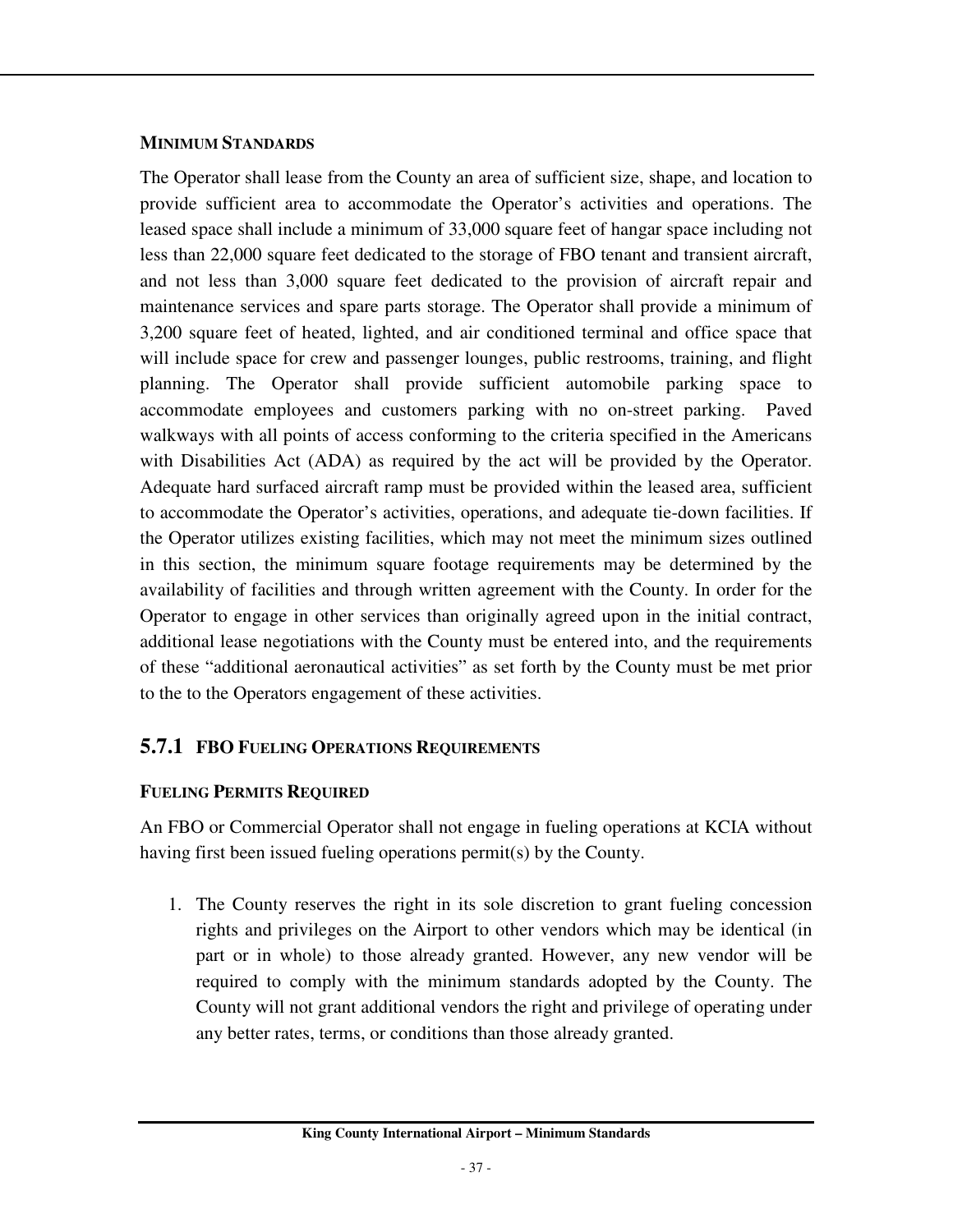- 2. An applicant for the issuance or renewal of a fueling operations permit shall file with the County an application form provided for that purpose, which must be signed by the applicant.
- 3. When an application has been filed with the County, the County shall make an inspection of such applicant's site, equipment, and fuel for the proposed fueling operations in order to ensure compliance with all applicable laws, ordinances, or regulations.
- 4. The County shall issue or annually renew a fueling operations permit within thirty (30) days of receipt of an application unless one (1) or more of the following is found to be true:
	- (a) The applicant has failed to provide required information or has provided false information in their application.
	- (b) The applicant's proposed fueling operations will violate an applicable law, ordinance, or regulation.
	- (c) The applicant has had a fueling operation's permit revoked or suspended within the two  $(2)$  years preceding the date of the application.
	- (d) The applicant has failed to meet the minimum requirements of these regulations.

### **DISPLAY OF FUELING OPERATIONS PERMIT**

- 1. A permittee shall display a fueling operations permit issued by the County in a conspicuous place on the permittee's premises at all times.
- 2. The permittee shall display a fueling operations permit issued by the County in the front windshield permanently affixed to the driver's side window or on a movable card, but in plain view for inspection in the same location.
- 3. Cancellation by Permittee, Assignment and Transfer
	- (a) A permittee may cancel its fueling operations permit upon thirty (30) days written notice to the County.
	- (b) A fueling operations permit is not assignable or transferable.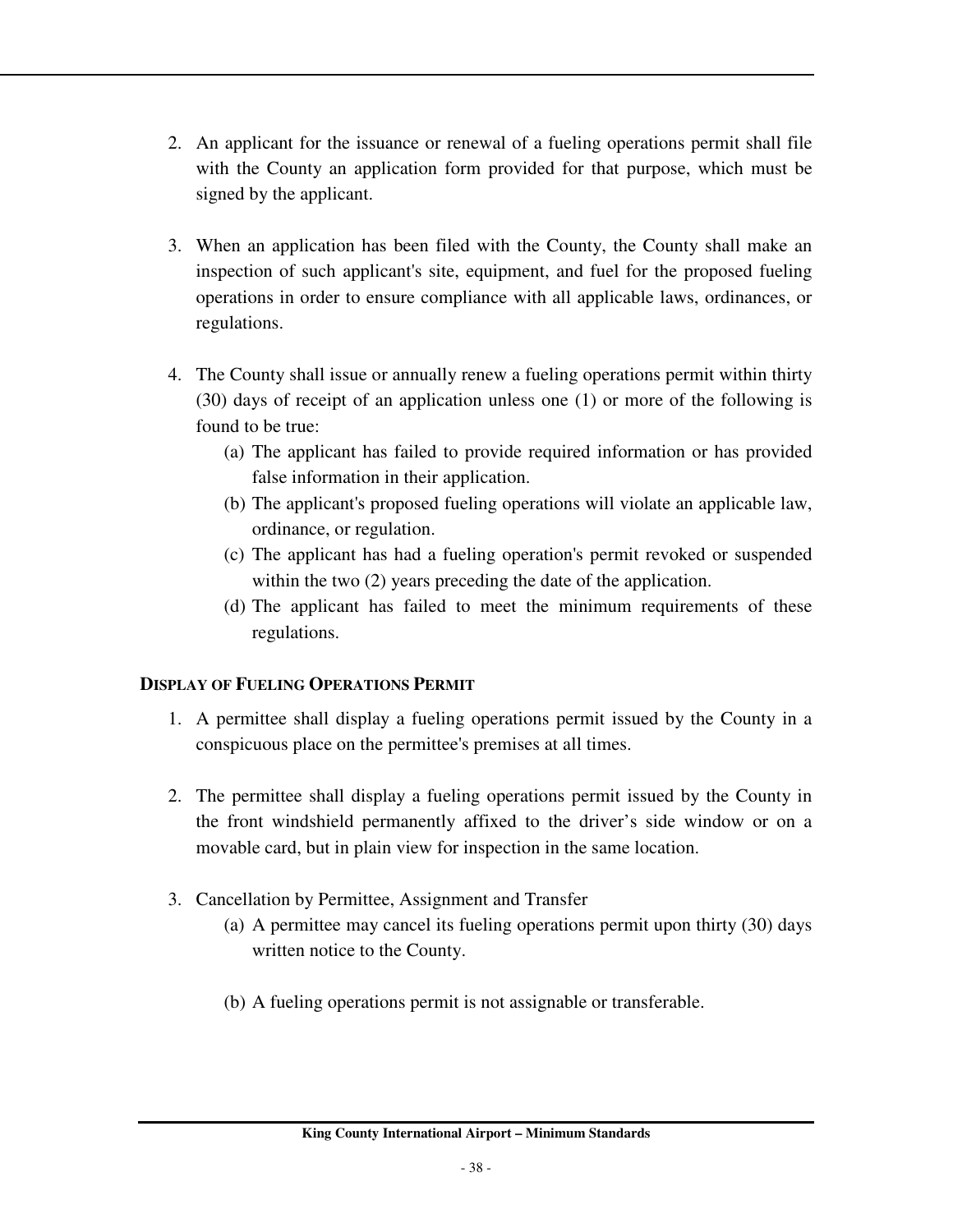#### **REVOCATION OR SUSPENSION OF PERMIT**

The County may revoke or suspend a fueling operations permit if it is determined that:

- 1. The permittee has violated any provision of these regulations and has not made needed corrections in a timely manner as directed by the County;
- 2. The permittee has given false or misleading information to the County during the application process;
- 3. The permittee has intentionally or knowingly impeded a lawful inspection by the County or other operator authorized to inspect the fueling operations of the permittee, or;
- 4. The permittee has demonstrated an inability or willingness through repeated violations of these regulations and/or failure to take appropriate or adequate corrective actions, in the manner and time frame as directed by the County.

# **FUEL PERMITTEE RESPONSIBILITIES**

- 1. All into-plane delivery of fuels shall be performed only on leased premises unless written permission is granted from the other tenants, the County or lessor. Also, all into-plane delivery of fuels will be done in accordance with NFPA 407 that requires that fueling be performed outdoors and not inside of hangars or within 25 feet of any building.
- 2. A permittee shall obtain the written approval of the County prior to the construction or installation of any fuel-related improvements on the permittee's leased premises.
- 3. A permittee shall maintain all fueling facilities in a safe and clean condition equal in appearance and character to other similar airport improvements.
- 4. A permittee shall promptly repair any damage caused by the permittee, the permittee's employees, agents, patrons, and guests.
- 5. A permittee shall replace any fueling facility improvement on its leased premises, which has been destroyed by fire, explosion, weather conditions, or disaster within sixty (60) days of such destruction.
- 6. Upon written notice, a permittee shall perform any non-emergency reasonable facility maintenance that the County determines is necessary. If a permittee fails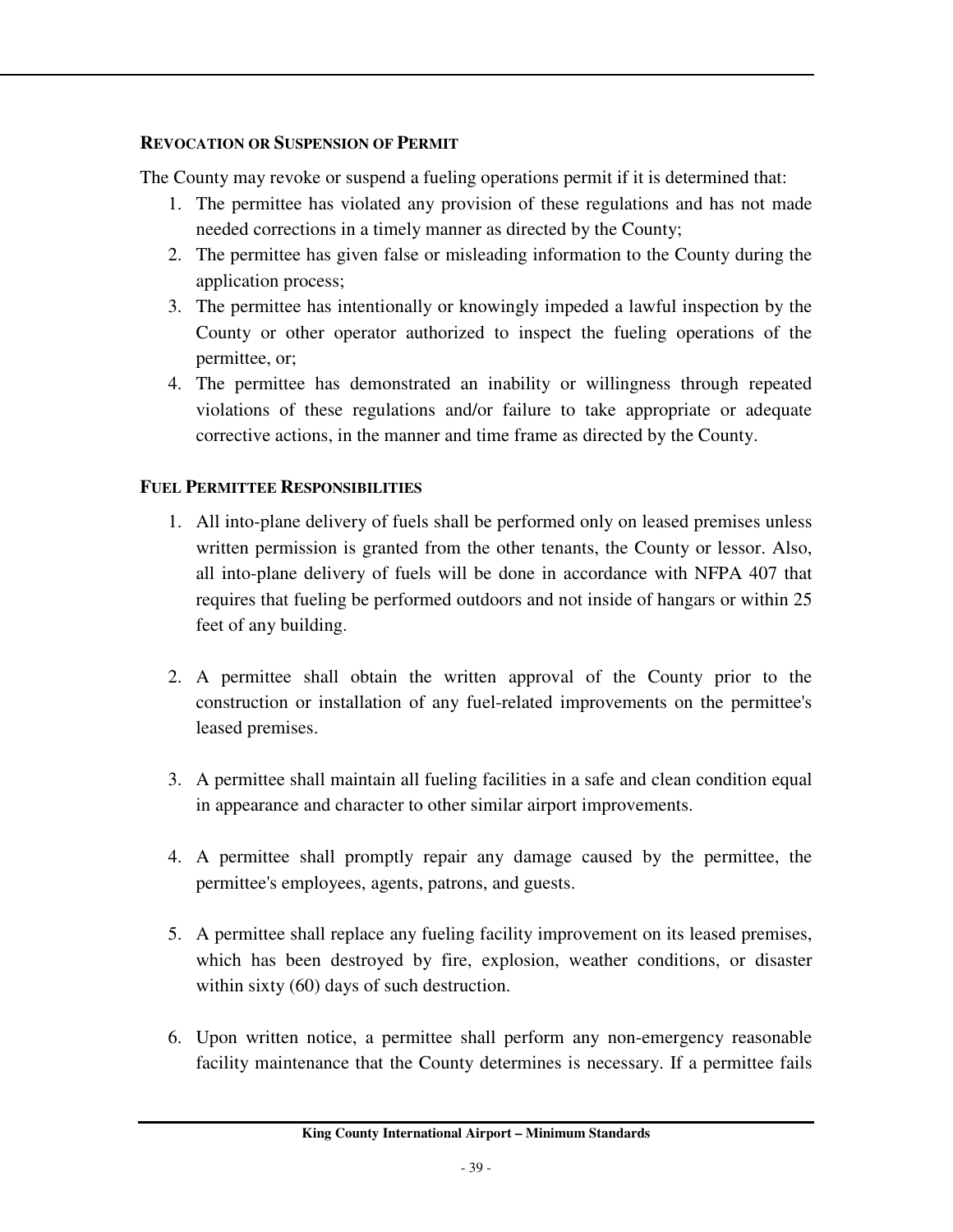to undertake such maintenance within three (3) days of receipt of the written notice, the County may perform the maintenance and/or revoke or suspend the permit. If maintenance is performed by the County, the permittee shall reimburse the County for all cost related to the maintenance performed. The County reserves the right to order any fuel facility be placed out of service immediately if County determines in its best reasonable judgment that an unsafe condition exists. In such case, operator is obligated to take appropriate corrective action immediately.

- 7. A permittee shall require any prime contractor it hires for the construction of a permanent improvement to provide 100% performance bonds acceptable to the County in the full amount of the construction contract for all contracts of fifty thousand dollars (\$50,000.00) or more, and 50% payment bonds for all contracts of twenty-five thousand (\$25,000.00) or more, naming the permittee and the County as joint obligees.
- 8. The permittee shall demonstrate that satisfactory arrangements have been made with an aviation petroleum distributor/vendor for the delivery of fuel and oil in such quantities as are necessary to meet the requirements set forth herein. Aviation fuel and oil delivered to the FBO operator/operator by a vendor will be considered by the County to be a fuel and oil dispensed by the permittee under the purview of the minimum rates established in the agreement with the County.
- 9. The permittee shall have in force General and Environmental Liability and Products Liability Insurance as specified in Reference I, "Schedule of Minimum Insurance Requirements."

### **COUNTY CHARGES**

Operator shall collect or have collected and paid to the County any fuel flowage fee charges as shall be fixed by ordinance.

### **RECORDS AND MONTHLY REPORTS**

- 1. A permittee shall maintain accurate records of all fuel received and dispensed.
- 2. A permittee shall, each month, submit to the County a copy of the original report received from the permittee's suppliers showing the amount of fuel delivered regardless of the amount, if any, of fuel that is delivered.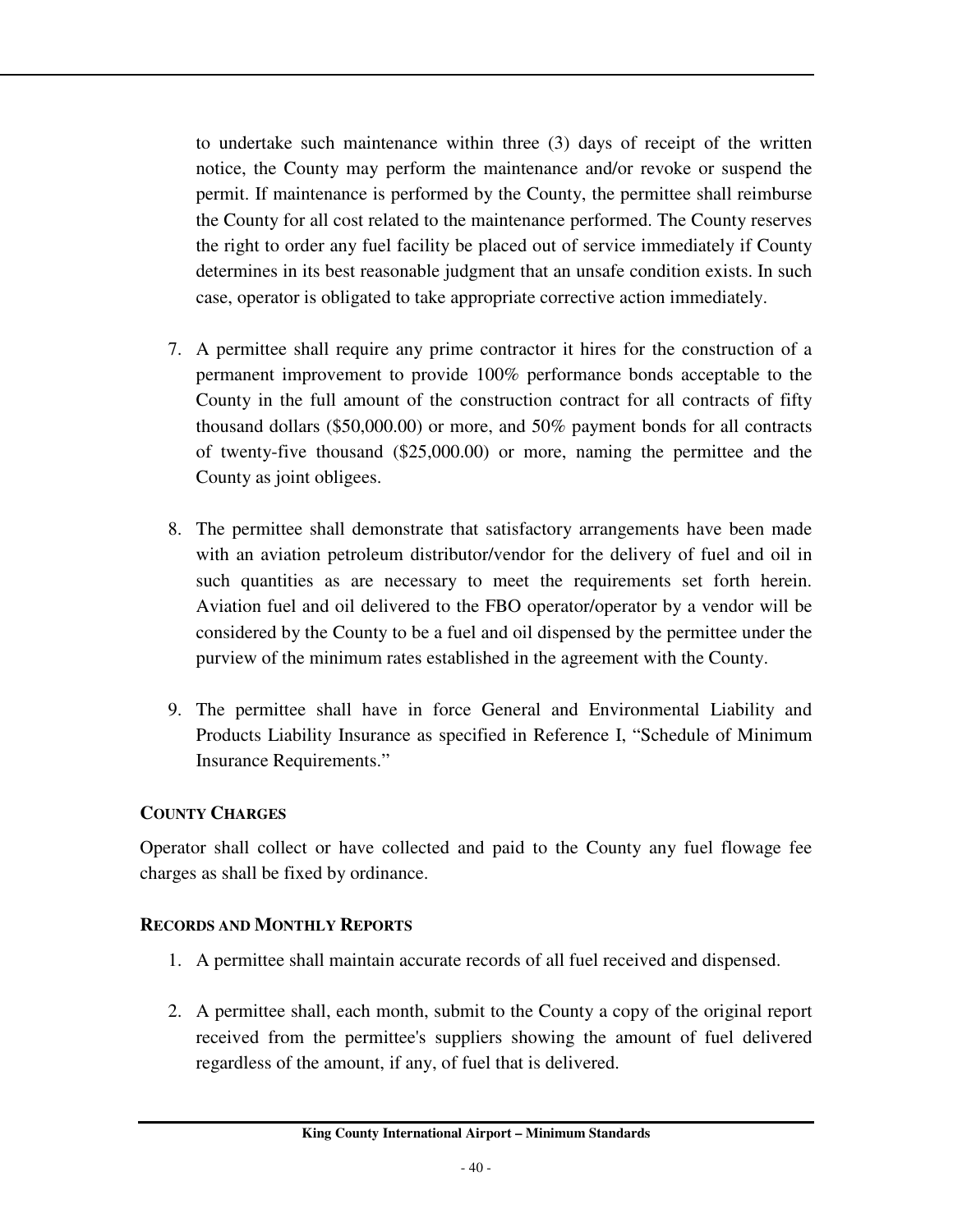- 3. A permittee shall allow its records of fueling operations to be audited at anytime either by a representative of the County or by an independent certified public accountant selected by the County.
- 4. A permittee shall, each month, submit a reconciled inventory report of fuel to the County upon which monthly fuel flowage fees will be calculated. Such report shall contain copies of bills of lading on received fuel and shall show all fuel delivered/dispensed to any aircraft as defined by Fueling Operations Permit, showing identification and billing information of such aircraft operator for the assessment of landing fees in lieu of fuel flowage fees. All fuel flowage sales receipts must be provided in numeric order.

# **FBO FUELING OPERATIONS MINIMUM STANDARDS**

A permittee shall, as required to meet local conditions as appropriate, develop, enforce, and maintain minimum standards for the storage, handling, and dispensing of fuels and lubricants on the airport as prescribed in:

- Reference No. IV: FAA Advisory Circular 150/5230-4 Changes 1 and 2, Aircraft Fuel Storage, Handling, and Dispensing on Airports, Appendix 7 Minimum Standards for Fuel Storage, Handling, and Dispensing on Airports.,
- NFPA 30, Flammable and Combustible Liquids Code 2000 Edition.
- Air Transport Association Specification 103, Standards for Jet Fuel Quality at Airports, 1998 Revision – 2000.1.,
- NFPA 407 Standard for Aircraft Fuel Servicing (2001 Edition), NFPA Standard 415, Airport Terminal Buildings, Fueling Ramp Drainage, and Loading Walkways (1997 Edition), and
- American Petroleum Institute Standard 1542, Airport Equipment Marking for Fuel Identification (Fifth Edition, January 1991.
- 1. FBO Personnel and Training
	- (a) All personnel involved in the handling of fuel and lubrication products for aviation use at KCIA shall be trained and qualified for the duties of the position held, as specified in FAR Part 139. FBO operators/entities serving the public shall document initial training and testing of supervisors and line personnel directly involved in servicing aircraft. These training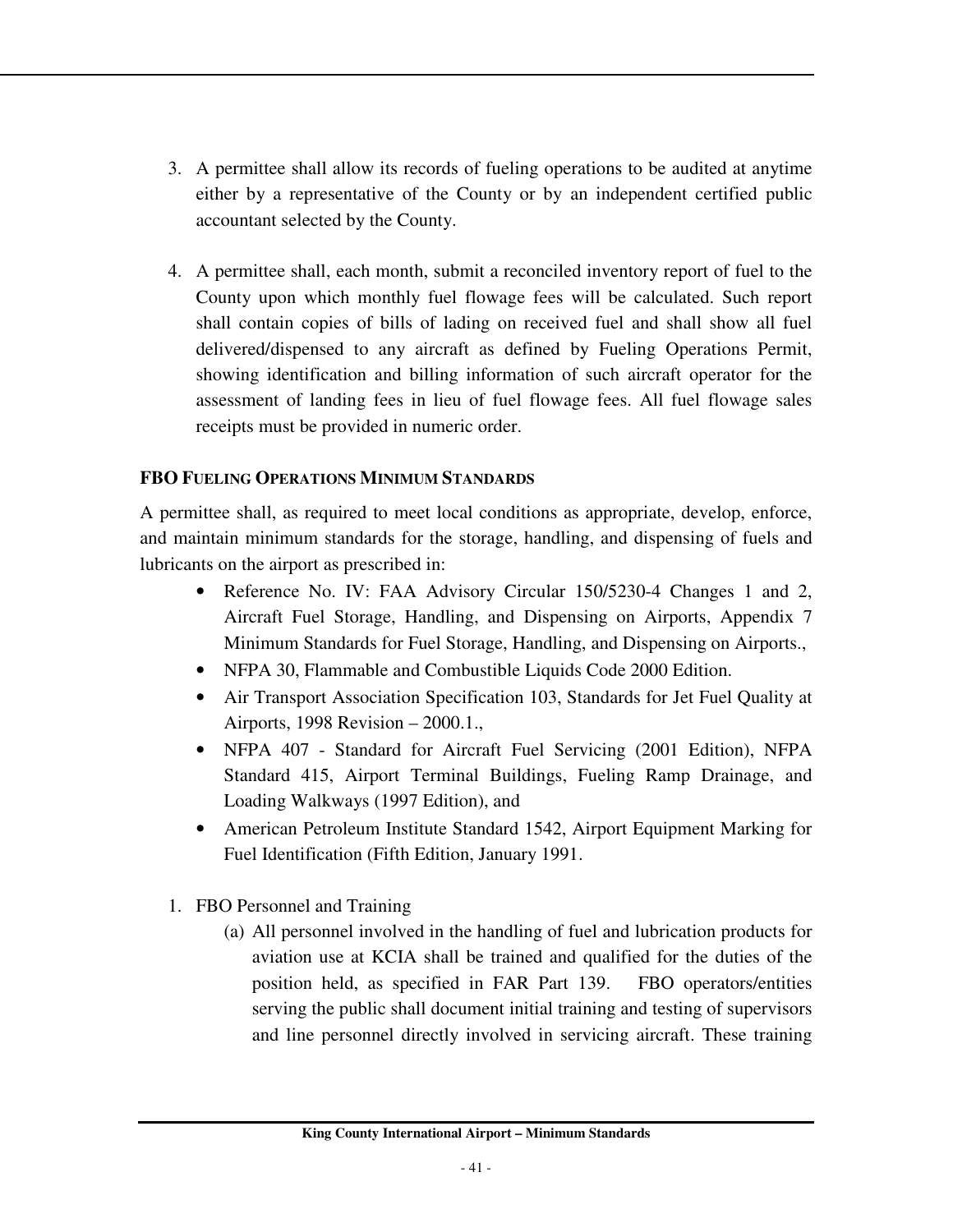records shall be provided to representatives of the County or the FAA, as specified in FAR Part 139.

- (b) FBO Line personnel training shall include the following subjects, as applicable to their duties:
	- 1. Static electricity sources, hazards, and precautions
	- 2. Fire hazard properties of fuels
	- 3. Fire extinguishing principles and practices
	- 4. Location and use of fire extinguisher in hangar(s) and fueler(s)
	- 5. Locations of fire alarms and alarm procedures
	- 6. Aircraft engine types and fuel requirements
	- 7. Aircraft recognition
	- 8. Procedures for the prevention of mixing fuel grades
	- 9. Fuel contamination effects on aircraft engines and performance
	- 10. Types and sources of contamination, including water, surfactants, and particles
	- 11. Quality control procedures and record keeping, including product delivery control, clear/bright test, Millipore test, differential pressure checks, white bucket checks, settling time, water paste check, and sump drain checks
	- 12. Ordering, confirming, and reporting aircraft fueling
	- 13. Fueling procedures, to include bonding, fueler operation and inspection, fueler loading at storage areas - top or bottom, purpose and use of deadman controls, quality control equipment, emergency shut-off operations, fueler positioning during fueling, record keeping during fueler loading and delivery, record keeping during aircraft refueling, procedures for fuel spills and cleanup, security, and inventory control.
	- 14. Recurrent training of personnel involved in fueling operations shall occur periodically to assure training and knowledge levels are maintained.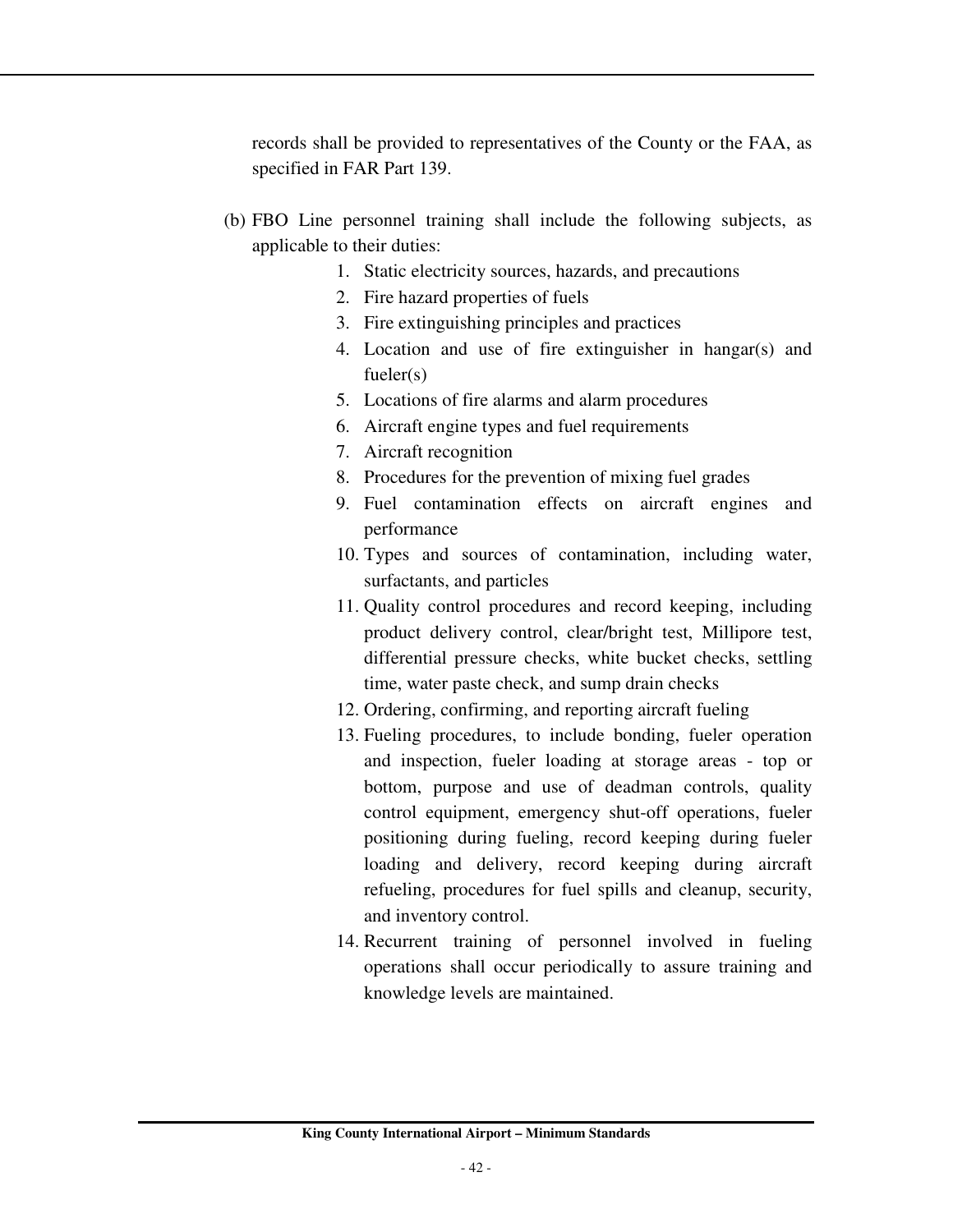#### **GENERAL FBO FUEL STORAGE LOCATIONS, EQUIPMENT, AND FACILITIES**

Fuel storage equipment and facilities shall meet the following standards or the requirements of the major fuel supplier/vendor, FBO/operator, NFPA 407, or as specified by the local Fire Marshall, whichever is more stringent.

- 1. All fuel storage locations shall be designated by the County and identified on the FAA- approved Airport Layout Plan;
- 2. Individual tank sites shall be leased by the County to the FBO subject to availability and compliance with all airport and fueling regulations;
- 3. Notwithstanding the preceding paragraph, a permittee shall be allowed to use either fixed aboveground dispensing equipment or mobile dispensing trucks.
- 4. For each type of fuel dispensed, a permittee shall have separate, filter-equipped dispensing pumps and meters.
- 5. If a permittee uses mobile dispensing trucks, the permittee shall have at least one (1) truck for each type of fuel used.
- 6. Fuel storage areas shall be secured from unrestricted public access by physical barriers, fencing, continuous observation, or other acceptable means.
- 7. Fuel storage areas shall be clearly identified by "Flammable, No Smoking" signs at access points.
- 8. Fuel storage areas shall be identified by fuel grade labels and color coding in accordance with American Petroleum Institute Standard 1542, "Airport Equipment Marking for Fuel Identification."
- 9. Tanks shall be equipped with rain-proof vents located at least 12 feet above grade.
- 10. Underground storage tanks shall be sloped to provide a low point for removal of water and other contaminants.
- 11. Proper and adequate facilities shall be available to detect and remove water and other contaminants from storage tanks. Labeled "slop tanks" shall be provided.
- 12. Tanks shall be provided with adequate pressure relief venting.
- 13. Adequate grounding points during tanker off-loading shall be provided.
- 14. Galvanized piping for jet fuel is prohibited.
- 15. Jet fuel shall be off-loaded into storage through a filter/separator or screen.
- 16. Hoses shall be approved by the National Fire Protection Association for aviation use.
- 17. Nozzles shall be properly stowed so as to minimize entry of foreign objects into the nozzle tips, or they shall be equipped with dust caps.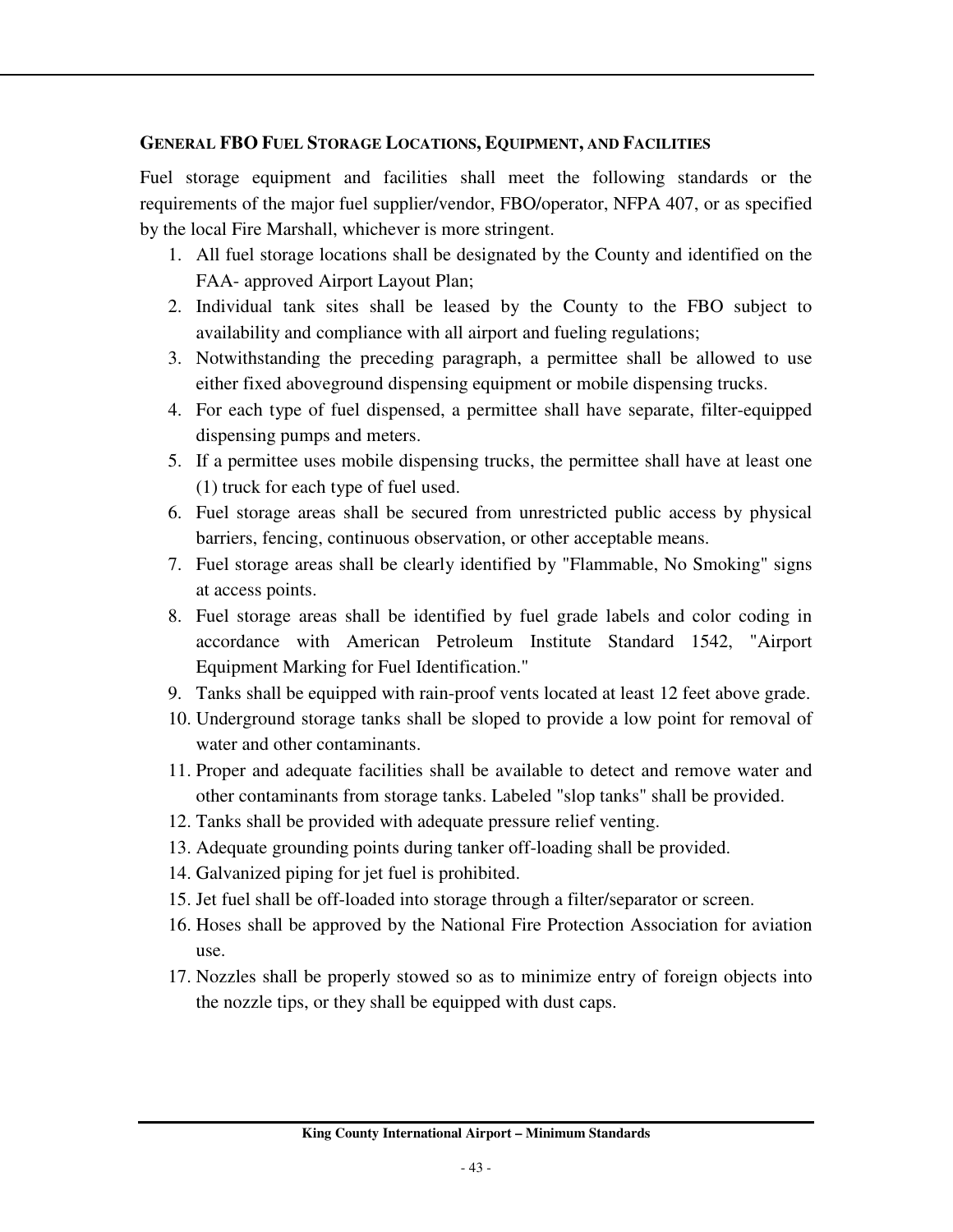- 18. Single-point refueling nozzles shall be equipped with "deadman" controls. All other nozzles shall have "deadman" controls, or be designed to shut off whenever the operator lets go of the nozzle.
- 19. Electrical equipment and switches must meet the National Electrical Code for use in an explosive atmosphere.
- 20. Inlets to pump impellers shall be equipped with a strainer basket.
- 21. Tank inlets shall be color-coded to identify fuel grade and shall be secured to allow operation only by authorized, trained personnel.
- 22. Filter/separator vessels shall be equipped with a sump and useable sump drain, differential pressure indicator, pressure relief valve, and fuel sampling fittings (Millipore) upstream or downstream of vessel.
- 23. Any fire extinguisher located within the fuel storage areas shall be inspected annually for proper condition and filling. The inspection date shall be noted on the extinguisher pursuant to NFPA requirements.
- 24. The fuel storage area shall be kept neat at all times. Debris and trash will not be permitted to accumulate around tanks, pipes, filter vessels, or pumping equipment.
- 25. Grass and weeds immediately adjacent to fuel storage areas will be kept cut. Tall vegetation will not be permitted around pumphouses, tanks, pipes, inlets, etc.
- 26. Filters shall have inspection tags and the date showing the last change shall be in full view to show compliance with Manufacturers recommendations for the specific equipment.
- 27. The operator vehicle shall have a minimum of one (1) working VHF radio in each vehicle authorized to dispense fuel, provide maintenance, or travel on the access areas and/or taxiways/runways, to communicate with the Tower personnel for the purpose of issuing clearance instructions, directions, and authorizations, within the bounds of the airport.

# **FUELING VEHICLES**

Fueling vehicles shall meet the following standards or the requirements of the major fuel supplier/vendor, FBO/operator, NFPA 407, or as specified by local Fire Marshall, whichever is more stringent.

- 1. A static discharge cable shall be provided to permit bonding between the aircraft and the fueling vehicle.
- 2. The engine exhaust system shall be in good condition and shall be located so as to minimize the hazard of fire in the event of leakage from the fuel dispensing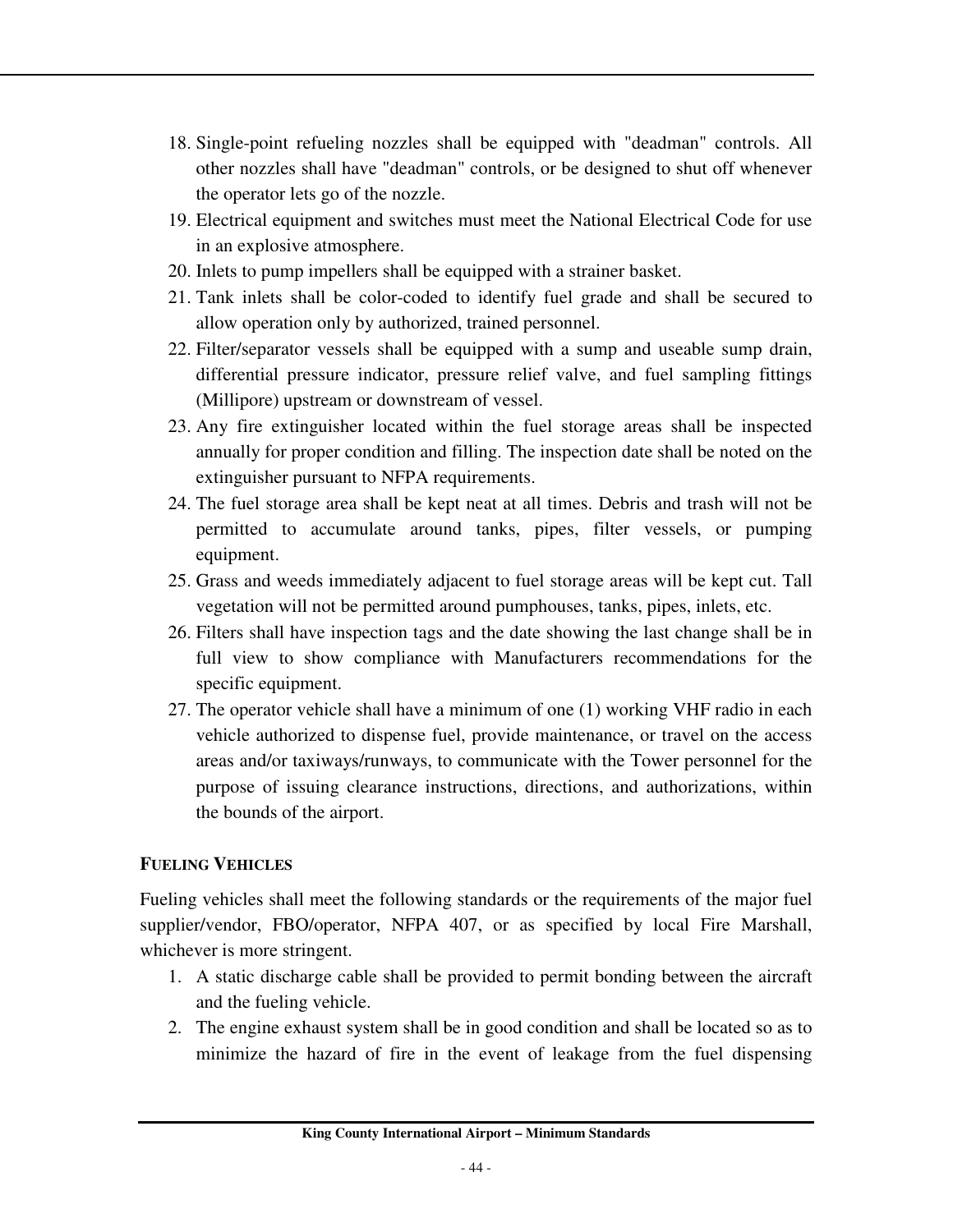system of the vehicle or spillage or overflow of fuel from the vehicle fuel tank or the cargo tank.

- 3. Vehicle brakes and parking brakes shall be operable.
- 4. Electrical wiring shall be insulated, supported, and protected against chafing. Vehicles with broken wiring, bulbs, or light lenses shall be placed out of service.
- 5. At least one NFPA-approved fire extinguisher with a minimum rating of 20-B and a current annual inspection shall be provided on each fueler, readily accessible from the ground. Extinguisher located inside closed compartments shall be clearly identified by a sign on the exterior of the compartment in letters at least two inches high. Annual inspections shall be recorded and tagged on the extinguisher.
- 6. "No Smoking" signs shall be installed in the cab of each vehicle. Ashtrays and cigarette lighters shall be removed from fueling vehicles.
- 7. Tank vents shall be provided on dome covers and shall be operable.
- 8. Dome covers shall be provided with weather-tight gaskets or seals in good condition, and shall be installed with the hinge towards the front.
- 9. An emergency shut-off valve or control shall be provided on the exterior of the fueler and clearly labeled "Emergency Shut-off" in letters at least two inches high with the method of operation indicated by a placard reading "Push", "Pull", or "Turn", as applicable.
- 10. Dispensing nozzles shall be equipped with a 100-mesh screen. Nozzles shall be of the "deadman" type so the flow of fuel will be shut off when the operator lets go of the nozzle. All nozzles used for jet fuel will have the modern-design/modified type nozzles, measuring 2.6 inches across at the end.
- 11. Grade labels and color-coding shall be in accordance with American Petroleum Institute Standard 1542, "Airport Equipment Marking for Fuel Identification." Vehicle tanks shall be clearly labeled "Flammable" on both sides.
- 12. Hoses shall be designed for aviation use and approved by the National Fire Protection Association under NFPA Standard No. 407. Hoses shall be labeled with the manufacturer's name, design pressure, and "Aircraft Fueling Hose." Hoses shall be maintained in good condition, free from blistering, saturation, cuts or nicks which may have damaged the cover, or any abrasion which exposes a significant amount of reinforcement material. Radiator hose clamps shall not be used for hose connections; only swaged fuel hose fittings are acceptable.
- 13. Tires shall be in good condition and not worn beyond tread wear indicators.
- 14. Tank dome flashing, if installed, shall be provided with adequate drains to prevent entry of water through dome covers.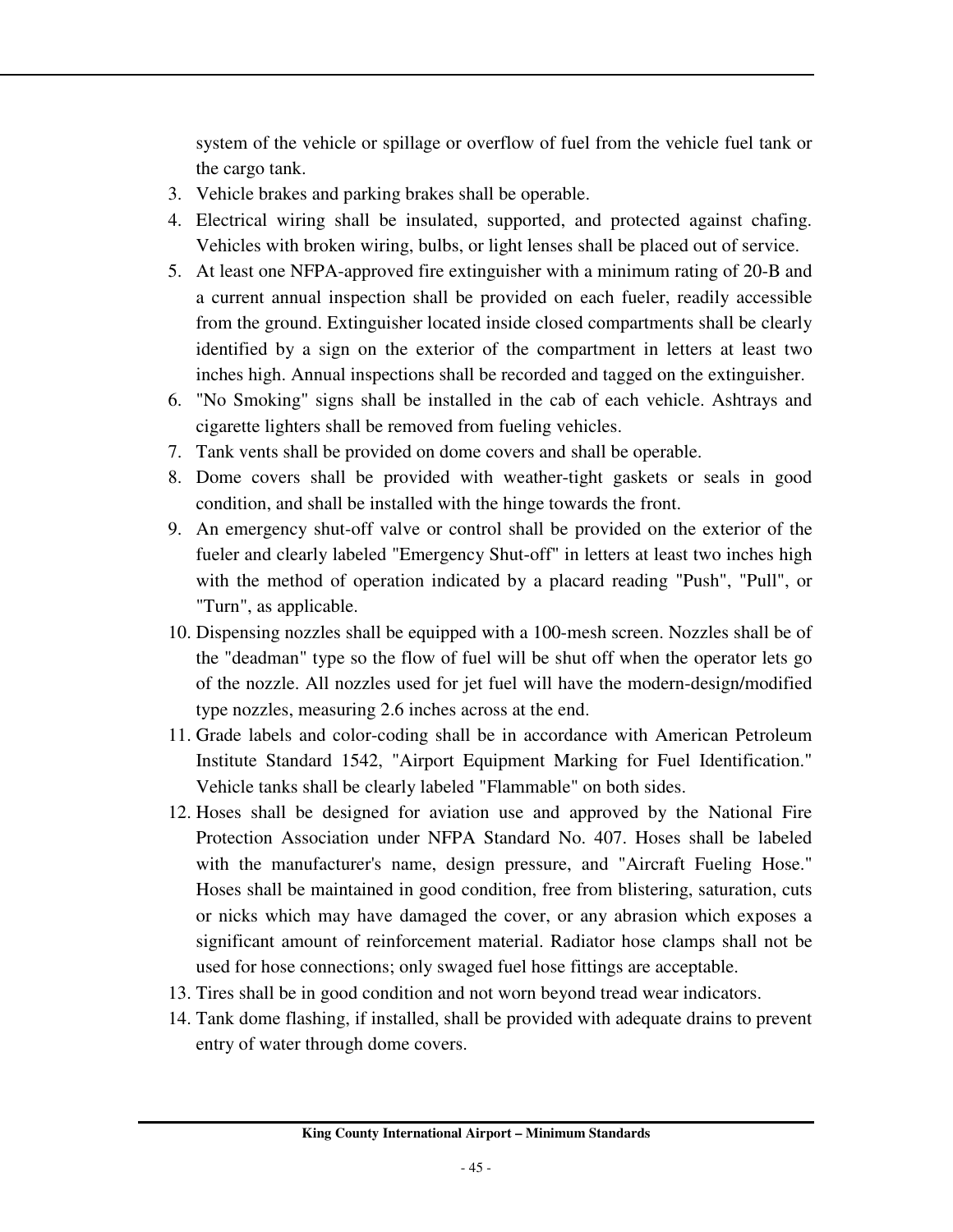- 15. Filters on AVGAS fuelers and filter/separators on jet fuelers shall be designed for aviation use and shall be changed as recommended by the manufacturer, user, or fuel supplier, whichever is most stringent.
- 16. Fuelers shall be operated on paved areas of the airport only.
- 17. Good housekeeping practices are applied to fuelers. Accumulation of trash and debris on or in the truck will not be permitted.

# **FIXED FUEL DISPENSERS**

Fixed fuel dispensers shall meet the following standards or the requirements of the major fuel supplier/vendor, FBO/operator, NFPA 407, or as specified by local Fire Marshall, whichever is more stringent.

- 1. Dispensing equipment shall be grounded. A bonding wire shall be provided.
- 2. Electrical equipment shall meet the requirements of the National Electric Code for use in an explosive atmosphere.
- 3. Fire extinguisher shall be provided near the dispensing equipment in quantity and capacity equal to the recommendations of the National Fire Protection Association in Standard No. 407, "Aircraft Fuel Servicing". Each extinguisher shall be inspected annually, with the inspection noted and tagged on the extinguisher.
- 4. Dispensing equipment, piping, and valves shall be identified by grade labels and color coding in accordance with American Petroleum Institute Standard 1542, "Airport Equipment Marking for Fuel Identification".
- 5. Gas dispensers shall be equipped with a filter designed for aviation use. Jet fuel dispensers shall be equipped with a filter/separator with a sump drain, air eliminator, pressure relief valve, differential pressure indicator, and fuel sampling fittings (Millipore) upstream or downstream of the vessel.
- 6. Self-service dispensers shall be equipped with a positive system to prevent unauthorized use and with step-by-step posted instructions for use of the equipment, including action to be taken in the event of a fuel spill.
- 7. Galvanized piping for jet fuel is prohibited.
- 8. Nozzles shall be of the "deadman" type, designed to cut off the flow of fuel if the operator lets go of the nozzle. All nozzles used for jet fuel will have the newer modified type nozzles, measuring 2.6 inches across at the end.
- 9. No vegetation will be permitted to grow around dispensing equipment.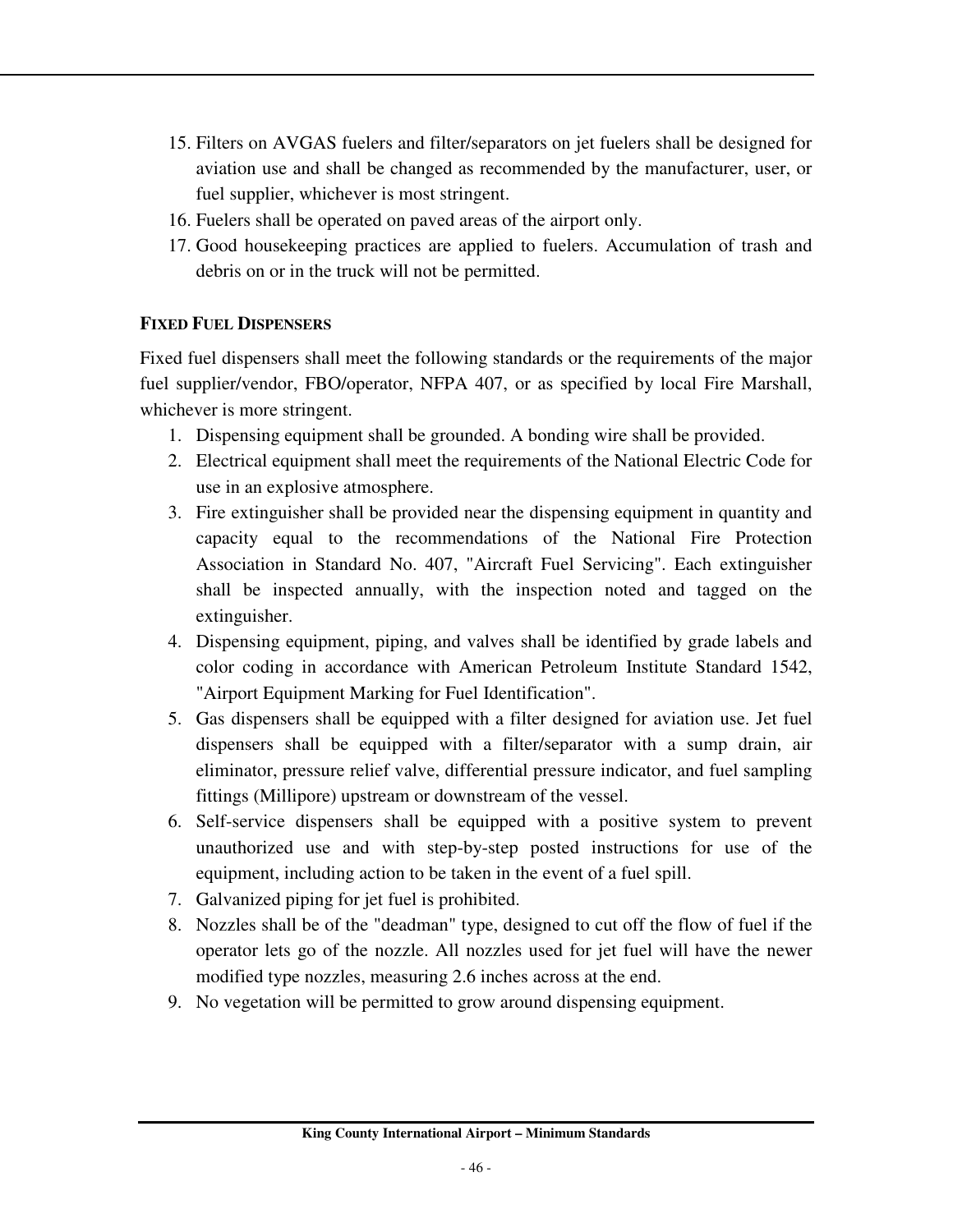#### **GENERAL QUALITY CONTROL**

Fuel quality control procedures shall meet the following standards or the requirements of the major supplier, user, or NFPA 407 whichever is more stringent.

- 1. Fuel delivery and off-loading shall be under the direct supervision of a qualified employee of the operator.
- 2. The following checks will be performed prior to beginning off-loading.:
	- (a) load manifests for quantity and proper grade
	- (b) storage tank space availability
	- (c) white bucket check on each tanker manifold for fuel cleanliness.
	- (d) Tankers shall be grounded, brakes shall be set and, unless necessary to operate a PTO pump, engines shall be shut off.
	- (e) Settling time for jet fuels shall be observed before water detection tests are made and before any fuel is drawn from storage for aircraft fueling.
	- (f) Jet fuel storage tanks, storage area filter separators, and fueler filter separator vessels shall be sumped daily for water and other contaminants.
	- (g) Storage areas and fuelers shall be inspected every business day.
	- (h) Filter/separator differential pressure readings shall be recorded on a regular basis and filter/coalescer elements shall be changed or inspected when the pressure drop meets or exceeds the manufacturer's, major supplier's, or major user's requirements, whichever is more stringent.
	- (i) Nozzle screens on fuelers and at storage areas and strainer baskets shall be inspected at least monthly.
	- (j) A bonding connection shall be made during all refueling. If ground rods are available at the fueling point, both grounding and bonding shall be used.
	- (k) Fuel delivery receipts, filter/separator element change dates, and any inspection records will be maintained on file for at least 12 months.

### **GENERAL REQUIREMENTS AND FIRE PROTECTION**

- 1. Fire extinguisher shall be inspected annually and recharged if necessary. Loss of tamper wires shall be grounds for placing an extinguisher out of service. Extinguisher shall be equipped with current inspection tags.
- 2. Fueling shall be performed only outdoors.
- 3. Fuel leaks on vehicles shall be grounds for placing the vehicle out of service.
- 4. The speed limit on designated apron areas is 10 MPH.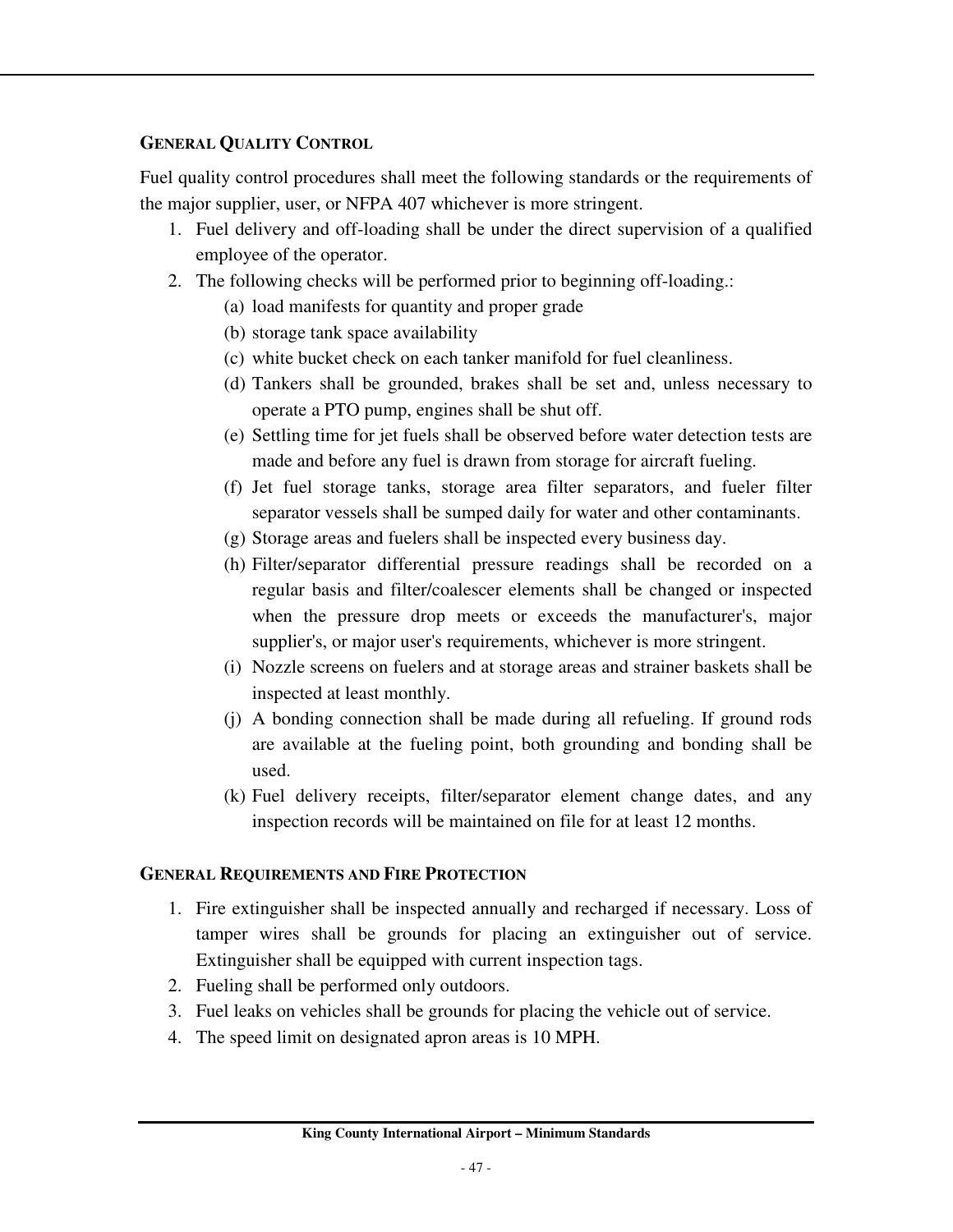5. Fuelers shall be parked in designated areas at least 50 feet from buildings, and with at least 20 feet separation between vehicles.

## **FBO FUELING INSTALLATION AND EQUIPMENT REQUIREMENTS**

- 1. A fuel storage tank for each type of fuel stored shall be installed by a permittee in a location approved by the County. The minimum capacity of each tank shall be ten thousand (10,000) gallons. Combinations of tanks may be used to comply with this requirement, however any new tank installations must have a minimum capacity of ten thousand (10,000) gallons.
- 2. Each prospective operator (or current operator expanding its fueling facilities), shall show compliance with these standards by submission of plans and specifications to the Airport Director, and shall receive written approval prior to starting any construction, installation, or modification.
- 3. All equipment, installations and training shall continuously meet these standards, and all facilities and records pertaining to fueling shall be made available to representatives of the County at all times during normal business hours.
- 4. A representative from the Airport Director' office will inspect each fueling operator's facilities, equipment, and procedures on a quarterly basis. Completed inspection forms will be kept on file in the office of the Airport Director; copies of these will be made available to the fueling tenant. The fueling tenant will be notified of any items that are not in compliance with these standards, and will be given 21 days to correct these deficiencies.
- 5. Requirements for "On-Hand" fuel in the specified fuel farm or available on the Airport property are to be kept within the following:
	- (a) Avgas (100LL) Three thousand (3,000) gallons or one (1) average week supply whichever is greater.
	- (b) Jet Fuel Two thousand  $(2,000)$  gallons or one  $(1)$  average week supply whichever is greater.
	- (c) Mogas Ten (10) percent of fuel tank capacity or one (1) average week supply whichever is greater.
- 6. Unleaded Auto Gasoline for Aviation Use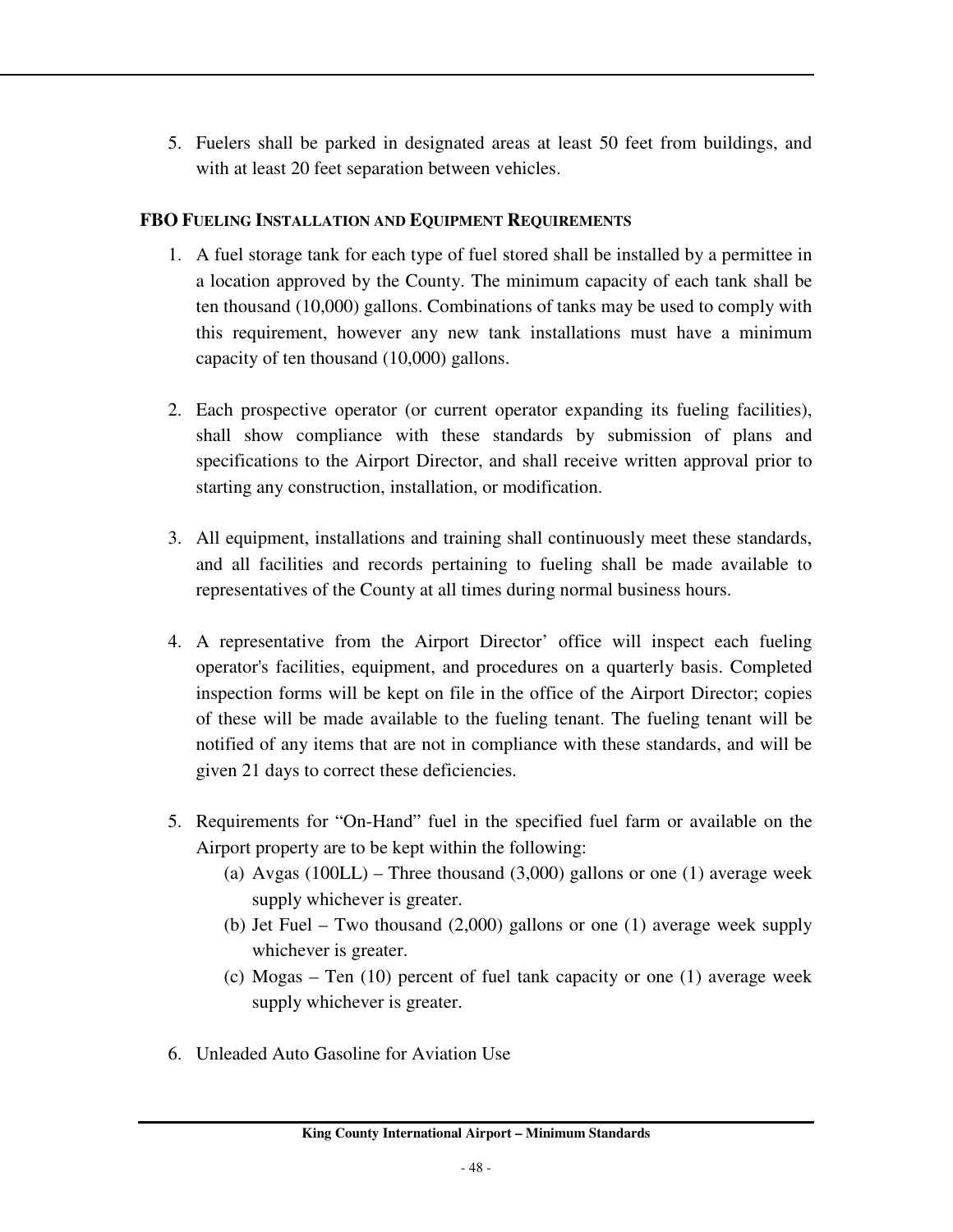- (a) Equipment and dispensers for unleaded gasoline shall be clearly labeled "Mogas."
- (b) Purchasers of automotive gasoline for aircraft use shall be required to present the Supplemental Type Certificate (STC) for the aircraft before gasoline is delivered to the aircraft, if a supplemental type certificate is required for the use of automotive gasoline. If a copy of the STC for the aircraft is on file in the line office of the fueling tenant and the Airport management office, it need not be presented at the time of fuel servicing.

# **5.7.2 OTHER FBO SERVICES**

#### **MINOR REPAIR SERVICES**

The Operator shall provide such minor repair service, not requiring a certified mechanic rating, and cabin services, to general aviation aircraft as can be performed efficiently in its hangar, on the ramp, or other apron parking area, but only within the premises leased to the Operator or upon such other areas as the Airport Director may authorize.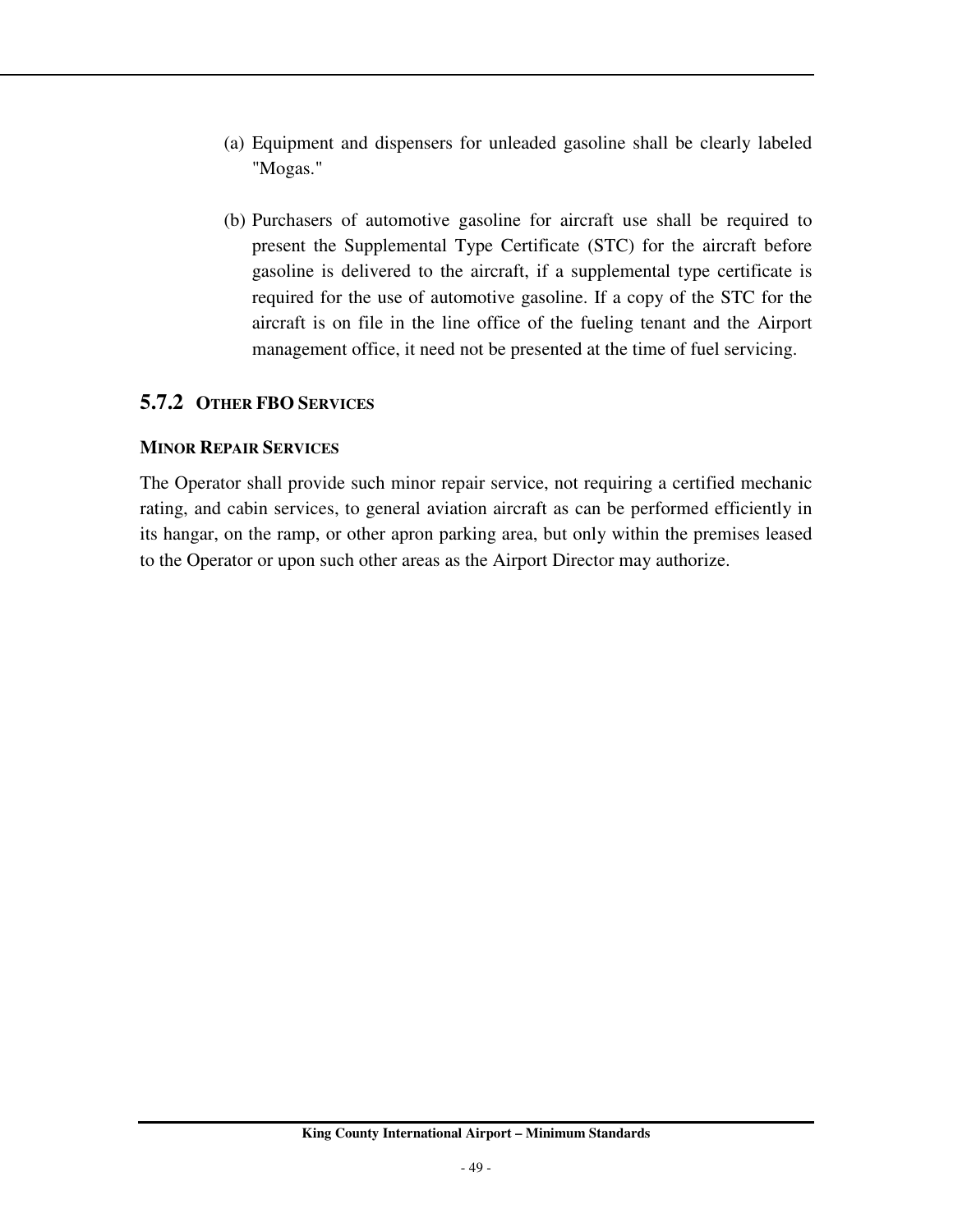# 1. Equipment Needed

The FBO shall provide proper and approved equipment for repairing and inflating aircraft tires, servicing struts, washing aircraft and aircraft windows, and recharging or energizing discharged aircraft batteries and starters or other minor repair services that can be performed efficiently and not necessarily requiring an FAA certified mechanic rating. These services are to be performed in the FBO's hangar, or the ramp, or other apron parking area but only within the premises leased to the FBO or upon such other areas as the Airport Director may authorize. All safety equipment, such as fire extinguishers, ladders, jacks, etc. that is required should be maintained in these areas as well as in other areas where similar services may be performed.

2. Insurance Requirements

The FBO shall provide certificates of insurance providing the coverages and in the amounts specified in Reference I, the "Schedule of Minimum Insurance Requirements."

3. Hours of Operation

The Operator shall have its premises open and services available twenty-four hours daily (24), seven (7) days per week.

4. Employee Requirements

The Operator shall have in its employ, and on duty during the required operating hours, trained personnel in such numbers as are required to meet the needs for such services. The County reserves the right to determine, if necessary, the exact number and type of personnel to insure proper service to the public.

# **5.8 SPECIALIZED AIRCRAFT REPAIR SERVICES**

# **STATEMENT OF CONCEPT**

A specialized aircraft repair services operator is a person or persons, firm, or corporation engaged in a business capable of providing a FAA certificated shop or combination of shops for the repair of aircraft radios, propellers, instruments, and accessories for general aviation aircraft. This category shall include the sale of new and/or used aircraft radios, propellers, instruments, and accessories, but such is not an exclusive right.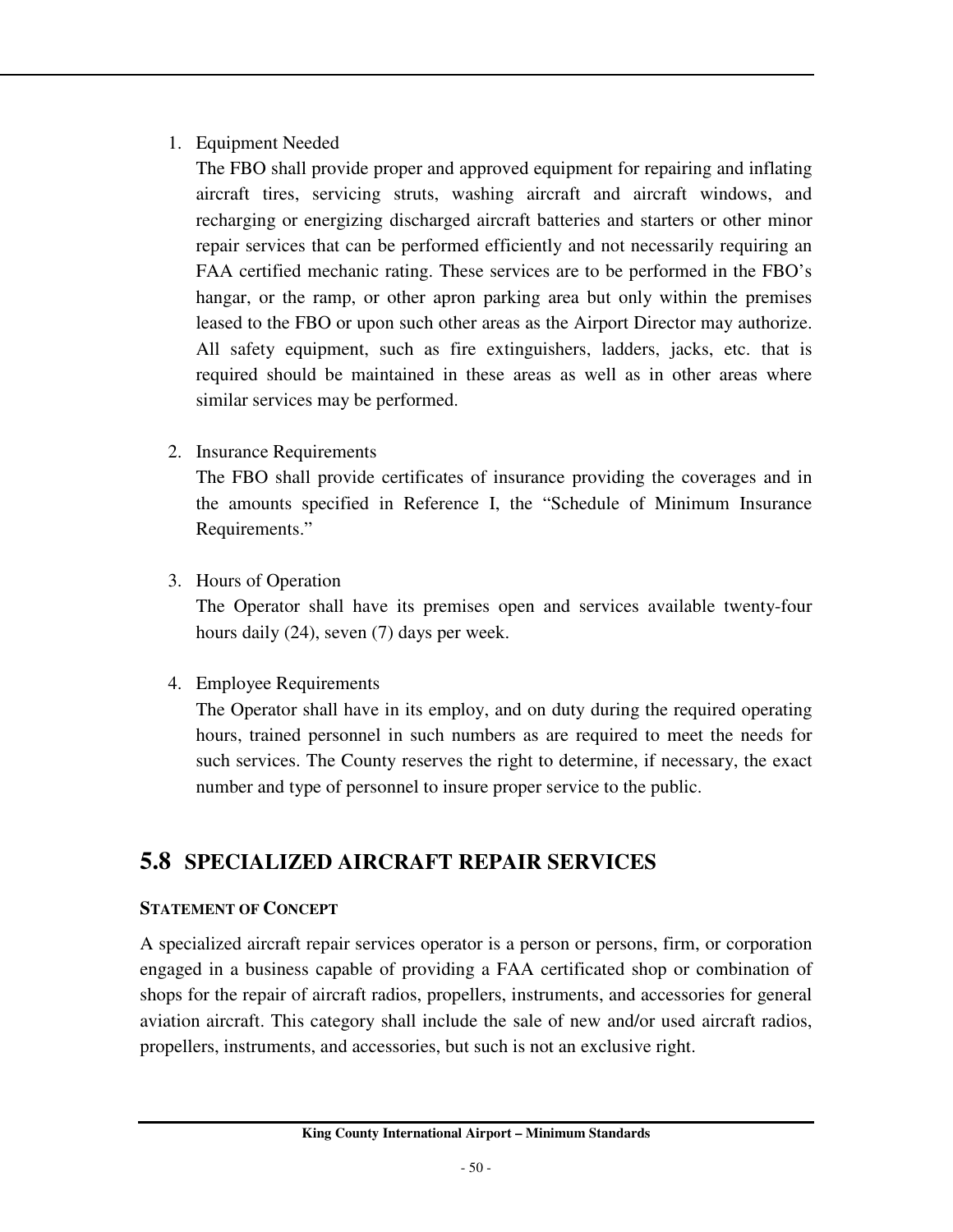#### **MINIMUM STANDARDS**

1. The Operator shall lease from the County or FBO an area of sufficient size, shape, and location as mutually agreed upon on which shall be erected a building providing at least 5,000 square feet of floor space for airframe and powerplant overhaul and repair services and at least 1,200 square feet of floor space for office, restrooms, customer lounge, and telephone facilities for customer use. All office/lounge space shall be properly heated and lighted. The Operator shall provide sufficient automobile parking space to accommodate employees and customers parking with no on-street parking. Paved walkways with all points of access conforming to the criteria specified in the Americans with Disabilities Act (ADA) as required by the act will be provided by the Operator. Adequate hard surfaced aircraft ramp must be provided within the leased area, sufficient to accommodate the Operator's activities, operations, and adequate tie-down facilities. If the Operator utilizes existing facilities, which may not meet the minimum sizes outlined in this section, the minimum square footage requirements may be determined by the availability of facilities and through written agreement with the County.

The avionics portion of the services offered must maintain a current qualification of Class I and Class II FAA-designated repair station or such other minimums as deemed necessary by the County.

- 2. Operator may sublease from an FBO if it is operating as a subsidiary of the FBO through written agreement between the County, the Operator, and the FBO.
- 3. The Operator shall obtain and maintain current 14 CFR Part 145 Class I and Class II repair station certification for the operation or the operations contemplated.
- 4. The Operator shall provide certificates of insurance providing the coverages and in the amounts specified in reference hereto, the "Schedule of Minimum Insurance Requirements."
- 5. The Operator shall have its premises open and services available eight (8) hours daily, five  $(5)$  days each week, and one-half  $(\frac{1}{2})$  day on Saturday mornings. The Operator shall have personnel available on two hours notice on an on-call basis at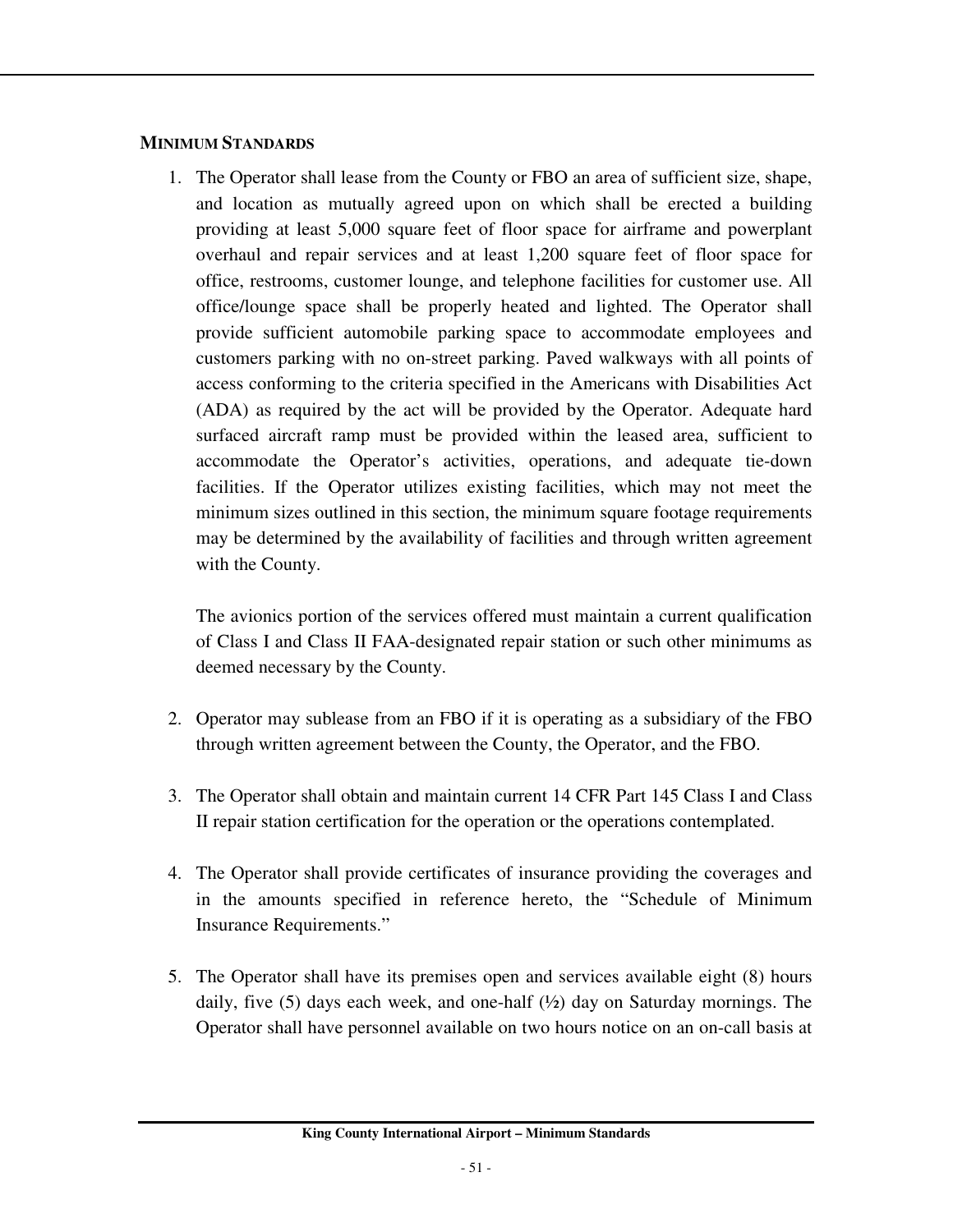all times outside of the Operator's regularly scheduled business hours for emergency service.

6. The Operator shall have in its employ and on duty during the required operating hours trained personnel in such numbers as are required to meet the minimum standards set forth in this category, but never less than one (1) person currently certificated as FAA-rated radio, instrument or propeller repairman, and one (1) other repairman, not necessarily, rated.

# **5.9 AIRCRAFT CHARTER AND AIR TAXI**

#### **STATEMENT OF CONCEPT**

An aircraft charter and an air taxi operator is a person(s), firm or corporation engaged in the business of providing commercial air transportation (persons or property) to the general public for hire under FAR Part 135, either on a charter basis (Commercial Operation) or as an air taxi operator (using aircraft with fewer than 60 passenger seats), as defined in the Federal Aviation Act of 1968, or as said Act may be supplemented or amended from time to time. This service is offered on a non-scheduled, on-demand basis

### **MINIMUM STANDARDS**

1. The Operator shall lease from the County or FBO an area of sufficient size, shape, and location as mutually agreed upon wherein at least 2,000 square feet of floor space will be provided for office, restrooms, customer lounge, and telephone facilities for customer use. All office/lounge space shall be properly heated and lighted. The Operator shall provide sufficient automobile parking space to accommodate employees and customers parking with no on-street parking. Paved walkways with all points of access conforming to the criteria specified in the Americans with Disabilities Act (ADA) as required by the act will be provided by the Operator. Adequate hard surfaced aircraft ramp must be provided within the leased area, sufficient to accommodate the Operator's activities, operations, and adequate tie-down facilities. If the Operator utilizes existing facilities, which may not meet the minimum sizes outlined in this section, the minimum square footage requirements may be determined by the availability of facilities and through written agreement with the County.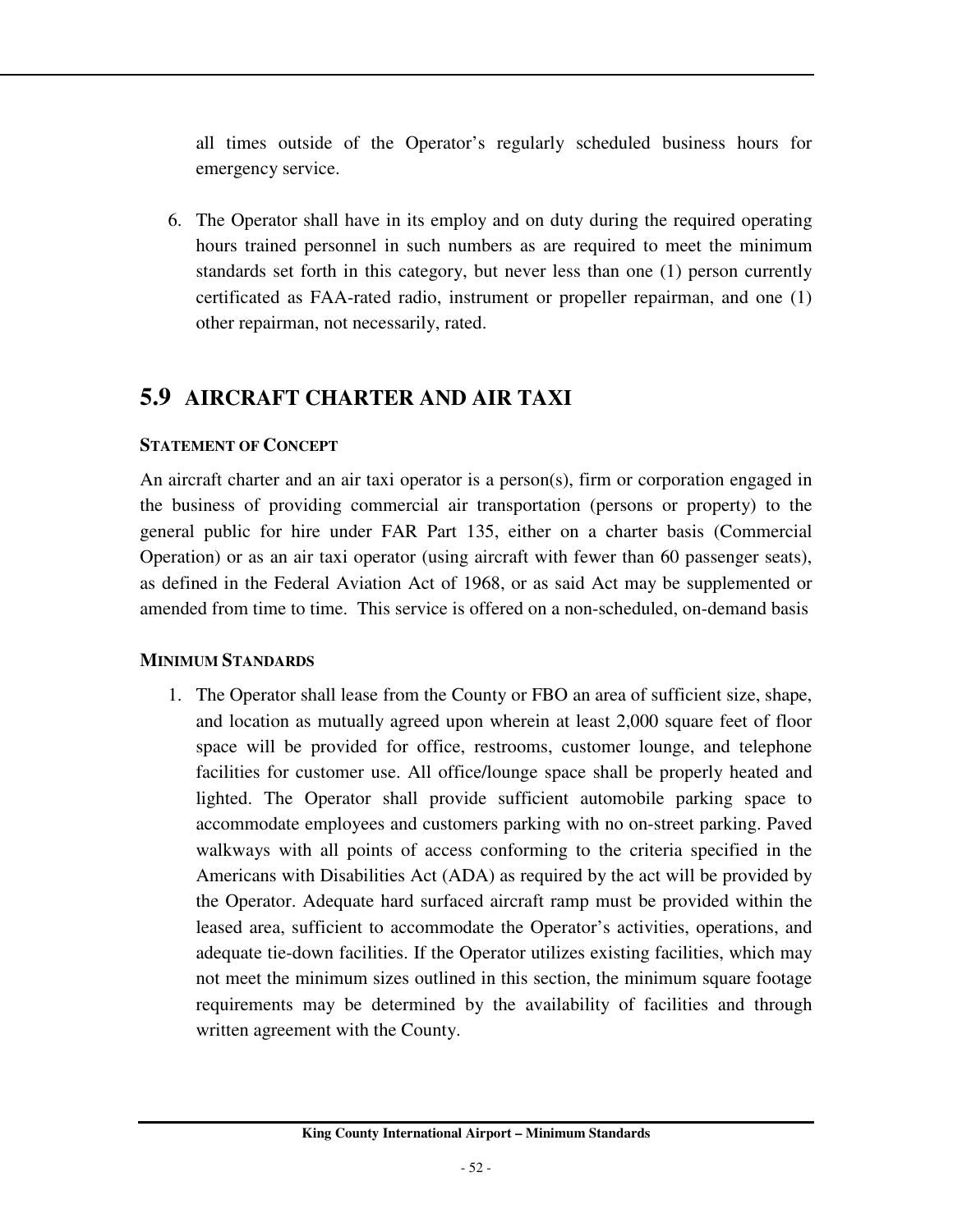- 2. The Operator shall provide not less than one (1) single-engine (four-place), and one (1) multi- engine aircraft, equipped for and capable of use under instrument conditions, either owned or under written lease to Operator, all of which must meet the requirements of the FAA and the FAR Part 135 certificate held by the Operator. The County reserves the right but is not obligated to waive the requirement of a single engine aircraft at its sole discretion.
- 3. The Operator shall provide certificates of insurance providing the coverages and in the amounts specified in reference hereto, the "Schedule of Minimum Insurance Requirements."
- 4. The Operator shall have its premises open and services available eight (8) hours daily, six (6) days per week; and shall provide on-call service during hours other than the afore mentioned.
- 5. The Operator shall have in its employ and on duty during the required operating hours, trained personnel in such numbers as are required to meet the minimum standards set forth in this category, but never less than two

FAA currently certificated commercial pilots appropriately rated to conduct the flight activity offered by Operator. The Operator shall have available sufficient qualified operating crews and a satisfactory number of personnel for checking in passengers, handling of luggage, ticketing and for furnishing or arranging for suitable ground - transportation.

# **AIR TAXI COMPANIES NOT BASED AT KING COUNTY INTERNATIONAL AIRPORT/BOEING FIELD**

Air Taxi Companies not based at KCIA but who are providing service to and from the Airport, must make arrangements with a local FBO for use of aircraft parking, passenger lounge area and auto parking facilities, or enter into an agreement with the County to use the main terminal and its auto parking area.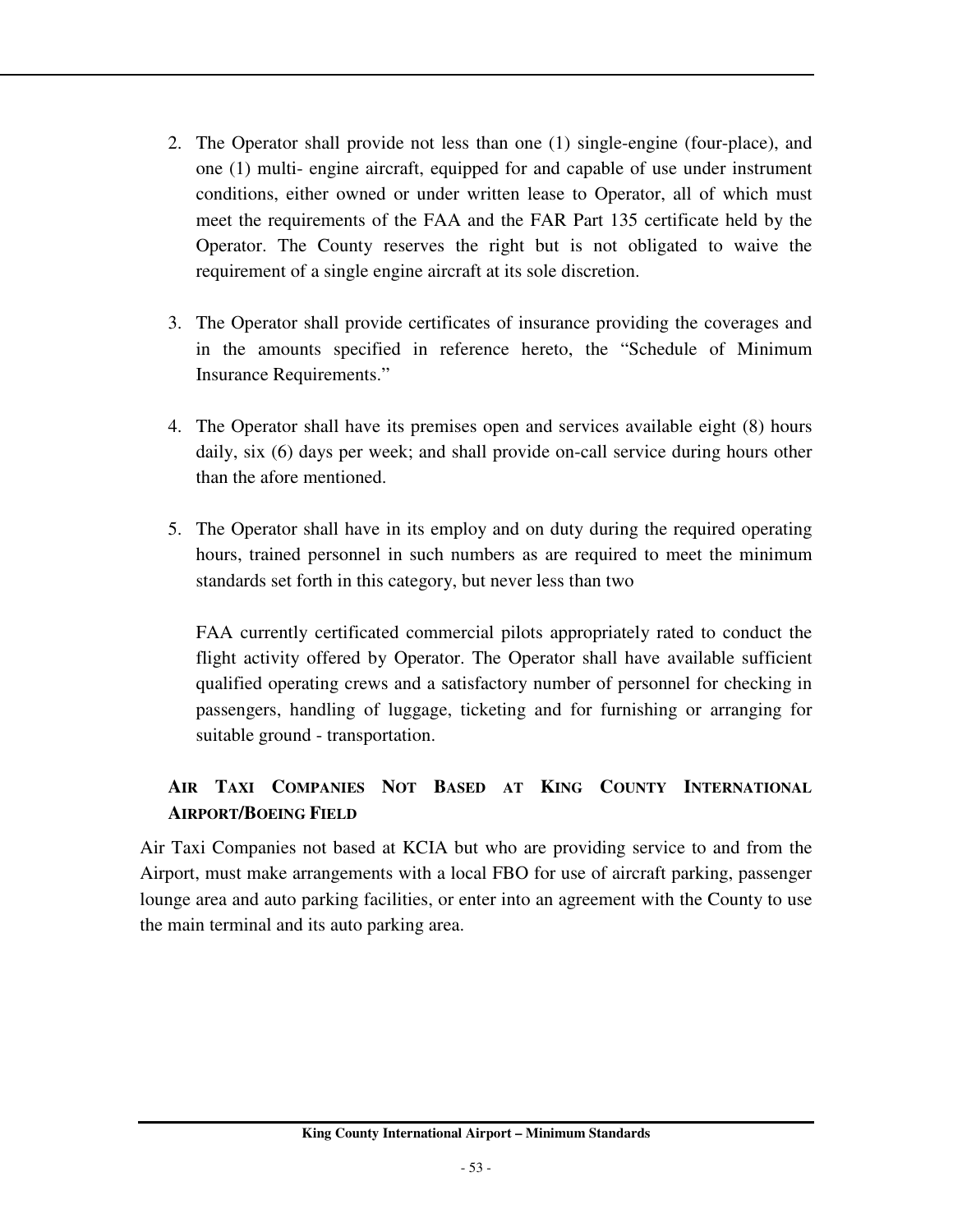# **5.10 SPECIALIZED COMMERCIAL FLYING SERVICES**

### **STATEMENT OF CONCEPT**

A specialized commercial flying services-operator is person(s), firm, or corporation engaged in air transportation for hire for the purpose of providing the aircraft for the activities listed below:

- 1. Nonstop sightseeing flights that begin and end at the same airport within a 25 mile radius of the Airport.
- 2. Banner towing and aerial advertising.
- 3. Aerial photography or survey.
- 4. Fire fighting.
- 5. Power line or pipeline patrol.
- 6. Aerial Applications
- 7. Any other operations specifically excluded from Part 121 and 135 of the Federal Aviation Regulations.

### **MINIMUM STANDARDS**

- 1. The Operator shall lease from the County or FBO an area of sufficient size, shape, and location as mutually agreed upon on which shall be erected a building providing at least 1,200 square feet of floor space for office, restrooms, customer lounge, and telephone facilities for customer use. All office/lounge space shall be properly heated and lighted. The Operator shall provide sufficient automobile parking space to accommodate employees and customers parking with no onstreet parking. Paved walkways with all points of access conforming to the criteria specified in the Americans with Disabilities Act (ADA) as required by the act will be provided by the Operator. Adequate hard surfaced aircraft ramp must be provided within the leased area, sufficient to accommodate the Operator's activities, operations, and adequate tie-down facilities. If the Operator utilizes existing facilities, which may not meet the minimum sizes outlined in this section, the minimum square footage requirements may be determined by the availability of facilities and through written agreement with the County.
- 2. The Operator shall provide and have based on its lease-hold, either owned or under written lease to Operator, not less than one (1) airworthy aircraft, suitably equipped for, and meeting all the requirements of the FAA and applicable regulations of the State of Washington with respect to the type of operations to be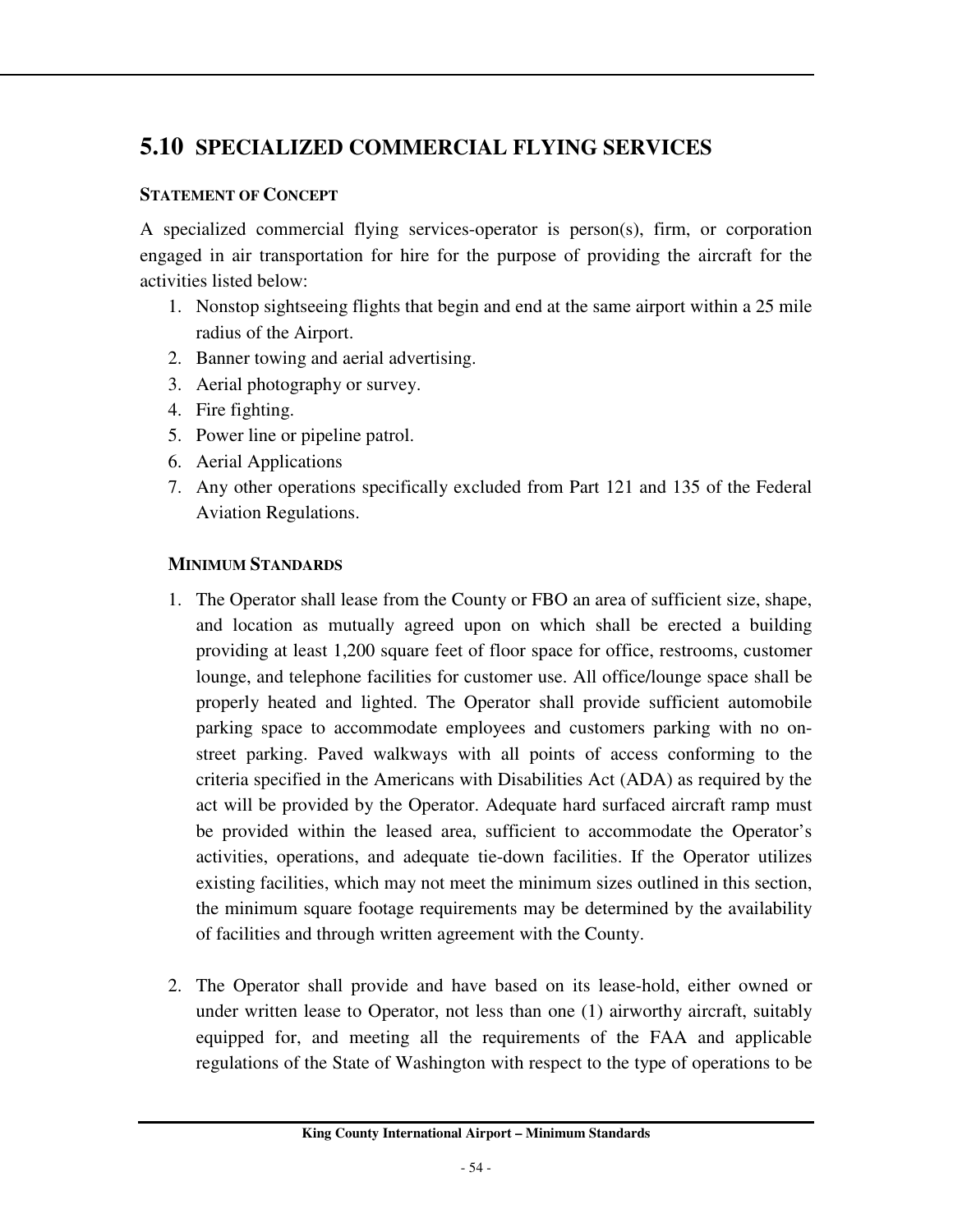performed. In the case of crop dusting or aerial application, the Operator shall provide tank trucks for the handling of liquid spray and mixing liquids. The Operator shall also provide adequate ground equipment for the safe handling and safe loading of dusting materials.

- 3. The Operator shall provide certificates of insurance providing the coverages and in the amounts in reference hereto, the "Schedule of Minimum Insurance Requirements."
- 4. The Operator shall have in its employ, and on duty during the required operating hours, trained personnel in such numbers as may be required, but not less than one (1) person holding a current FAA pilot certificate, properly rated for the aircraft to be used and the type of operation to be performed.

# **5.11 MULTIPLE SERVICES**

# **STATEMENT OF CONCEPT**

A multiple services operator is a person(s) firm, or corporation engaged in any two (2) or more of the aeronautical services for which minimum standards have been hereinbefore provided. The Operator shall meet the Minimum Standards set forth for each type of service offered.

# **MINIMUM STANDARDS**

# (Combinations not including Line Services)

The operator shall lease from the County an area of sufficient size, shape, and location for aircraft storage, parking and other use in accordance with the services to be offered, on which shall be erected a building approved by the County suitable for aircraft storage, and at least 1,500 square feet of floor space for office, restrooms, customer lounge, and telephone facilities for customer use. Auto parking space for employees and customers (NO on-street parking), a paved walkway, and a paved aircraft apron, all within the leased area and sufficient to accommodate the Operator's activities and operations shall be provided.

If Line Service is one of the multiple services offered, the Operator shall provide Aircraft Sales, Airframe and Powerplant Repair Facilities, Aircraft Rental or Flight Training.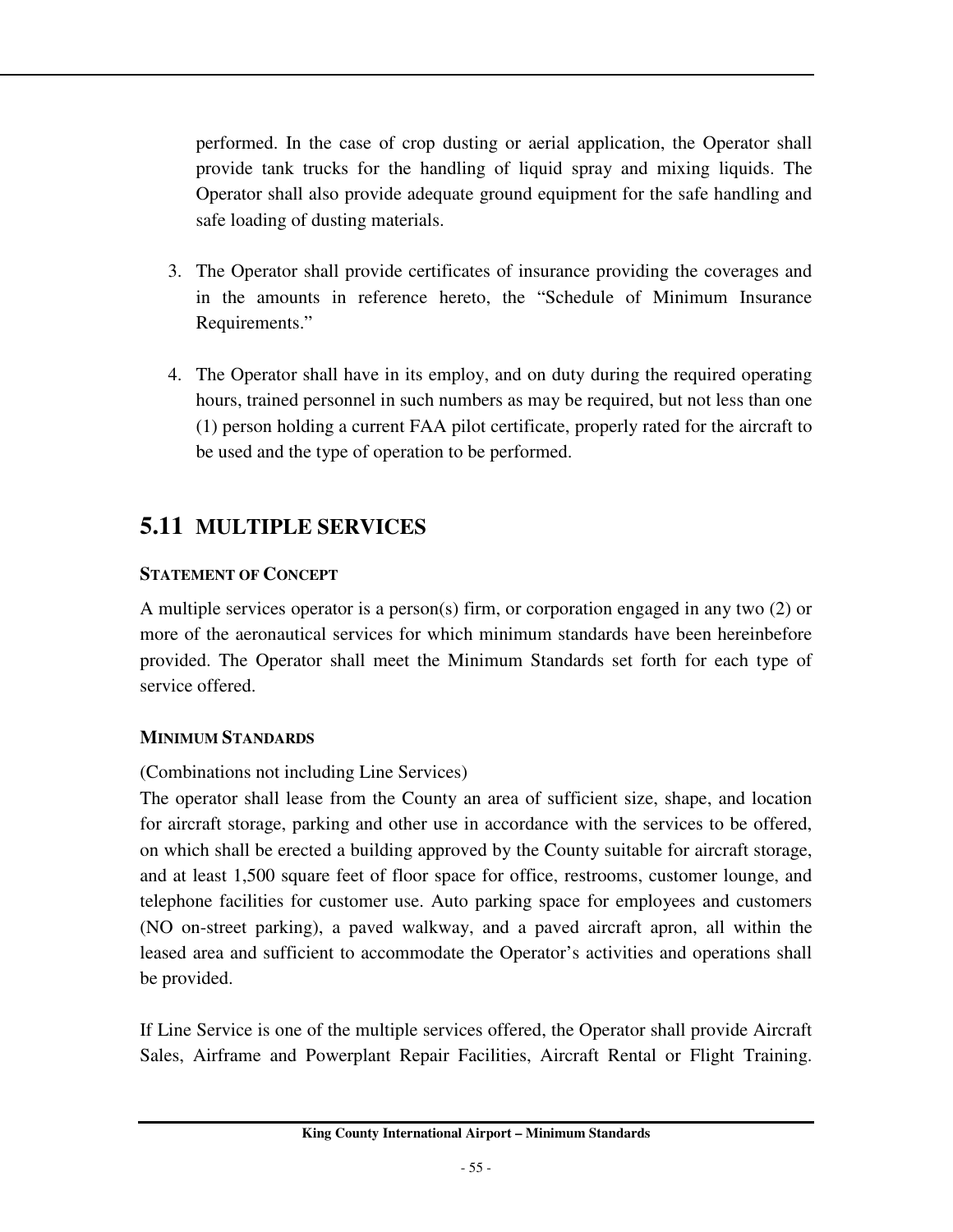Space requirements are not necessarily cumulative, and will be decided upon on a caseby-case basis.

If Flight Training is one of the multiple services offered, the Operator shall provide classroom and briefing room facilities in the aforementioned building.

The Operator shall comply with the aircraft requirements, including the equipment thereon, for each aeronautical service to be performed except as hereinafter provided. Multiple uses can be made of all aircraft except aircraft used for crop-dusting, aerial application, or other commercial use of chemicals.

The Operator, except if it is performing combinations of multiple services for which aircraft are not required, shall have available and based at the Airport, either owned by the Operator or under written lease to Operator, not less than five (5) certified and currently airworthy aircraft, suitably equipped and capable of flight, to meet the minimum standards and requirements as hereinbefore provided for each aeronautical service to be performed. The Operator shall provide the equipment and services required to meet the minimum standards as hereinbefore provided for each aeronautical service the Operator is performing.

The operator shall procure and maintain, during the term of its agreement, as a minimum, insurance coverage which is equal to the highest of the minimum limits set for the respective categories of aeronautical services being performed by the Operator. Minimum insurance requirements are not necessarily cumulative, and will be decided upon on a case-by-case basis.

- 1. The Operator shall adhere to the hours of operation required for each aeronautical service being performed.
- 2. The Operator shall have in its employ, and on duty during the required operating hours, trained personnel in such numbers as are required to meet the minimum standards and requirements set forth, in an efficient manner, for each aeronautical service being performed by the Operator. Minimum employee requirements are not necessarily cumulative, and will be decided upon on a case-by-case basis.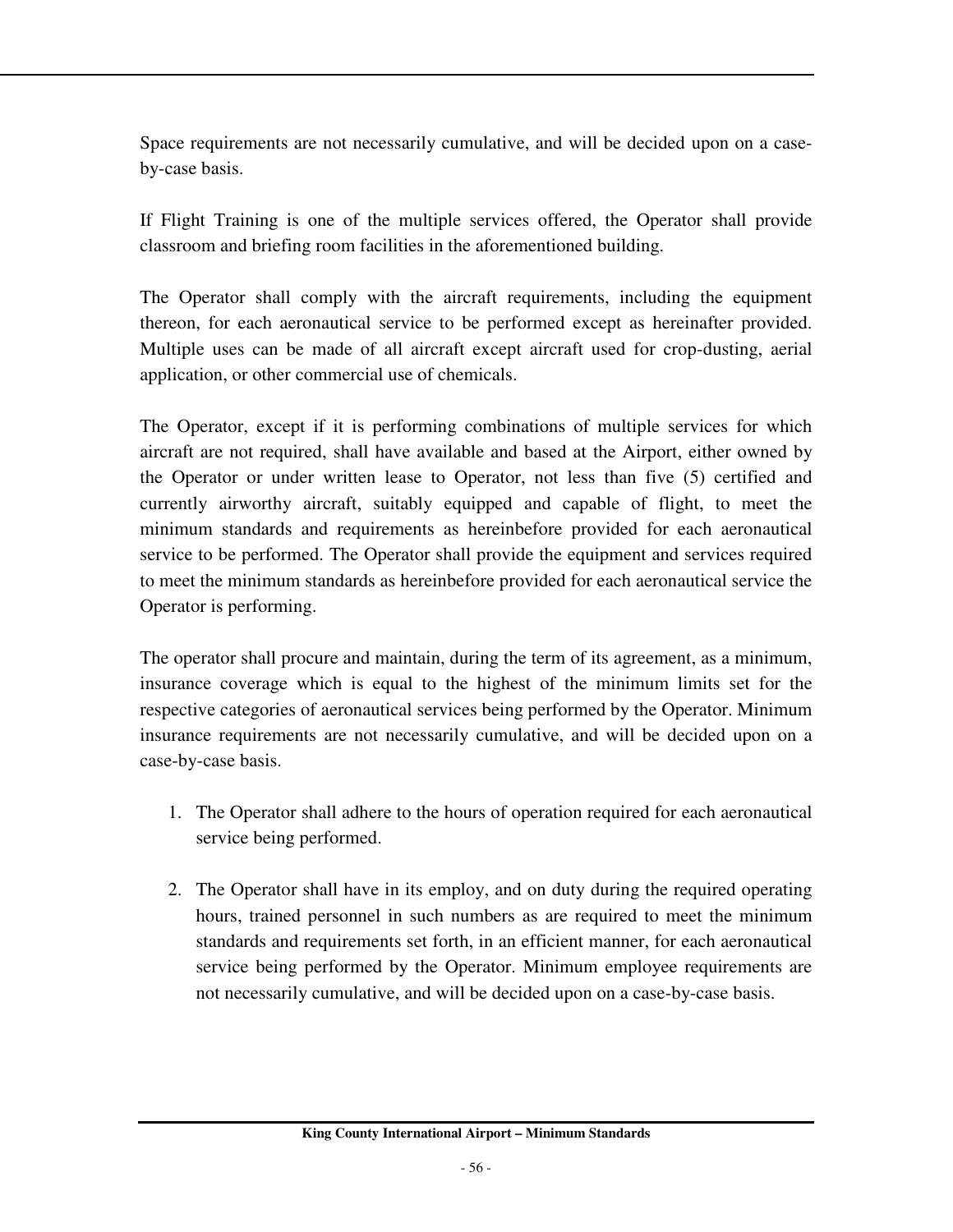# **5.12 COMMERCIAL AVIATION OPERATORS SUBLEASING FROM ANOTHER COMMERCIAL OPERATOR ON THE AIRPORT**

#### **STANDARDS FOR SUBLEASE OPERATIONS**

Such operators shall meet all of the minimum standards established by the County for the category, or categories of services, to be furnished by the Operator, except for the lease of land and construction of facilities.

#### **SUBLEASE FEES**

In the event a Commercial Aviation Operator desired to sublease space to another company to provide one or more of the above activities, the following conditions will apply:

- 1. Obtain written approval from the County to sublease the space and function.
- 2. Pay the County any additional fees which would be negotiated at the time and include all ground space, utilities, parking, offices, etc. Ground lease fees are subject to revision, upward or downward, by the County.
- 3. There can be no sublease of a leaseholder's entire premise without the express written consent of the County.
- 4. In the event that the lessee sublets any portion of their lease, the sublessee must agree to assume the full obligations of the lease as set out herein and must agree to fully cooperate with the County in seeing that these standards are complied with. The sublessee shall immediately comply with any reasonable request or direction of the County as it relates to the enforcement of these standards. The lessee shall be responsible for sublessee non-compliance with any obligation under the lease or these minimum standards and approval of sublease shall in no way waive the lessee's responsibilities.
- 5. An Operator subleasing its commercial area from an FBO may use the FBO's facility to meet the requirements for office space, customer lounges, restrooms, telephones, and paved aircraft apron as set forth in the section covering commercial operators in these minimum standards.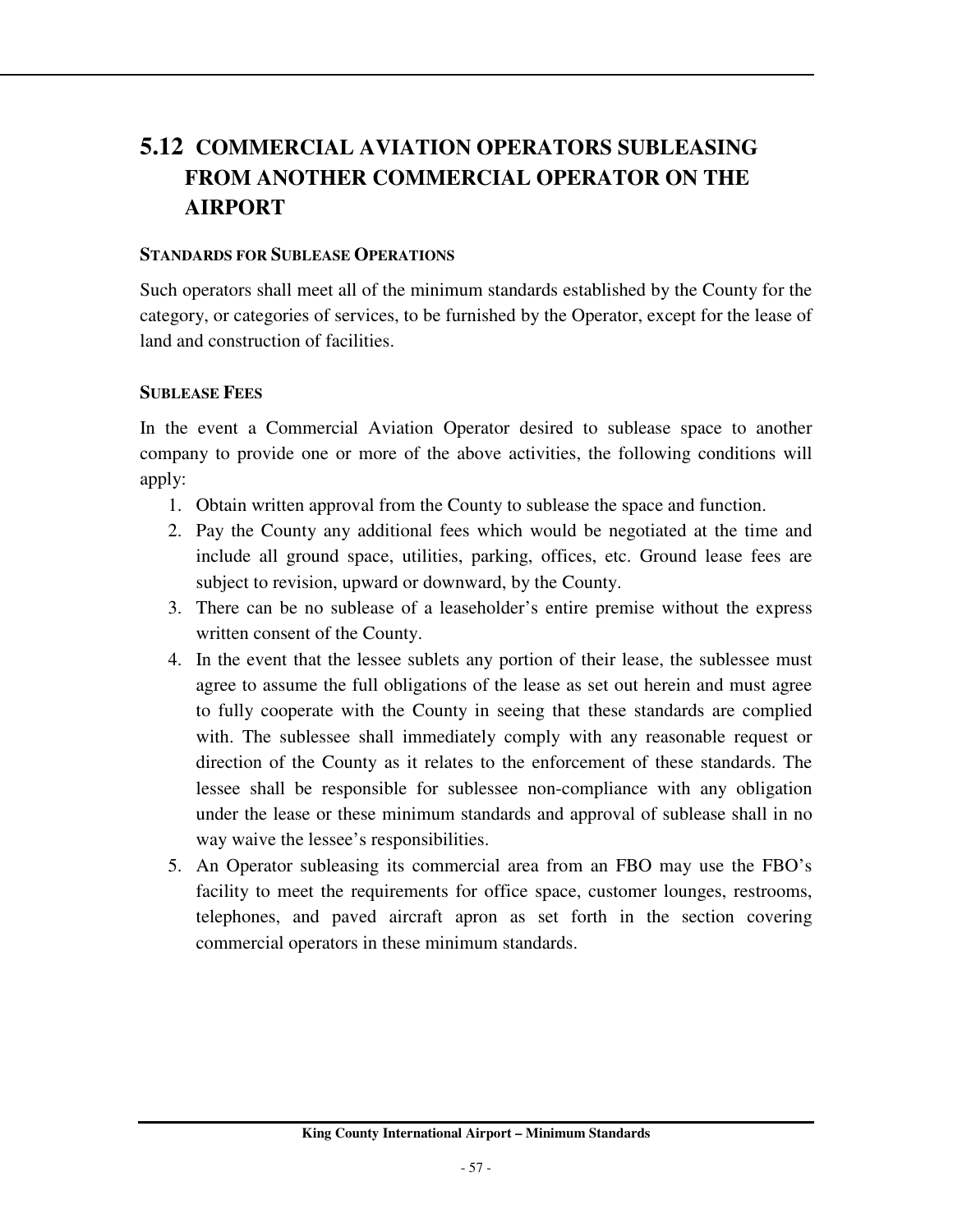# **5.13 COMMERCIAL FLYING CLUB**

# **STATEMENT OF CONCEPT**

A commercial flying club is an operator engaged in the ownership or lease of aircraft and providing flying services for its members.

# **MINIMUM STANDARDS**

- 1. The Operator shall lease from the County or FBO an area of sufficient size, shape, and location as mutually agreed upon on which shall be erected a building providing sufficient space for the Operator's activities and operations. Floor space requirements will be determined by the County. The Operator shall provide sufficient automobile parking space to accommodate employees and customers parking with no on-street parking. Paved walkways with all points of access conforming to the criteria specified in the Americans with Disabilities Act (ADA) as required by the act will be provided by the Operator. Adequate hard surfaced aircraft ramp must be provided within the leased area, sufficient to accommodate the Operator's activities, operations, and adequate tie-down facilities. If the Operator utilizes existing facilities, which may not meet the minimum sizes outlined in this section, the minimum square footage requirements may be determined by the availability of facilities and through written agreement with the County.
- 2. The operator shall have available for use in its service, either owned or under written lease to the operator, one (1) certificated and currently airworthy aircraft. If the operator conducts flight training, it shall have in its employ or as members, sufficient flight instructors who have been properly certificated by the FAA. The operator shall have its premises open and available to meet public demand of its services at least eight (8) hours a day, five (5) days a week. The operator shall have an employee in the facility office or readily on call at all times during the required operating hours. The operator may engage in the maintenance of only those aircraft either owned or under written lease.
- 3. The Operator shall provide certificates of insurance providing the coverages and in the amounts specified in Reference I, the "Schedule of Minimum Insurance Requirements."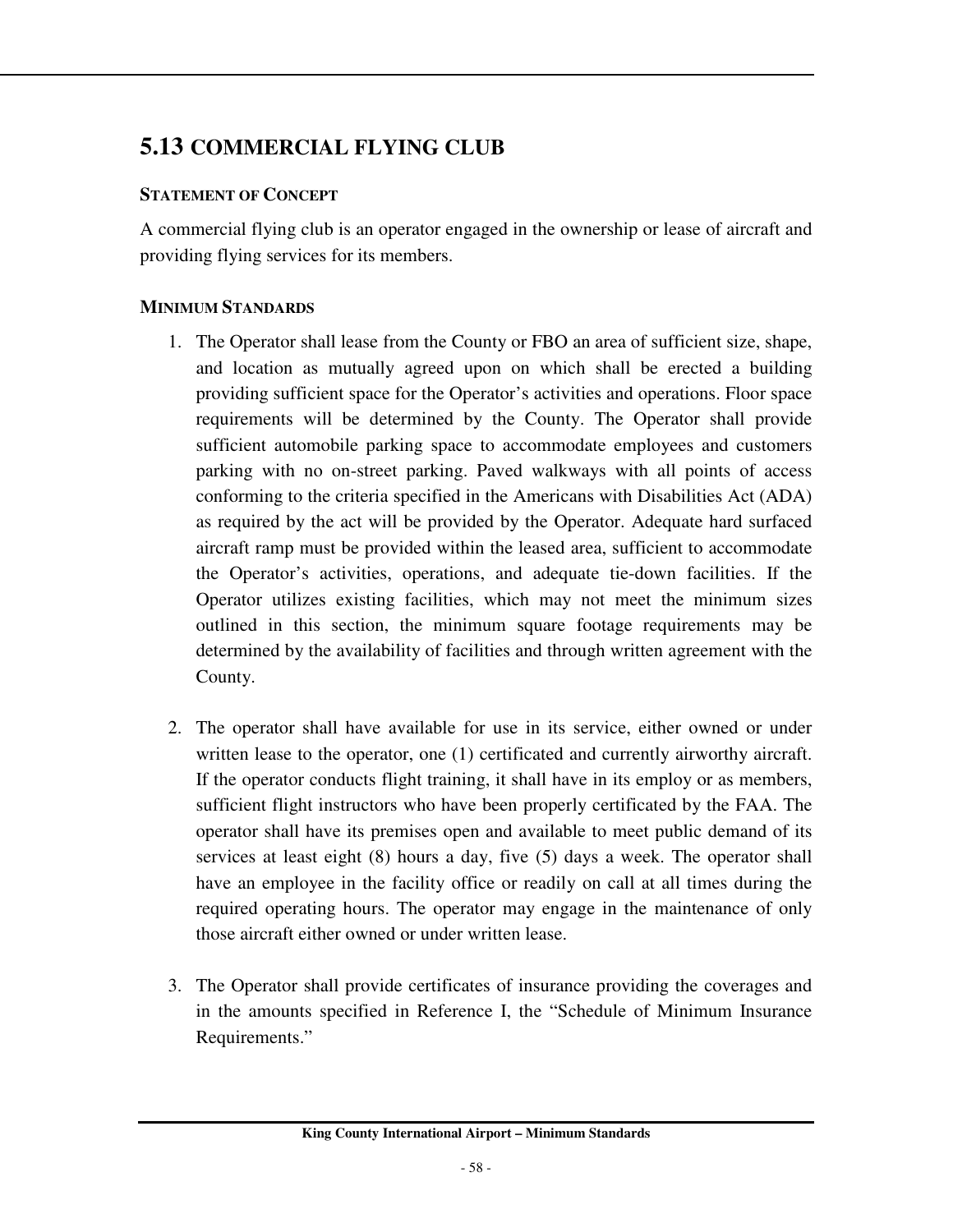# **5.14 EXEMPT FLYING CLUBS**

#### **STATEMENT OF CONCEPT**

To be exempt from the commercial requirements of the minimum standards, the following conditions must exist. Violation of such conditions shall be grounds for the termination of exempt status:

- 1. The club must be a nonprofit Washington corporation or partnership.
- 2. Each member must be a bona fide owner of the aircraft or be a member of the corporation or a partner in the partnership.
- 3. The club may not derive a profit from the operation, maintenance, or replacement of its aircraft.
- 4. The club aircraft will not be used by other than bona fide members for rental and by no one for commercial operations.
- 5. Flight instruction may not be given in club aircraft except when such instruction is given by an operator based on the airport authorized to provide flight training or by an instructor who shall not receive remuneration in any manner for such service.
- 6. The operator shall file a copy of its bylaws, articles of association, partnership or other documentation supporting its existence and shall keep current with the County a complete list of the club's membership, including names of officers and directors; evidence that ownership of club aircraft is vested in the club; and operating rules of the club. The books and other records of the club shall be available for review at any reasonable time by the County or a designated representative.

### **NONEXEMPT FLYING CLUB**

Nonexempt flying club(s) shall be considered commercial aeronautical activities and shall meet the minimum standards for commercial flying clubs established in Section 5.13, Commercial Flying Club.

#### **INSURANCE REQUIREMENTS**

The Operator shall provide certificates of insurance providing the coverages and in the amounts specified in Reference I, the "Schedule of Minimum Insurance Requirements."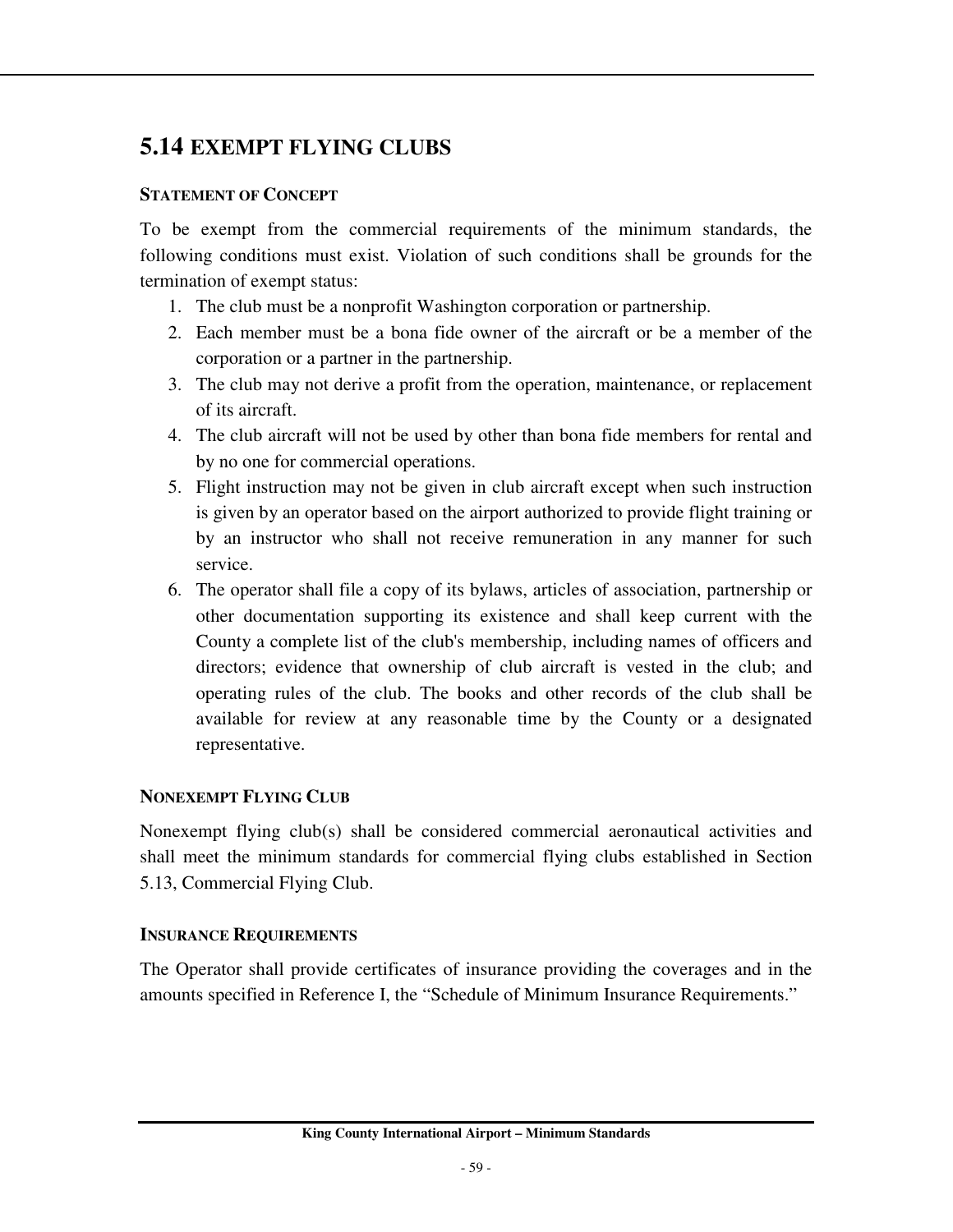# **5.15 COMMERCIAL AIRCRAFT HANGAR OPERATOR**

#### **STATEMENT OF CONCEPT**

An aircraft hangar operator is an operator engaged in the ownership or lease of aircraft hangars providing aircraft storage for its tenants.

#### **MINIMUM STANDARDS**

- 1. The operator shall lease from the County an area of land on which will be erected a building (or sublease from an FBO or commercial operator with the approval of the County) to provide sufficient area to accommodate the operator's activities and operations. Minimum hangar sizes for aircraft storage shall be as follows:
	- (a) T-Hangars 1,200 square feet. with a depth of 40 feet, and

(b) Conventional or Box Hangars 6,400 square feet, with a depth of 80 feet. Paved walkways with all points of access will conform to criteria specified in the Americans with Disabilities Act (ADA). The operator shall provide a paved aircraft apron within the leased area to accommodate the movement of aircraft from its facility to the taxiway complex. The operator shall provide area with adequate tie-down facilities and with paved access to taxiways. If the Operator utilizes existing facilities, which may not meet the minimum sizes outlined in this section, the minimum square footage requirements may be determined by the availability of facilities and through written agreement with the County.

2. The operator shall have its premises open and services available to meet the demand for its services at least eight (8) hours a day, five (5) days a week. The operator shall have an employee in the facility office or readily on-call and available at all times during the required operating hours. The operator may sublet hangar space for aircraft storage without the approval of the County; however, any such subletting shall be subject to all minimum standards herein set forth. The sublessee must agree to assume the full obligations of the lease as set out herein and must agree to fully cooperate with the County in seeing that these standards are complied with. The sublessee shall immediately comply with any reasonable request or direction of the County as it relates to the enforcement of these standards.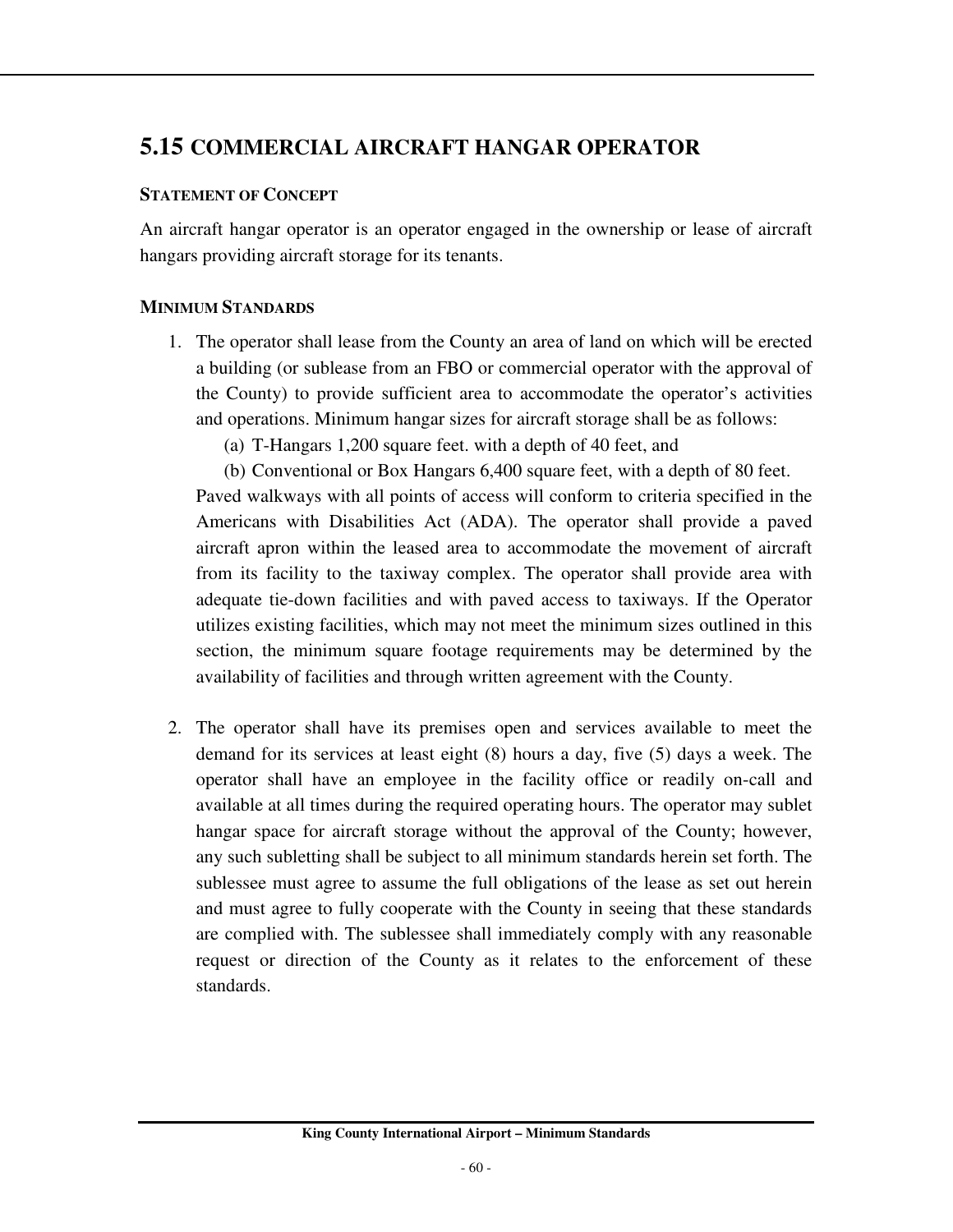3. The Operator shall provide certificates of insurance providing the coverages and in the amounts specified in Reference I, the "Schedule of Minimum Insurance Requirements."

# **5.16 SELF SERVICE FUELING**

# **STATEMENT OF CONCEPT**

Any individual operating aircraft on the airport may dispense aircraft fuel and oil into aircraft they own, lease for use, or manage, subject to the provisions of this section. The Self-fueler lessee may hangar, tie-down, adjust, repair, refuel, clean and otherwise service their own aircraft, provided they do so with their own employees in accordance with the established standards relating to such work. Lessee shall not dispense aircraft fuel to another airport user. Dispensing aircraft fuel is limited to lessee's own use in aircraft owned by them or leased for their exclusive use.

# **FUELING PERMIT(S) REQUIRED**

No person or entity shall engage in fueling operations at King County International Airport/Boeing Field without having first been issued fueling operations permit(s) by the County.

- 1. Fueling Operations Permit Application, Issuance, and Renewal
	- (a) An applicant for the issuance or renewal of a fueling operations permit shall file with the County an application form provided for that purpose, which must be signed by the applicant.
	- (b) When an application has been filed with the County, the County shall make an inspection of such applicant's site, equipment, and fuel dispensing and storage for the proposed fueling operations in order to ensure compliance with all applicable laws, ordinances, or regulations.
	- (c) The County shall issue or renew a fueling operations permit within thirty (30) days of receipt of an application unless one (1) or more of the following is found to be true:
		- 1. The applicant has failed to provide required information or has provided false information in their application.
		- 2. The applicant's proposed fueling operations will violate an applicable law, ordinance, regulation or determined by the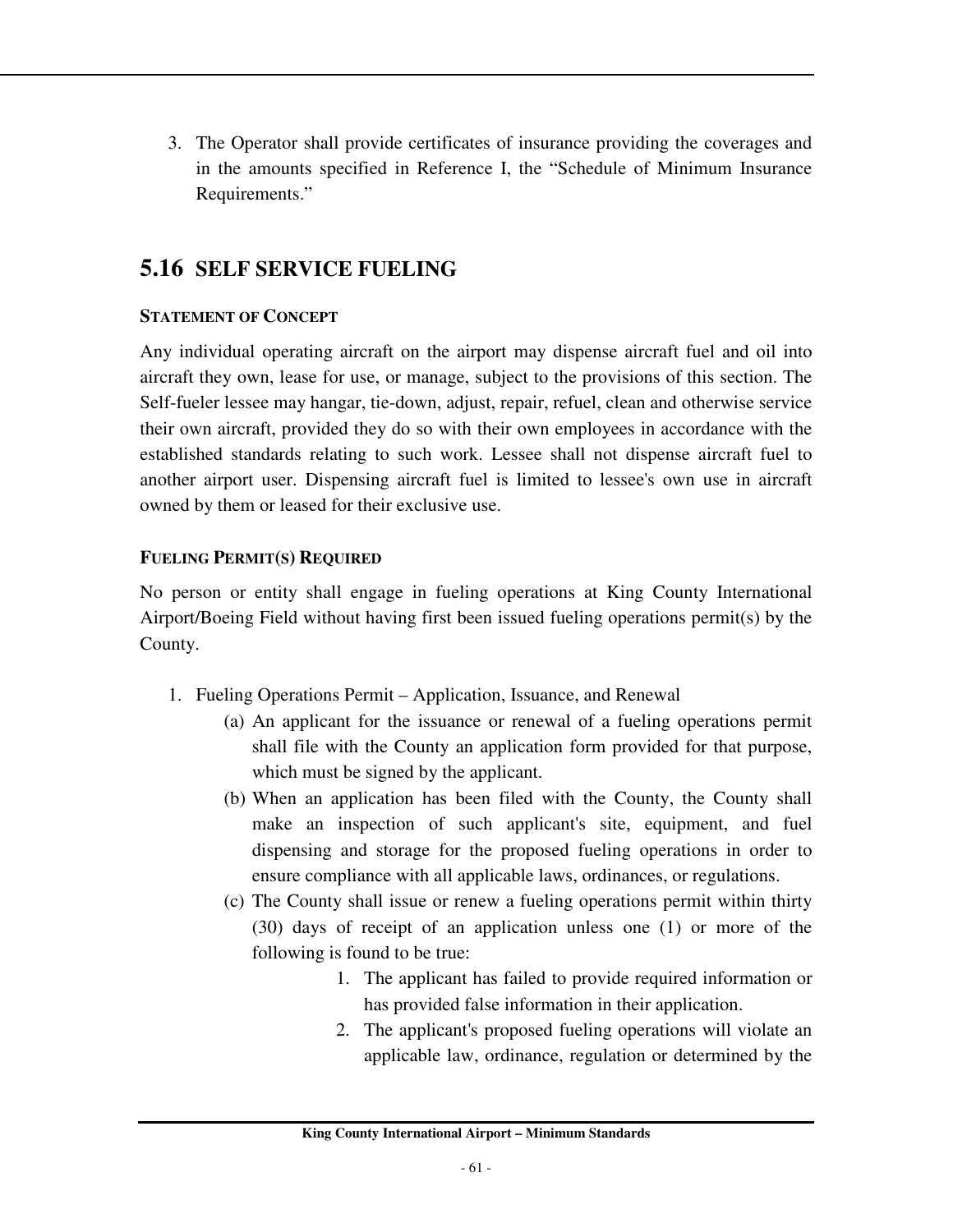County to interfere with the safety or aircraft operations at the Airport.

- 3. The applicant has had a fueling operation's permit revoked or suspended within the two (2) years preceding the date of the application.
- 4. The applicant has failed to meet the minimum requirements of these regulations.
- 2. Display of Fueling Operations Permit
	- (a) A permittee shall display a fueling operations permit issued by the County in a conspicuous place on the permittee's premises at all times.
	- (b) The permittee shall display a fueling operations permit issued by the County in the front windshield permanently affixed to the driver's side window or on a movable card, but in plain view for inspection in the same location.
- 3. Cancellation by Permittee, Assignment and Transfer
	- (a) A permittee may cancel its fueling operations permit upon thirty (30) days written notice to the County.
	- (b) A fueling operations permit is not assignable or transferable.
- 4. Revocation or Suspension of Permit

The County may revoke or suspend a fueling operations permit if it is determined that:

- (a) The permittee has violated any provision of these regulations and has not made needed corrections in a timely manner as directed by the County;
- (b) The permittee has given false or misleading information to the County during the application process;
- (c) The permittee has intentionally or knowingly impeded a lawful inspection by the County or other operator authorized to inspect the fueling operations of the permittee, or;
- (d) The permittee has demonstrated an inability or willingness through repeated violations of these regulations and/or failure to take appropriate or adequate corrective actions, in the manner and time frame as directed by the County within a twelve-month period, committed one (1) or more violations of these regulations and has failed to make needed corrections n a timely manner as directed by the County.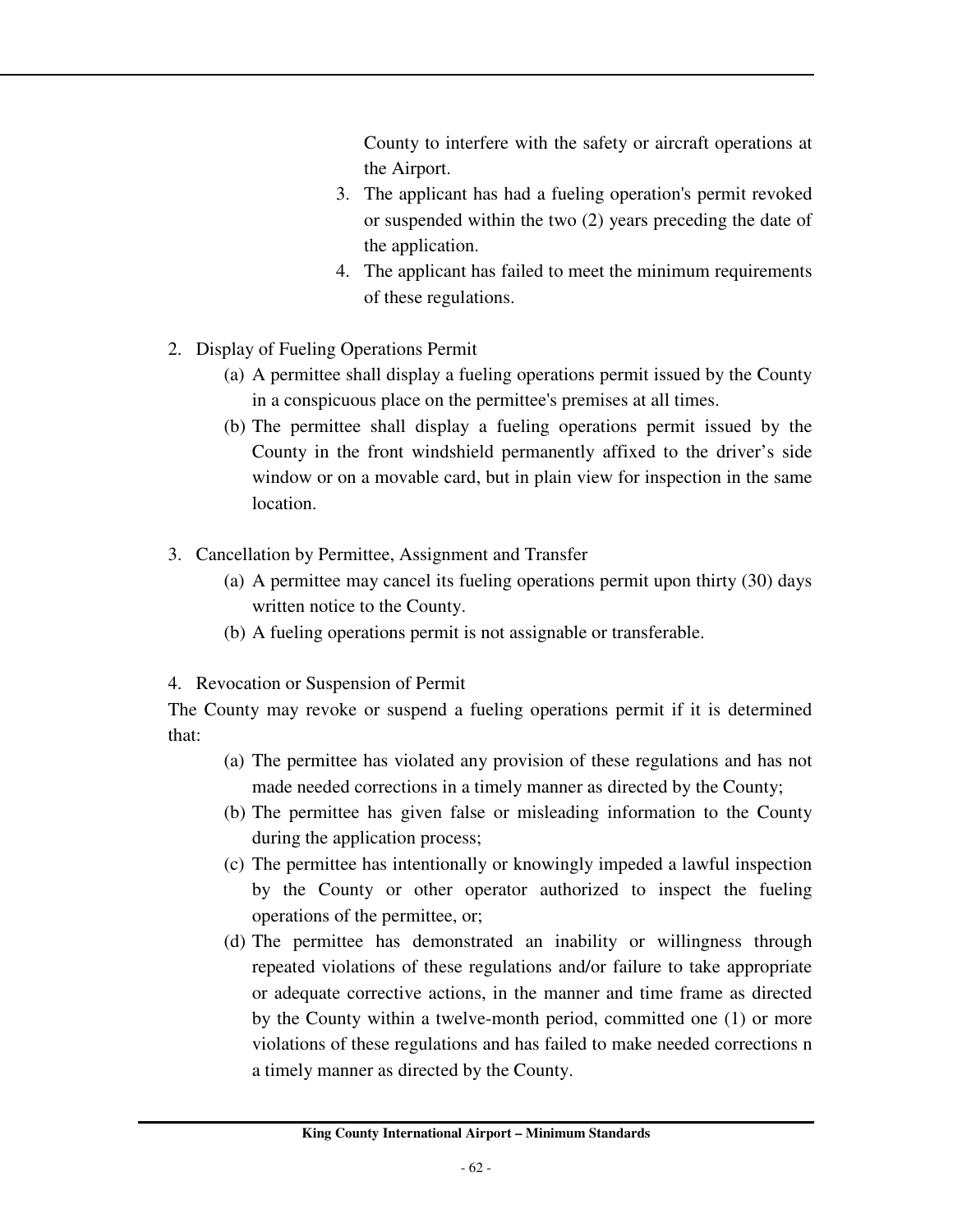(e) The permittee has failed to provide the County with an up-to-date (monthly) Self Fueling Report of fuel dispensed and flowage fees paid, or maintained inspections of the Self Fueling equipment and the retention of a log of the activity.

#### **SELF FUELING PERMITTEE RESPONSIBILITIES**

- 1. All into-plane delivery of fuels shall be performed only on leased premises unless written permission is granted to the other property by County or lessor.
- 2. A permittee shall obtain the written approval of the County prior to the construction or installation of any improvement on the permittee's leased premises.
- 3. A permittee shall maintain all fueling facilities in a safe and clean condition equal in appearance and character to other similar airport improvements.
- 4. A permittee shall promptly repair any damage caused to the facilities or the Airport by the permittee, the permittee's employees, agents, patrons, and guests.
- 5. A permittee shall replace any fueling facility improvement on its leased premises which has been destroyed by fire, explosion, weather conditions, or disaster within sixty (60) days of such destruction.
- 6. Upon written notice, a permittee shall perform any non-emergency reasonable facility maintenance that the County determines is necessary. If a permittee fails to undertake such maintenance within three (3) days of receipt of the written notice, the County may perform the maintenance and/or revoke or suspend the permit. If maintenance is performed by the County, the permittee shall reimburse the County for the cost of the maintenance performed. The County reserves the right to order any fuel facility be placed out of service immediately if the County determines in its best reasonable judgment that an unsafe condition exists. In such case, operator is obligated to take appropriate corrective action immediately.
- 7. A permittee shall require any prime contractor it hires for the construction of a permanent improvement to provide 100% performance bonds acceptable to the County in the full amount of the construction contract for all contracts of fifty thousand dollars (\$50,000.00) or more and 50% payment bonds for contracts of twenty five thousand dollars (\$25,000.00) or more, naming the permittee and the County as joint obligees.
- 8. The permittee shall have in force General and Environmental Liability and Products Liability Insurance as specified in Reference I – "Schedule of Minimum Insurance Requirements."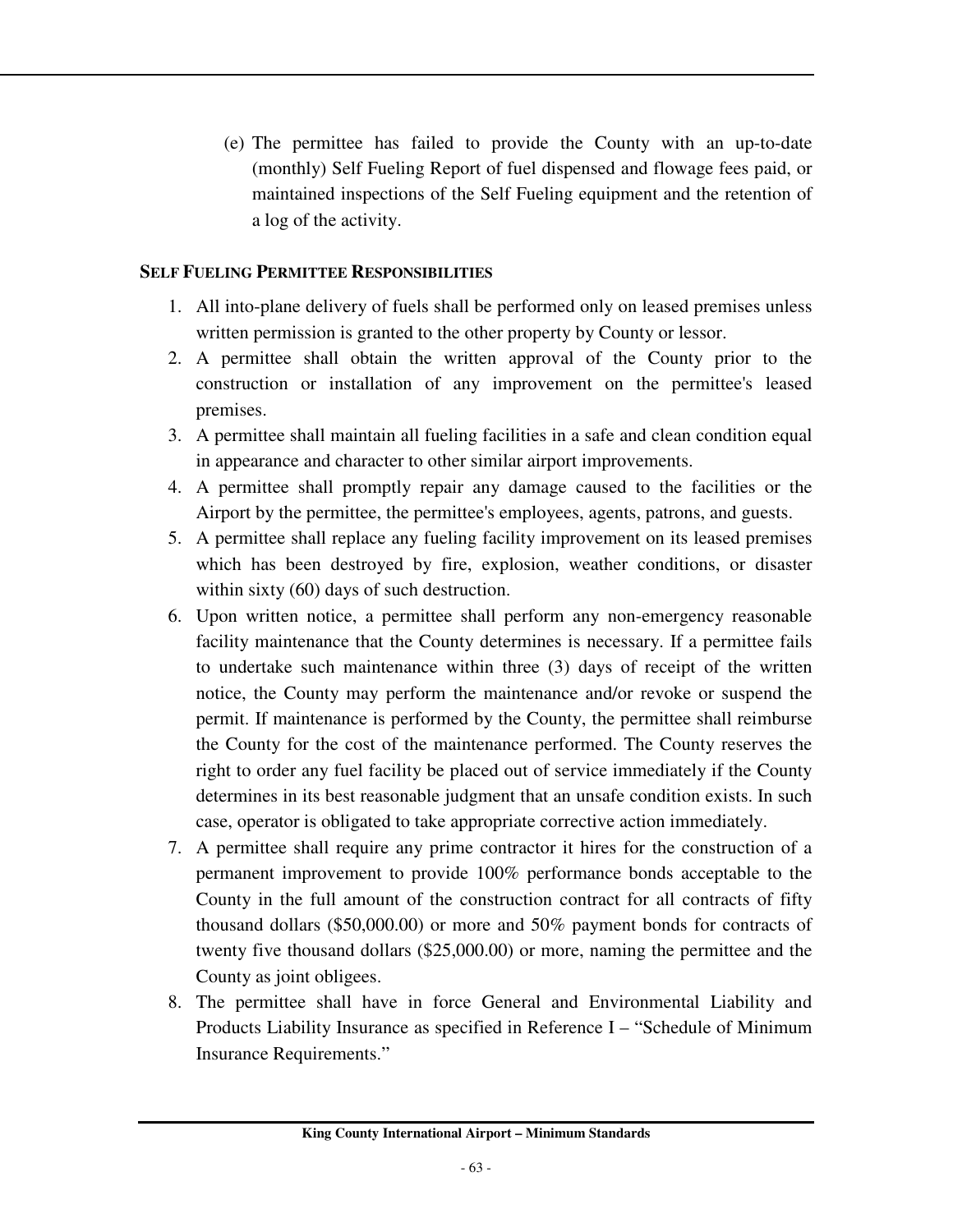9. A fueling log shall be presented to the County no later than the 5th day of each month to reflect the previous calendar month. This shall include the amount of fuel dispensed and if none is dispensed it needs to be reported as such.

#### **SELF FUELING OPERATIONS MINIMUM STANDARDS**

Entities desiring to operate from privately owned hangars and/or to dispense aviation fuels and oil and provide other related services for its own aircraft, such as aircraft tiedown and parking, shall meet the following minimum operating standards.

- 1. A permittee shall, as required to meet local conditions as appropriate, develop, enforce, and maintain minimum standards for the storage, handling, and dispensing of fuels and lubricants on the airport as prescribed in:
	- Reference No. IV: FAA Advisory Circular 150/5230-4 Changes 1 and 2,
	- Aircraft Fuel Storage, Handling, and Dispensing on Airports, Appendix 7
	- Minimum Standards for Fuel Storage, Handling, and Dispensing on Airports.
	- NFPA 30, Flammable and Combustible Liquids Code 2000 Edition.
	- Air Transport Association Specification 103, Standards for Jet Fuel Quality at Airports, 1998 Revision – 2000.1.,
	- NFPA 407 Standard for Aircraft Fuel Servicing (2001 Edition), NFPA
	- Standard 415, Airport Terminal Buildings, Fueling Ramp Drainage, and Loading Walkways (1997 Edition), and
	- American Petroleum Institute Standard 1542, Airport Equipment Marking for Fuel Identification (Fifth Edition, January 1991.
- 2. Self-fueling operations must be conducted in compliance with all applicable Federal, State, and local rules and regulations.
- 3. Self-fueling operations may be conducted only by the aircraft owner, or their employees.
- 4. Self-fueling operations may be conducted only on premises the aircraft owner has leased or subleased from the County at the airport or on areas specifically designated for fueling.
- 5. No fuel may be dispensed into any aircraft other than those listed on the permit.
- 6. The current applicable fuel flowage fee shall be paid on all fuel dispensed under this category.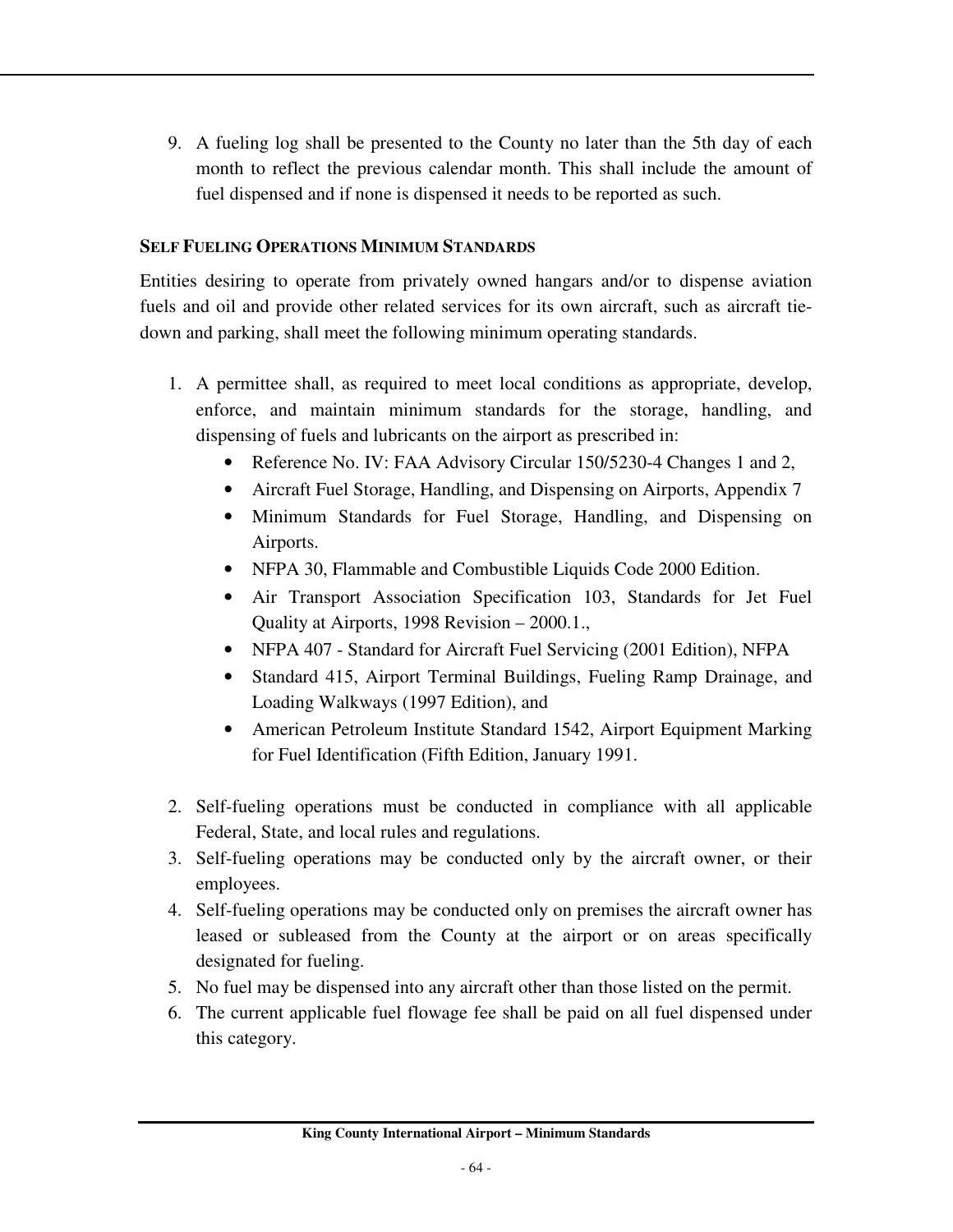7. The aircraft owner performing the services under this category will be required to carry the types and amounts of insurance as specified in Reference I - "Schedule of Minimum Insurance Requirements."

### **LAND LEASE AND IMPROVEMENTS**

The leasehold shall contain sufficient land to provide space for building, paved aircraft apron, paved private auto parking and paved access to the taxiway system as approved by the County.

# **PERSONNEL**

Lease shall submit to the Airport Director evidence of the training in safety procedures received by each person who will conduct fuel dispensing operations on its premises.

### **SELF FUELING FACILITIES**

- 1. Lessee shall construct and maintain their facilities and shall conduct self-fueling operations in compliance with all applicable County, State and Federal laws and regulations. Whether presently in effect or enacted hereafter.
- 2. A self-fueling Lessee shall provide at least one metered filter-equipped fixed dispenser for dispensing 100 octane or turbine fuels from above ground storage facilities having a minimum capacity of five thousand (5,000) gallons. Lessee shall maintain all fueling facilities in a safe and clean condition.

### **SELF FUELING FLOWAGE FEE**

A flowage fee of X% of wholesale cost per gallon will be paid to the County by lessee for each gallon of fuel delivered to lessee's storage facility.

### **SELF-FUELING INSURANCE REQUIREMENTS**

The Operator shall provide certificates of insurance providing the coverages and in the amounts specified in Reference I, the "Schedule of Minimum Insurance Requirements."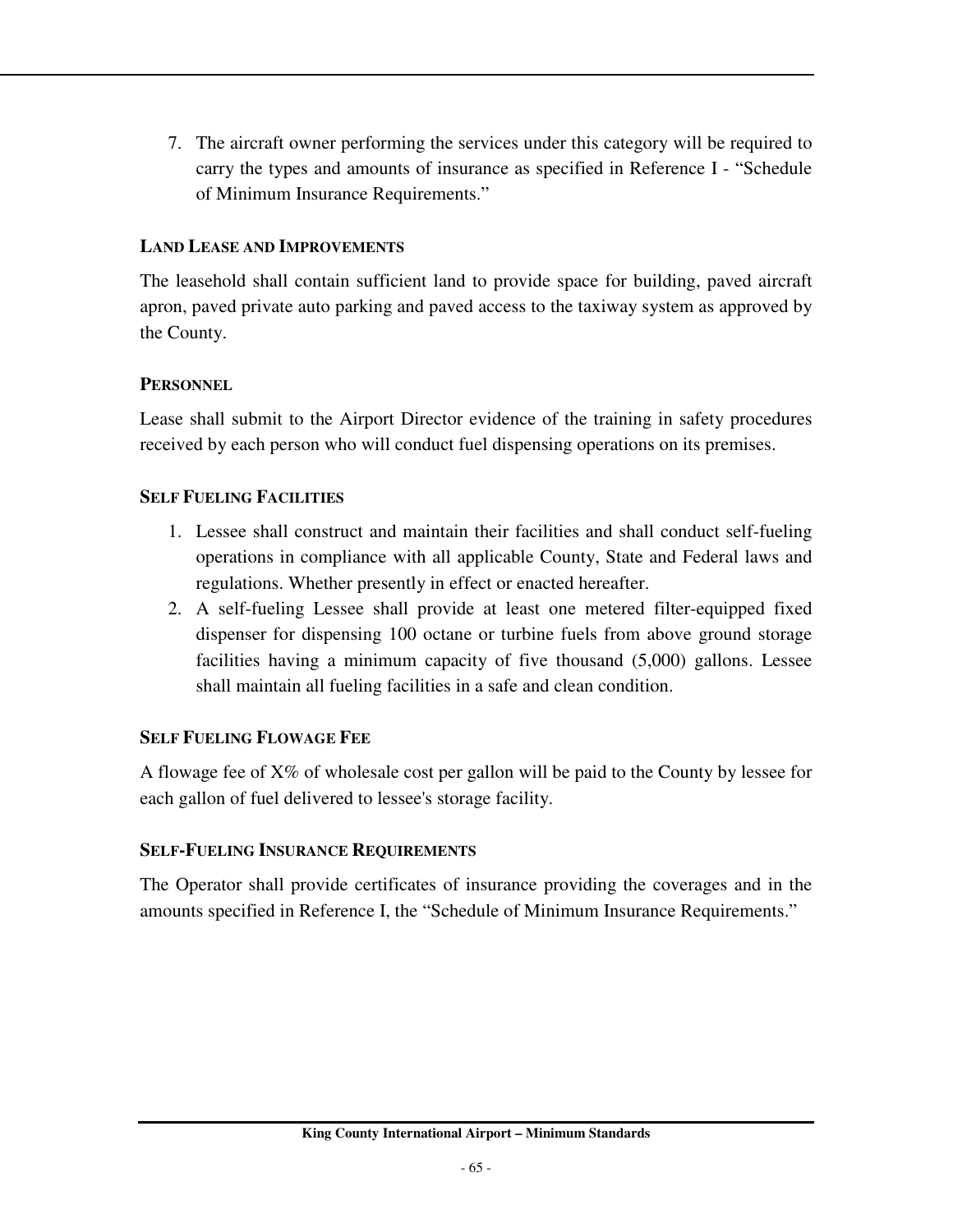# **5.17 COMMERCIAL SELF-SERVICE FUELING**

# **STATEMENT OF CONCEPT**

A concept in which an FBO or other commercial operator exercising its right to sell fuel makes aircraft fuel available commercially to the general public by a fuel pump.

# **MINIMUM STANDARDS**

The operator shall lease from the County an area of land on which will be erected a structure (or sublease from an FBO or commercial operator with the approval of the County). The operator shall provide a paved aircraft apron within the leased area to accommodate the movement of aircraft from its facility to the taxiway complex. The operator shall provide area with adequate tie-down facilities and with paved access to taxiways. Paved tie-down facilities shall be provided, or leased from County with public access, for the number of aircraft expected to be accommodated in operator's business plan. If the Operator utilizes existing facilities, which may not meet the minimum sizes outlined in this section, the minimum square footage requirements may be determined by the availability of facilities and through written agreement with the County. To reduce the hazard of static electricity, an adequate number of grounding rods will be installed in aprons and parking areas or other locations where aircraft fueling will be performed. All points of access will conform to criteria specified in the Americans with Disabilities Act (ADA).

# **FUELING PERMIT(S) REQUIRED**

An FBO or Commercial Operator shall not engage in fueling operations at KCIA without having first been issued fueling operations permit(s) by the County.

- 1. Fueling Operations Permit Application, Issuance, and Renewal
	- (a) An applicant for the issuance or renewal of a fueling operations permit shall file with the County an application form provided for that purpose, which must be signed by the applicant.
	- (b) When an application has been filed with the County, the County shall make an inspection of such applicant's site, equipment, and fuel dispensing and storage for the proposed fueling operations in order to ensure compliance with all applicable laws, ordinances, or regulations.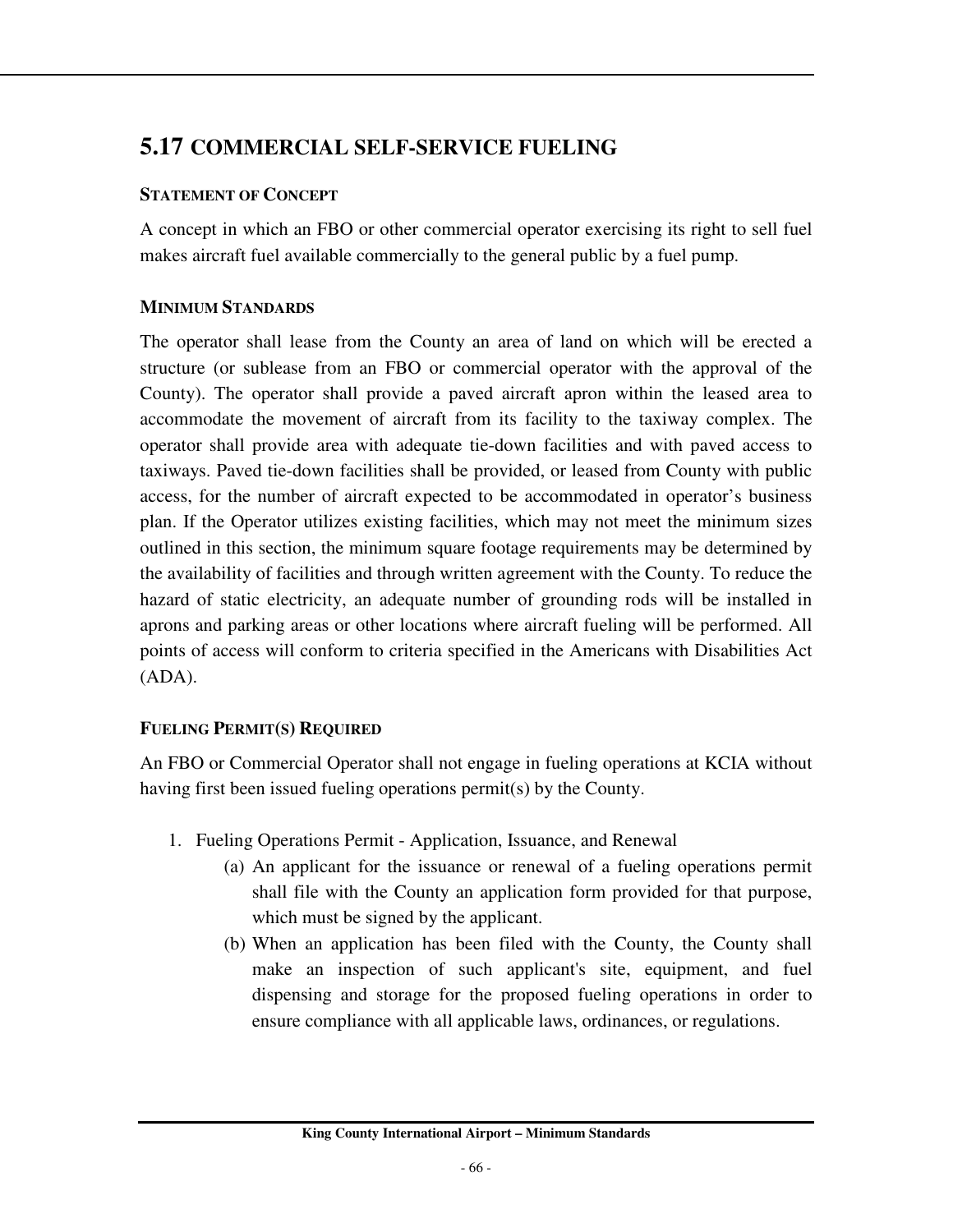- (c) The County shall issue or renew a fueling operations permit within thirty (30) days of receipt of an application unless one (1) or more of the following is found to be true:
	- i. The applicant has failed to provide required information or has provided false information in their application.
	- ii. The applicant's proposed fueling operations will violate an applicable law, ordinance, regulation or determined by the County to interfere with the safety or aircraft operations at the Airport.
	- iii. The applicant has had a fueling operations permit revoked or suspended within the two (2) years preceding the date of the application.
	- iv. The applicant has failed to meet the minimum requirements of these regulations.

### **DISPLAY OF FUELING OPERATIONS PERMIT**

A permittee shall display a fueling operations permit issued by the County in a conspicuous place on the permittee's premises at all times.

#### **CANCELLATION BY PERMITTEE, ASSIGNMENT AND TRANSFER**

- 1. A permittee may cancel its fueling operations permit upon thirty (30) days written notice to the County.
- 2. A fueling operations permit is not assignable or transferable.

### **REVOCATION OR SUSPENSION OF PERMIT**

The County may revoke or suspend a fueling operations permit if it is determined that:

- 1. The permittee has violated any provision of these regulations and has not made needed corrections in a timely manner as directed by the County;
- 2. The permittee has given false or misleading information to the County during the application process;
- 3. The permittee has intentionally or knowingly impeded a lawful inspection by the County or other operator authorized to inspect the fueling operations of the permittee, or;
- 4. The permittee has demonstrated an inability or willingness through repeated violations of these regulations and/or failure to take appropriate or adequate corrective actions, in the manner and time frame as directed by the County. Within a twelve-month period, committed one (1) more violations of these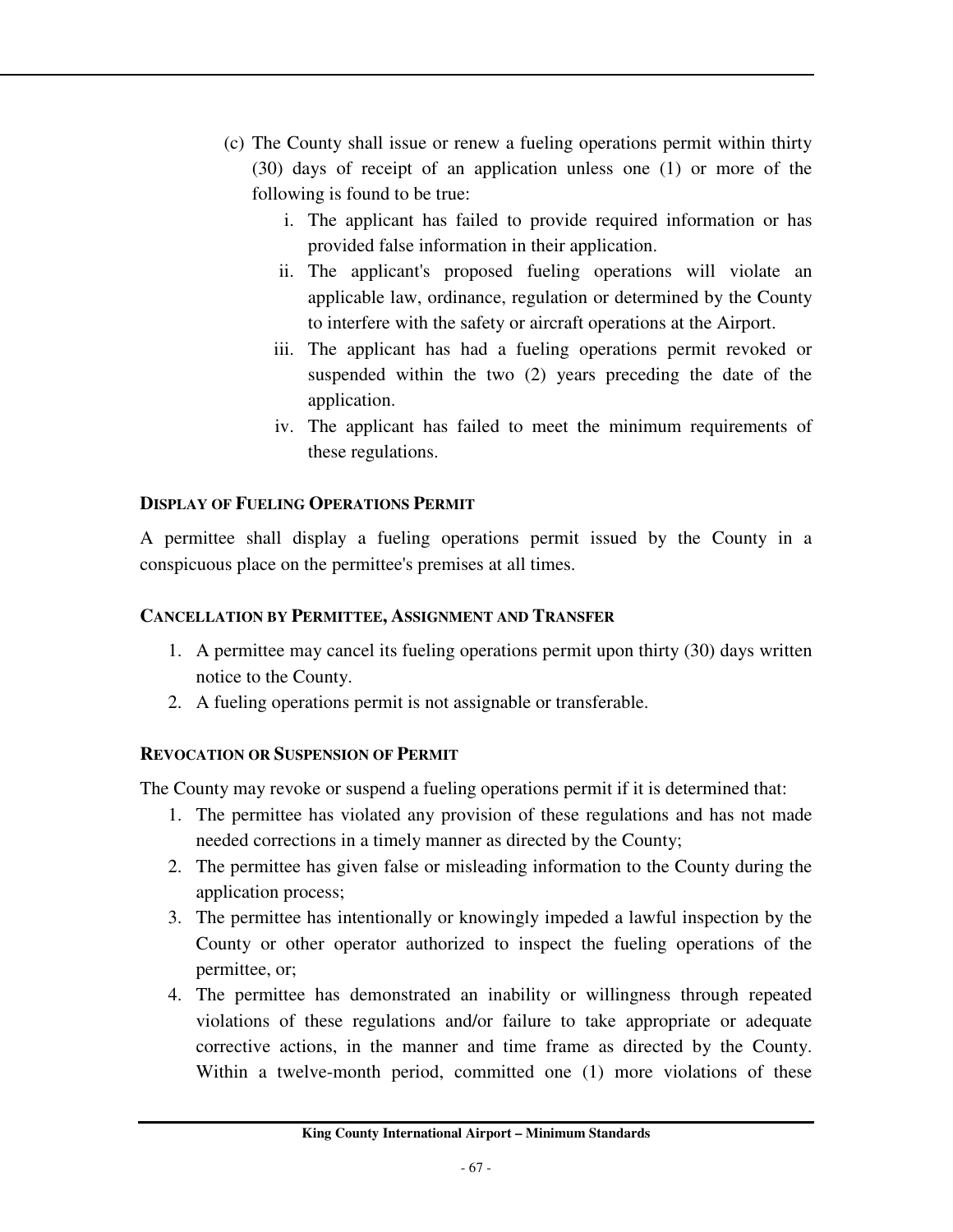regulations and has failed to make needed corrections n a timely manner as directed by the County.

5. The permittee has failed to provide the County with an up-to-date (monthly) Self-Service Fueling report of fuel dispensed and flowage fees paid, or maintained inspections of the Self Fueling equipment and the retention of a log of activity.

## **COMMERCIAL SELF SERVICE FUELING PERMITTEE RESPONSIBILITIES**

- 1. All into-plane delivery of fuels shall be performed only on leased premises unless written permission is granted to the other property by the County or lessor.
- 2. A permittee shall obtain the written approval of the County prior to the construction or installation of any improvement on the permittee's leased premises.
- 3. A permittee shall maintain all fueling facilities in a safe and clean condition equal in appearance and character to other similar airport improvements.
- 4. A permittee shall promptly repair any damage caused to the facilities or the Airport by the permittee, the permittee's employees, agents, patrons, and guests.
- 5. A permittee shall replace any fueling facility improvement on its leased premises that has been destroyed by fire, explosion, weather conditions, or disaster within sixty (60) days of such destruction.
- 6. Upon written notice, a permittee shall perform any non-emergency reasonable facility maintenance that the County determines is necessary. If a permittee fails to undertake such maintenance within three (3) days of receipt of the written notice, the County may perform the maintenance and/or revoke or suspend the permit. If maintenance is performed by the County, the permittee shall reimburse the County for the cost of the maintenance performed. The County reserves the right to order any fuel facility be placed out of service immediately if the County determines in its best reasonable judgment that an unsafe condition exists. In such case, operator is obligated to take appropriate corrective action immediately.
- 7. A permittee shall require any prime contractor it hires for the construction of a permanent improvement to provide 100% performance bonds acceptable to the County in the full amount of the construction contract for contracts of fifty thousand dollars (\$50,000.00) or more and 50% payment bonds for contracts of twenty five thousand dollars (\$25,000.00) or more, naming the permittee and the County as joint obligees.
- 8. The permittee shall demonstrate that satisfactory arrangements have been made with a recognized aviation petroleum distributor for the delivery of fuel and oil in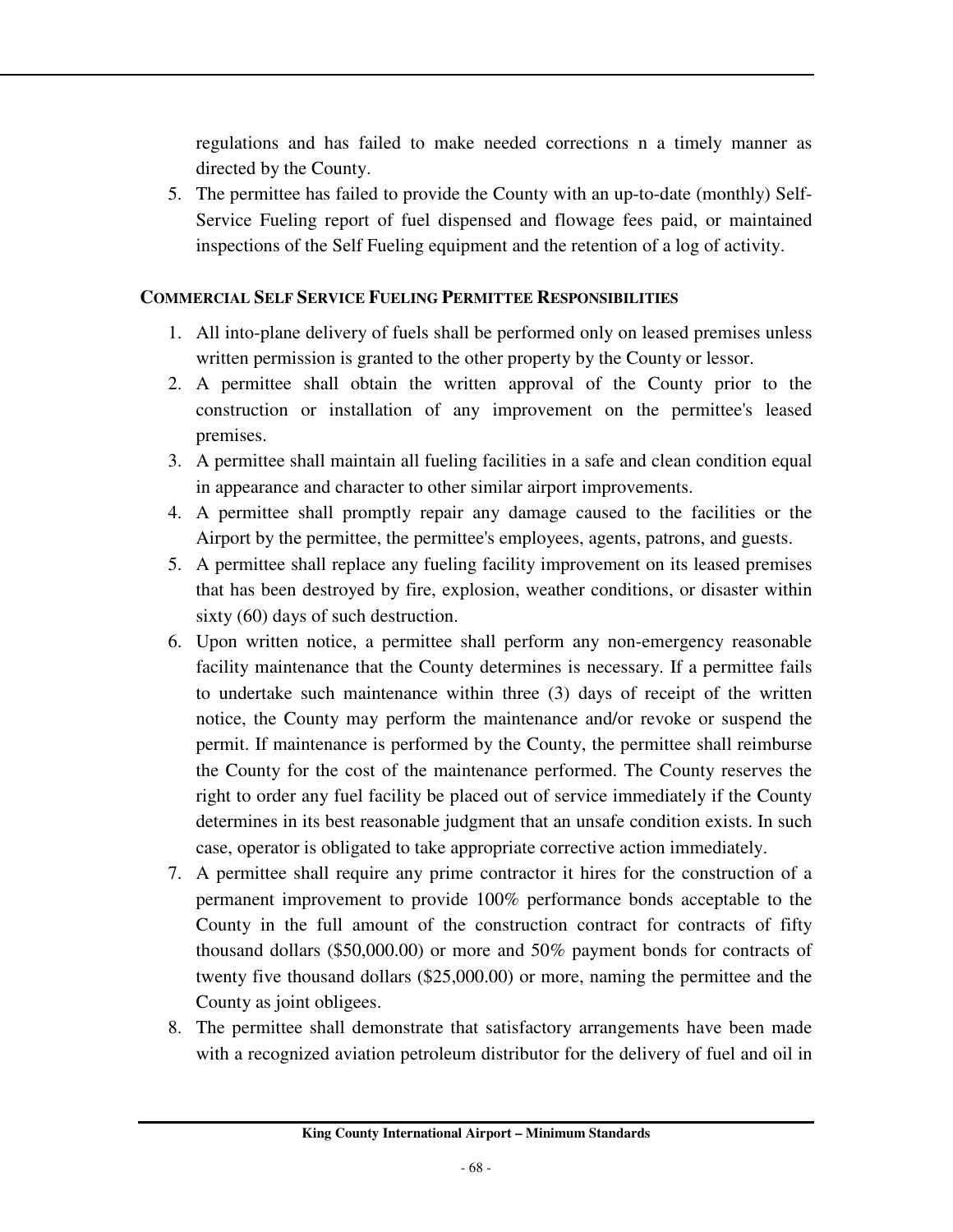such quantities as are necessary to meet the requirements set forth herein. Aviation fuel and oil delivered to the operator by a vendor will be considered by the County to be fuel and oil dispensed by the permittee under the purview of the minimum rates established in the agreement with the County.

9. The permittee shall have in force General and Environmental Liability and Products Liability Insurance as specified in Reference I – "Schedule of Minimum Insurance Requirements."

#### **COMMERCIAL SELF SERVICE FUELING OPERATIONS MINIMUM STANDARDS**

A permittee shall, as required to meet local conditions as appropriate, develop, enforce, and maintain minimum standards for the storage, handling, and dispensing of fuels and lubricants on the airport as prescribed in:

- Reference No. IV: FAA Advisory Circular 150/5230-4Changes 1 and 2, Aircraft Fuel Storage, Handling, and Dispensing on Airports, Appendix 7
- Minimum Standards for Fuel Storage, Handling, and Dispensing on Airports.
- NFPA 30, Flammable and Combustible Liquids Code 2000 Edition.
- Air Transport Association Specification 103, Standards for Jet Fuel Quality at Airports, 1998 Revision – 2000.1.,
- NFPA407 Standard for Aircraft Fuel Servicing (2001 Edition),
- NFPA Standard 415, Airport Terminal Buildings, Fueling Ramp Drainage, and Loading Walkways (1997 Edition), and
- American Petroleum Institute Standard 1542, Airport Equipment Marking for Fuel Identification (Fifth Edition, January 1991.
- 1. Commercial Self-Service fueling operations must be conducted in compliance with all applicable Federal, State, and local rules and regulations.
- 2. Commercial Self-Service fueling operations may be conducted only by the aircraft owner, his employees, aircraft operator or County.
- 3. Commercial Self-Service fueling operations may be conducted only on leased premises from the County (or as subleased from an FBO) at the airport.
- 4. No fuel may be dispensed into any aircraft other than those owned or controlled by the aircraft operator.
- 5. The current applicable fuel flowage fee shall be paid on all fuel dispensed under this category.
- 6. The aircraft owner performing the services under this category will be required to carry the types and amounts of insurance as specified in Reference I – "Schedule of Minimum Insurance Requirements."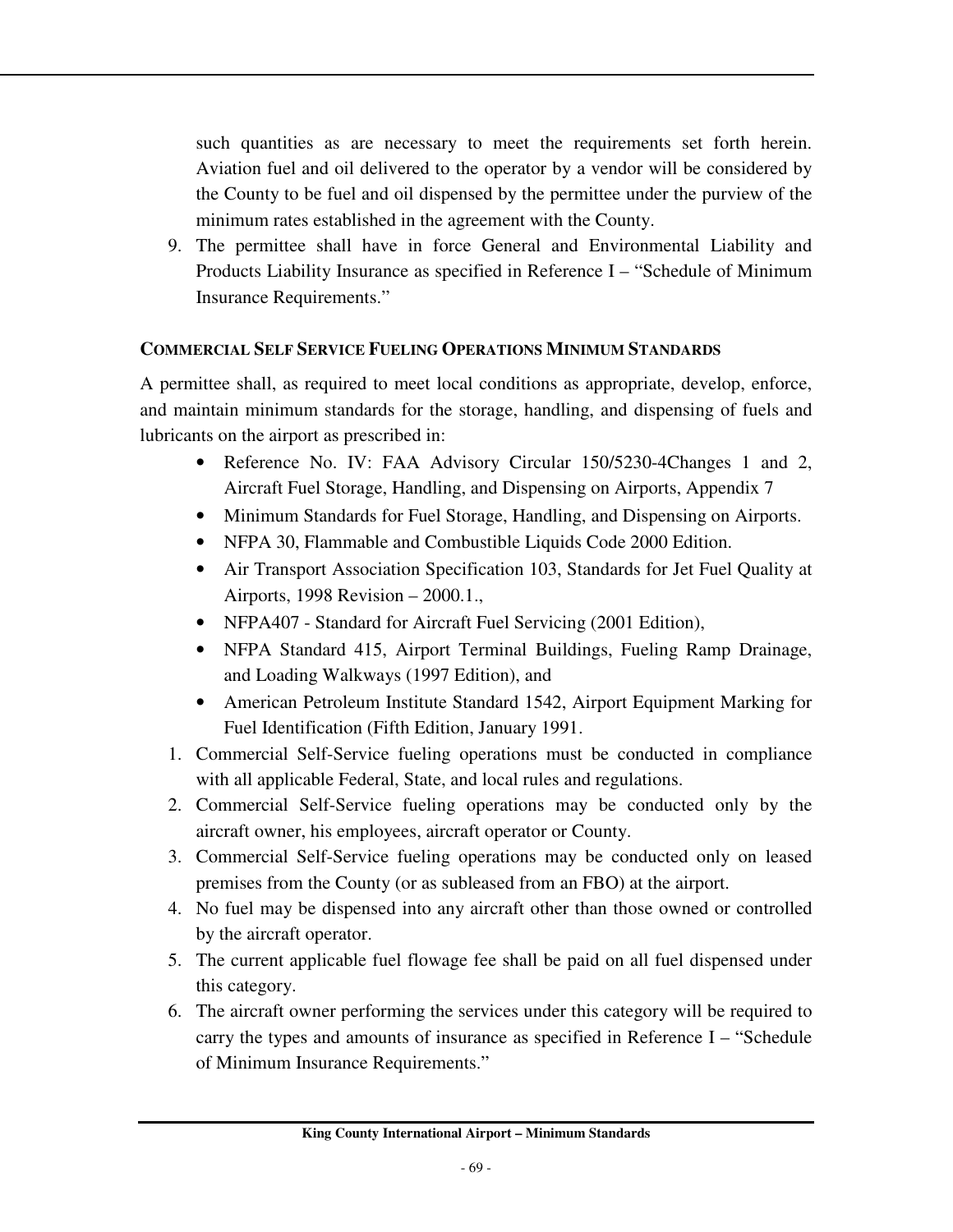#### **LAND LEASE AND IMPROVEMENTS**

The leasehold shall contain sufficient land to provide space for building, paved aircraft apron, paved private auto parking and paved access to the taxiway system as approved by the County.

#### **PERSONNEL**

Provide properly trained persons to be on-call during all hours of operation. Lessee shall submit to the Airport Director evidence of the training in safety procedures received by each person who will directly manage the self-service fueling operation.

#### **COMMERCIAL SELF SERVICE FUELING FACILITIES**

- 1. All fuel storage locations shall be designated by the County and identified on the FAA approved Airport Layout Plan;
- 2. Individual tank sites shall be leased by the County to the Commercial Self-Service Fueling Operator subject to availability and compliance with all airport and fueling regulations.
- 3. Lessee shall construct and maintain its facilities and shall provide commercial self-service fueling operations in compliance with all applicable County, State and Federal laws and regulations whether presently in effect or enacted hereafter.
- 4. A commercial self-service fueling Lessee shall provide at least one metered filter equipped fixed dispenser for dispensing 100 octane or turbine fuels from storage facilities having a minimum capacity of ten thousand (10,000) gallons. Lessee shall maintain all fueling facilities in a safe and clean condition.

#### **COMMERCIAL SELF SERVICE FLOWAGE FEE**

A flowage fee of X% of wholesale cost per gallon will be paid to the County by each lessee for each gallon of fuel delivered to lessee's storage facility.

#### **COMMERCIAL SELF SERVICE FUELING INSURANCE REQUIREMENTS**

The Operator shall provide certificates of insurance providing the coverages and in the amounts specified in Reference I, the "Schedule of Minimum Insurance Requirements."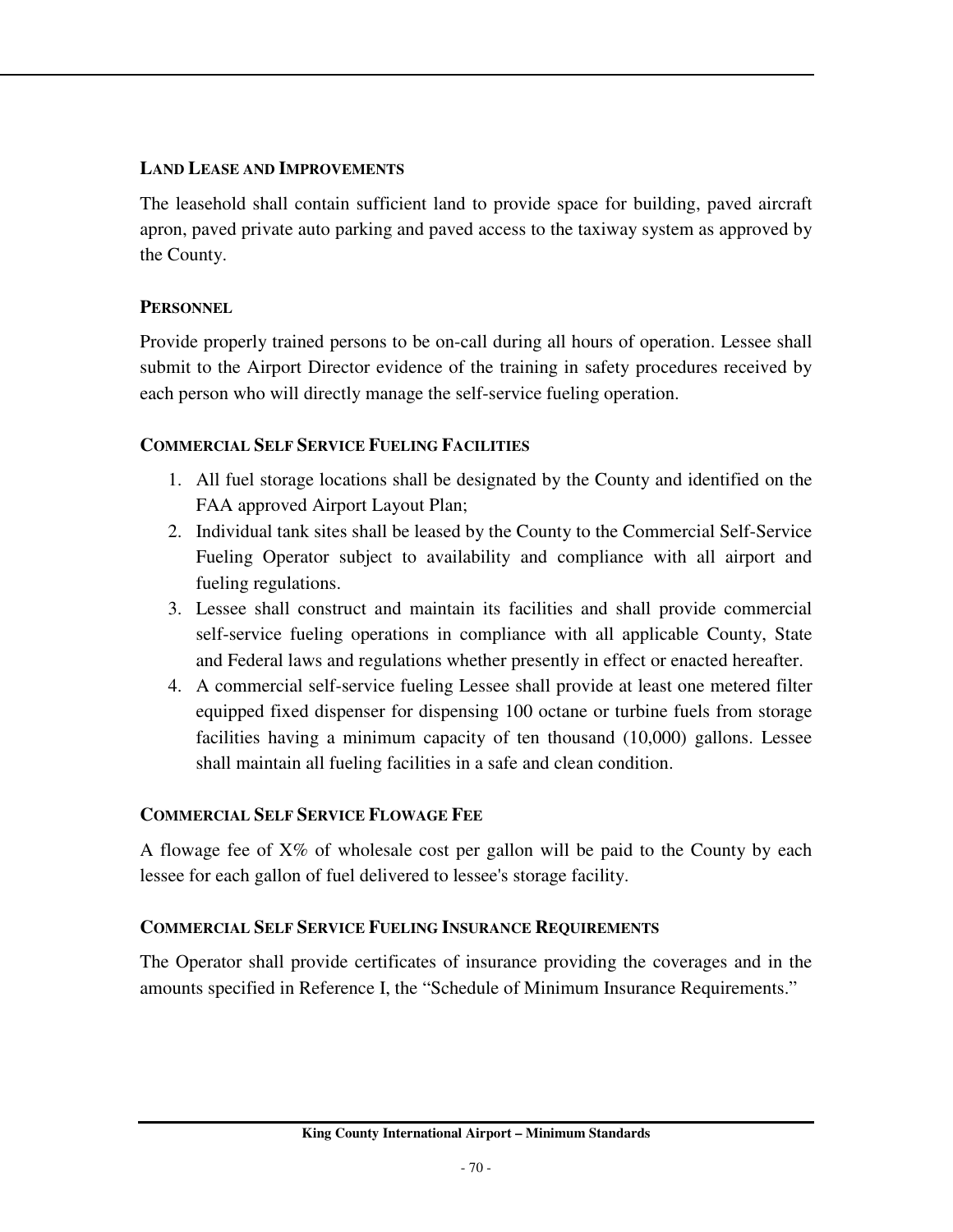#### **King County International Airport – Minimum Standards**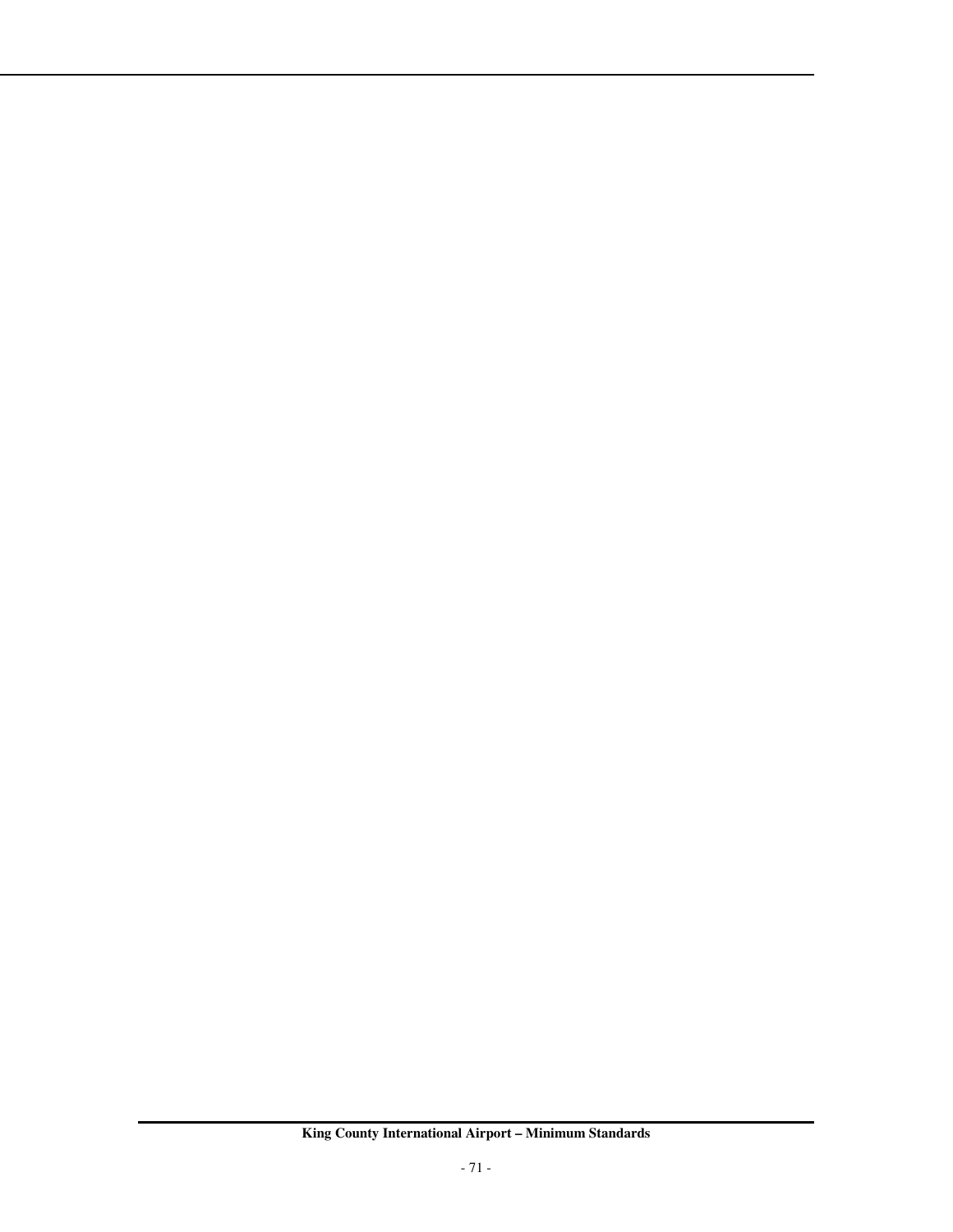# **6.0 REFERENCE I – SCHEDULE OF MINIMUM INSURANCE REQUIREMENTS**

Any insurance required by the minimum standards herein shall name King County as additional insured.

Policies must include a requirement that a sixty (60) day notice of cancellation, material change or non-renewal should be sent to the County and the Insurance and Risk Manager. If this sixty (60) day notice is not available, then a binder or extension should be delivered to the County and the Insurance and Risk Manager thirty (30) days prior to expiration.

Insurance must meet the requirements of King County in effect at the time. A certificate of required insurance is to be provided to the Insurance and Risk Manager. Inclusion of the lessor as additional insured shall not operate as a bar to any claim lessor might have had except for this inclusion.

Hangar Keepers liability insurance will be required whenever aircraft other than aircraft owned or operated by the lessee will be located on the leased premises for any purpose. The required limit of coverage will be equal to the maximum value of such property subject to loss or damage. A certified copy of the policy shall be provided when requested to the Insurance and Risk Manager.

Application for permit shall disclose anticipated bailee exposures. Six (6) months after operations commence, and annually thereafter, the lessee shall file a schedule of property stored with lessee's statement of value of each item. The County may require adjustment of insurance limit as necessary.

The following provides a listing of the types of insurance coverages that are recommended for the various types of commercial operators at KCIA. The amounts of coverage required shall be determined at the time of the agreement with the county and based on the requirements in force at the time.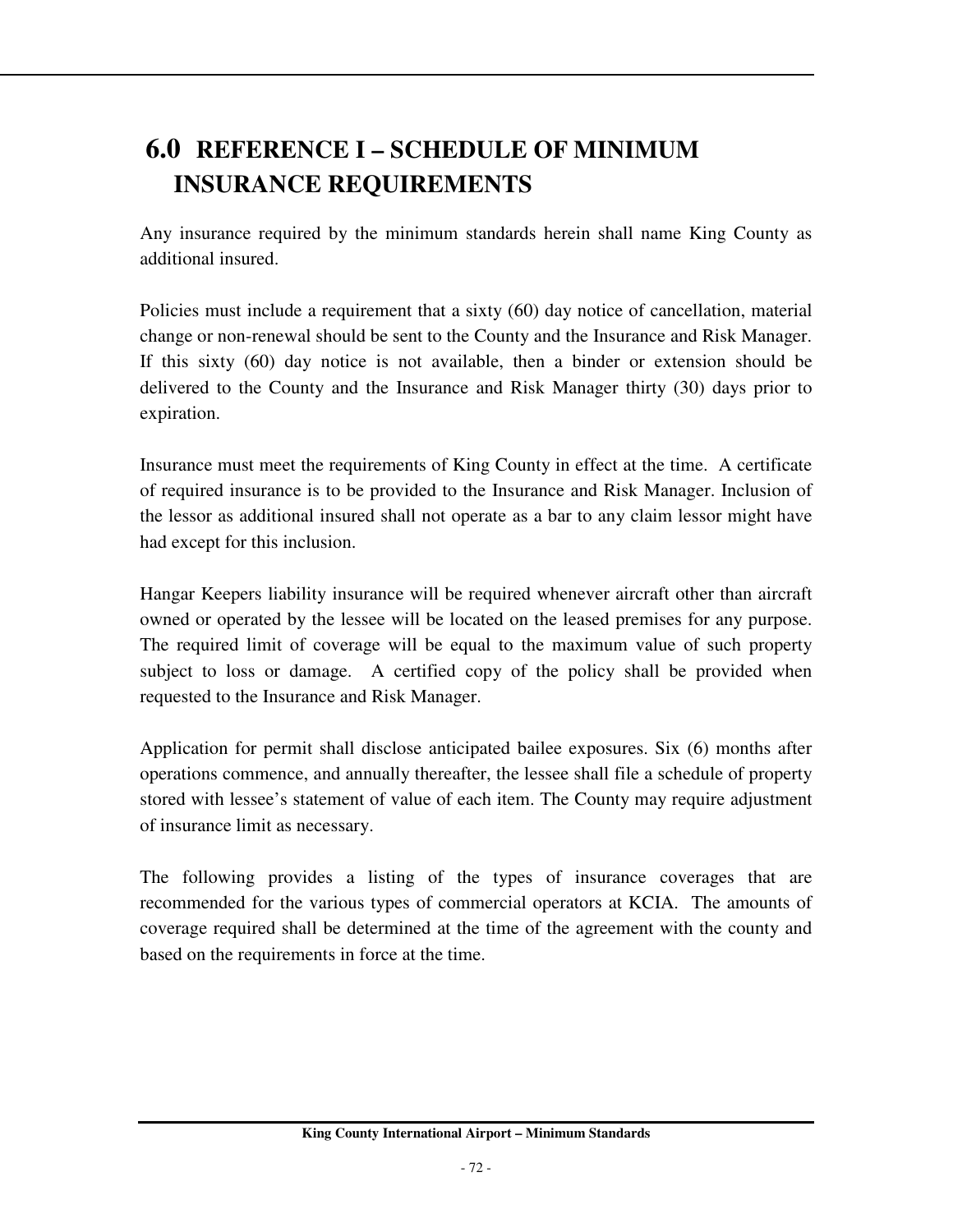## **6.1 FIXED BASED OPERATOR:**

Insurance in the amounts established by the County from time to time in companies and on forms approved by the County for comprehensive liability and property damage hangar keepers' liability, fire, and extended coverage.

- 1. Bodily Injury
- 2. Property Damage.
- 3. Hangars Keepers' Liability
- 4. General and Environmental Liability
- 5. Products and Completed Operations Liability
- 6. Motor Vehicle Liability

### **6.2 AIRCRAFT STORAGE:**

- 1. Hangars Keepers; Liability
- 2. Motor Vehicle Liability

## **6.3 AIRCRAFT AIRFRAME AND ENGINE MAINTENANCE AND REPAIR:**

- 1. Bodily Injury Liability.
- 2. Passenger Liability.
- 3. Property Damage
- 4. Bodily Injury
- 5. Property Damage
- 6. Hangar Keepers' Liability
- 7. Motor Vehicle Liability.

### **6.4 AIRCRAFT REPAIR SERVICES:**

- 1. Comprehensive Public Liability and Comprehensive Public Property Damage
- 2. Bodily Injury.
- 3. Property Damage
- 4. Hangar Keepers' Liability
- 5. Products and Completed Operations Liability.
- 6. Motor Vehicle Liability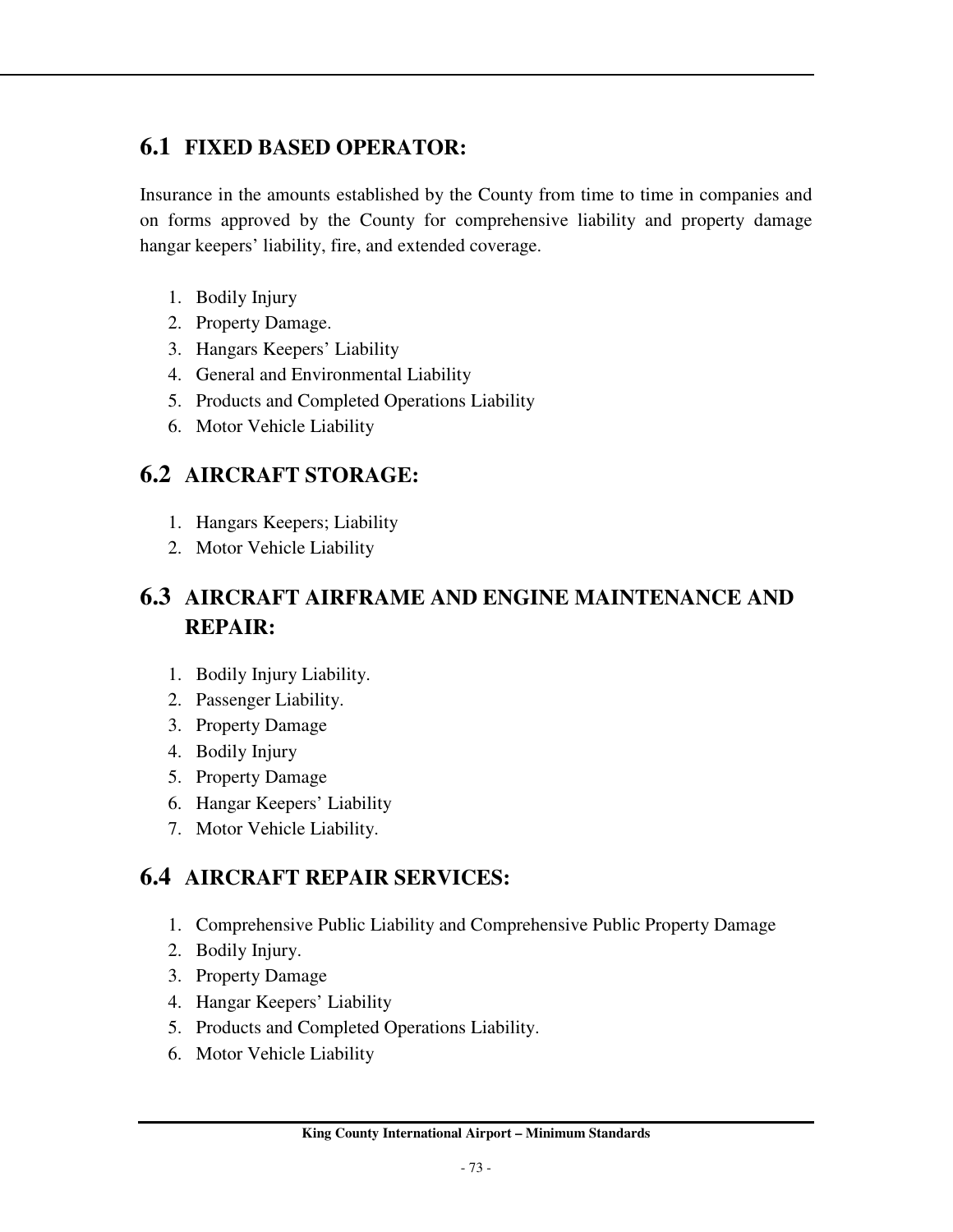#### **6.5 SPECIALIZED COMMERCIAL FLYING SERVICES:**

- 1. Bodily Injury Liability
- 2. Passenger Liability
- 3. Property Damage Liability.
- 4. Comprehensive Public Liability and Comprehensive Public Property Damage
- 5. Bodily Injury
- 6. Property Damage
- 7. Hangar Keepers' Liability
- 8. Products and Completed Operations Liability
- 9. Motor Vehicle Liability

### **6.6 FLIGHT TRAINING:**

- 1. Bodily Injury Liability
- 2. Property Damage Liability
- 3. Comprehensive Public Liability and Comprehensive Public Property Damage
- 4. Bodily Injury
- 5. Property Damage
- 6. Student and Renter's Liability
- 7. Hangar Keepers' Liability
- 8. Motor Vehicle Liability

### **6.7 AIRCRAFT SALES:**

- 1. Liability, Bodily Injury and Property Damage
- 2. Comprehensive Public Liability and Comprehensive Public Property Damage
- 3. Property Damage
- 4. Motor Vehicle Liability
- 5. Hangar Keepers' Liability

### **6.8 AIRCRAFT RENTAL:**

- 1. Bodily Injury Liability
- 2. Property Damage Liability
- 3. Passenger Liability